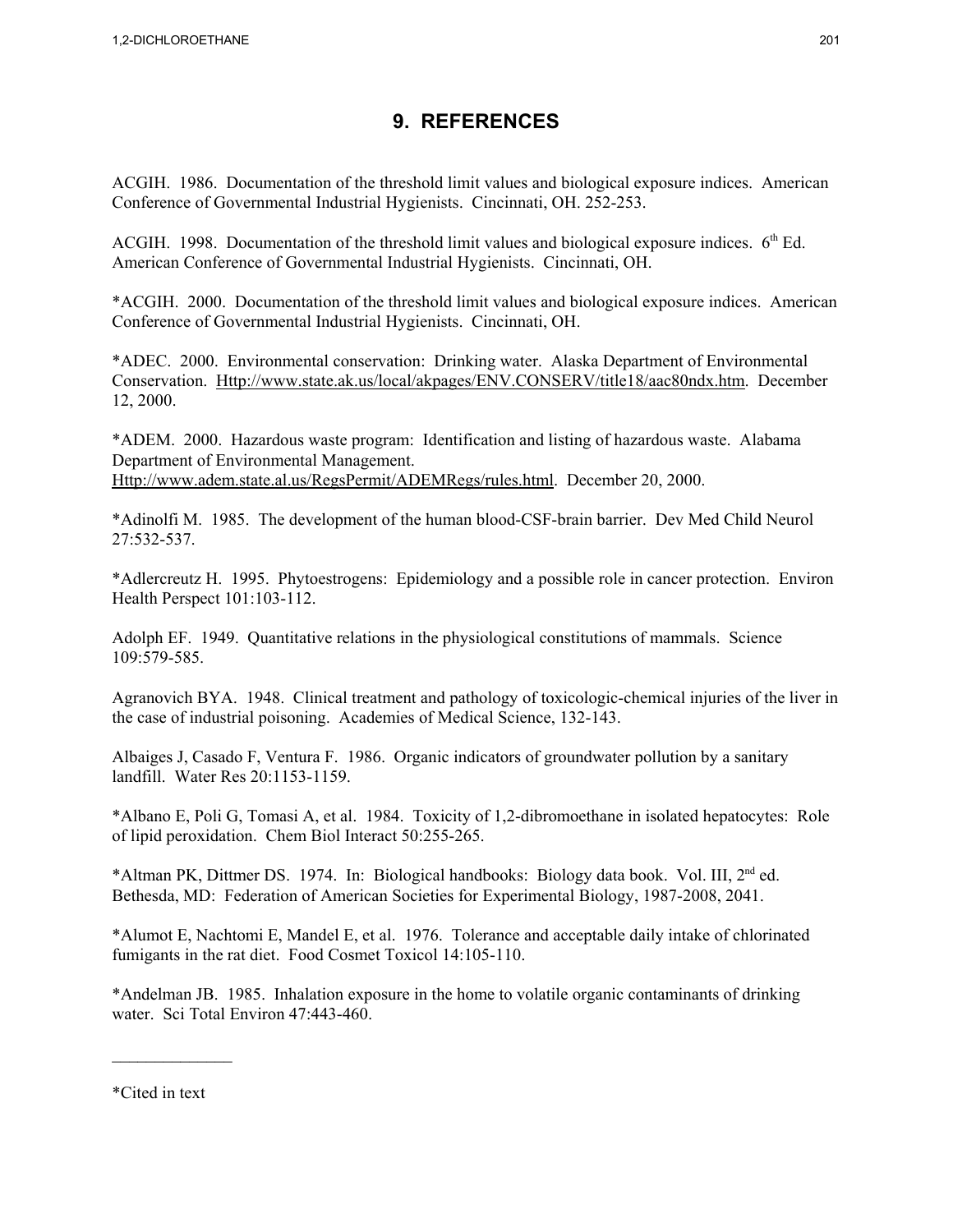\*Anders MW, Livesey JC. 1980. Metabolism of 1,2-dihaloethanes. In: Ames B, Infante P, Reitz R, eds. Ethylene dichloride: A potential health risk? Banbury report No. 5. Cold Spring Harbor, NY: Cold Spring Harbor Laboratory, 331-341.

\*Andersen ME, Kirshnan K. 1994. Relating in vitro to in vivo exposures with physiologically based tissue dosimetry and tissue response models. In: Salem H, ed. Animal test alternatives: Refinement, reduction, replacement. New York, NY: Marcel Dekker, Inc., 9-25.

\*Andersen ME, Clewell HJ 3rd, Gargas ML, et al. 1987. Physiologically based pharmacokinetics and the risk assessment process for methylene chloride. Toxicol Appl Pharmacol 87:185-205.

\*Anonymous. 1998. Chemical profile: Ethylene dichloride. Chem Mark Rep. February 16, 1998.

\*Ansari AS, Singh SV, Gan JC, et al. 1987. Human erythrocyte glutathione S-transferase: A possible marker of chemical exposure. Toxicol Lett 37:57-62.

\*Ansari GAS, Gan JC, Barton BK. 1988a. In-vitro inactivation of plasma alpha-1 proteinase inhibitor by epoxides and 1,2 dihaloethanes. Arch Environ Contam Toxicol 17:537-542.

\*Ansari GAS, Gan JC, Barton BK. 1988b. Synergistic inactivation of plasma alpha inhibitor by aldehydes of cigarette smoke with styrene oxide and 1,2- dichloroethane. Arch Environ Contam Toxicol 17:533-536.

\*Aragno M, Tamagno E, Danni O, et al. 1992. In vivo studies on halogen compound interactions: III. Effects of carbon tetrachloride plus 1,2-dichloroethane on liver necrosis and fatty accumulation. Res Commun Chem Pathol Pharmacol 76:341-354.

\* Archer, WL. 1979. Chlorocarbons,-hydrocarbons(other). In: Grayson M, Eckroth D, ed. Kirk-Othmer encyclopedia of chemical technology. New York, NY: John Wiley & Sons, Inc., 724-725.

\*APCEC. 2000. Hazardous waste management: Regulation 23. Arkansas Pollution Control and Ecology Commission.

\*Armstrong MJ, Galloway SM. 1993. Micronuclei induced in peripheral blood of E mu-PIM-1 transgenic mice by chronic oral treatment with 2-acetylaminofluorene or benzene but not with diethylnitrosamine or 1,2-dichloroethane. Mutat Res 302:61-70.

\*Arnts RR, Seila RL, Bufalini JJ. 1989. Determination of room temperature OH rate constants for acetylene, ethylene dichloride, ethylene dibromide, p-dichlorobenzene, and carbon disulfide. J Air Pollut Contr Assoc 39:453-460.

\*Ashley DL, Bonin MA, Cardinali FL, et al. 1992. Determining volatile organic compounds in human blood from a large sample population by using purge and trap gas chromatography/mass spectrometry. Anal Chem 64:1021-1029.

Ashley DL, Bonin MA, Cardinali FL, et al. 1994. Blood concentrations of volatile organic compounds in a nonoccupationally exposed U.S. population and in groups with suspected exposure. Clin Chem 40:1401-1404.

Assmuth T, Kalevi K. 1992. Concentrations and toxicological significance of trace organic compounds in municipal solid waste landfill gas. Chemosphere 24:1207-1216.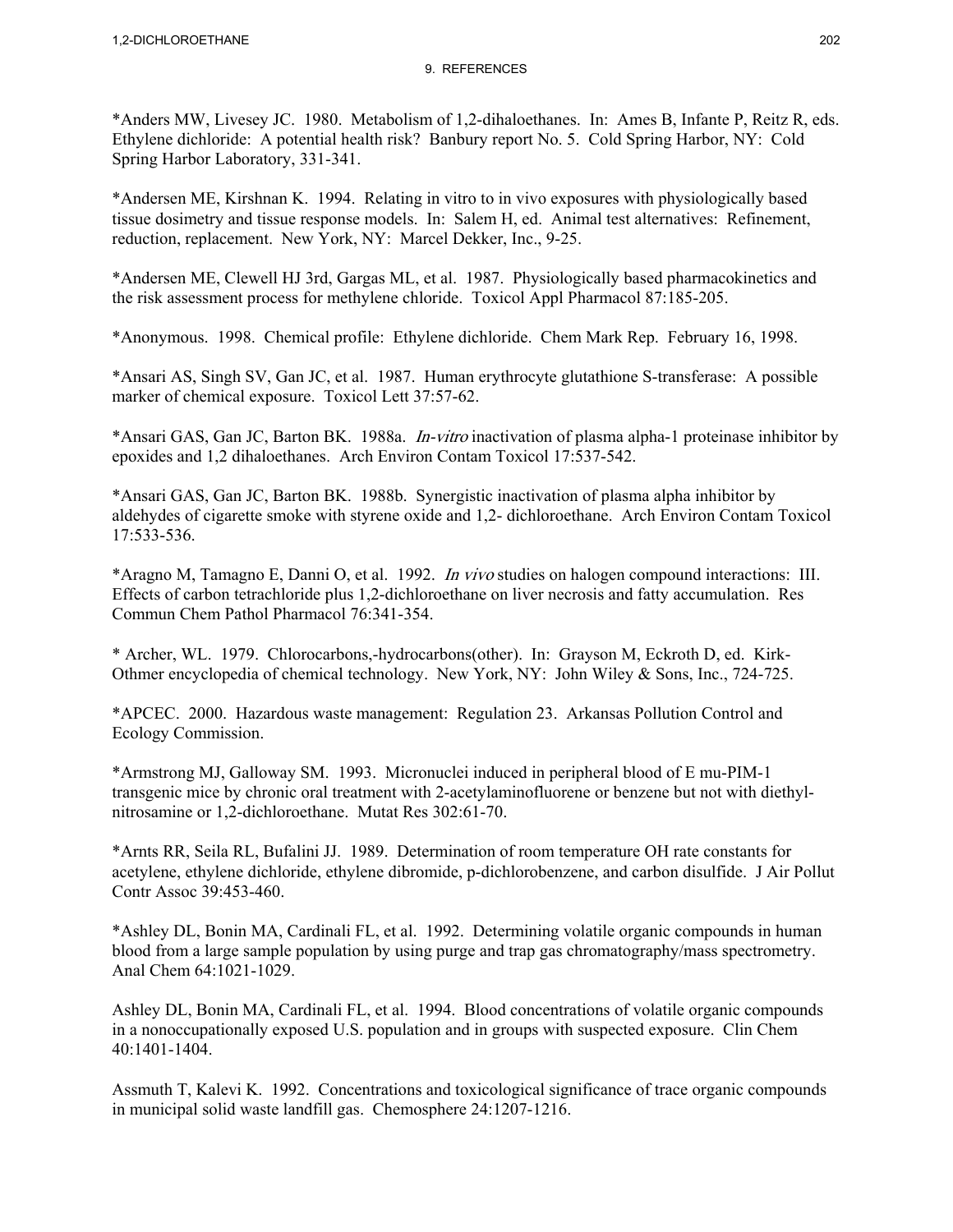\*Atkinson R. 1989. Kinetics and mechanisms of the gas-phase reactions of the hydroxyl radical with organic compounds. Journal of Physical and Chemical Reference Data. Monograph No. 1.

Atlas E, Giam CS. 1981. Global transport of organic pollutants: Ambient concentrations in the remote marine atmosphere. Science 211:163-165.

\*ATSDR. 1989. Decision guide for identifying substance-specific data needs related to toxicological profiles. Agency for Toxic Substances and Disease Registry, Atlanta, GA.

\*Austin SG, Schnatter AR. 1983a. A case-control study of chemical exposures and brain tumors in petrochemical workers. J Occup Med 25:313-320.

\*Austin SG, Schnatter AR. 1983b. A cohort mortality study of petrochemical workers. J Occup Med 25:304-312.

\*Baertsch A, Lutz WK, Schlatter C. 1991. Effect of inhalation exposure regimen on DNA binding potency of 1,2-dichloroethane in the rat. Arch Toxicol 65:169-176.

\*Ballering LA, Nivard MJ, Vogel EW. 1993. Characterization of the genotoxic action of three structurally related 1,2-dihaloalkanes in Drosophila melanogaster. Mutat Res 285:209-217.

\*Ballering LAP, Nivard MJM, Vogel EW. 1994. Mutation spectra of 1,2-dibromoethane, 1,2 dichloroethane and 1-bromo-1-chloroethane in excision repair proficient and repair deficient strains of Drosophila melanogaster. Carcinogenesis 15:869-875.

\*Banerjee S. 1988. DNA damage in rodent liver by 1,2-dichloroethane, a hepatocarcinogen. Cancer Biochem Biophys 10:165-173.

\*Banerjee S, Baughman GL. 1991. Bioconcentration factors and lipid solubility. Environ Sci Technol 25:536-539.

\*Banerjee S, Van Duuren BL. 1979. Binding of carcinogenic halogenated hydrocarbons to cell macromolecules. J Natl Cancer Inst 63:707-711.

\*Banerjee S, Van Duuren BL, Oruambo FI. 1980. Microsome-mediated covalent binding of 1,2 dichloroethane to lung microsomal protein and salmon sperm DNA. Cancer Res 40:2170-2173.

\*Barbash JE, Reinhard M. 1989. Abiotic dehalogenation of 1,2-dichloroethane and 1,2-dibromoethane in aqueous solution containing hydrogen sulfide. Environ Sci Technol 23:1349-1358.

\*Barbee GC. 1994. Fate of chlorinated aliphatic hydrocarbons in the vadose zone and ground water. Ground Water Monit Remed 14:129-140.

\*Barber ED, Donish WH, Mueller KR. 1981. A procedure for the quantitative measurement of the mutagenicity of volatile liquids in the Ames Salmonella/microsome assay. Mutat Res 90:31-48.

Barber LB, Thurman EM, Schroeder MP, et al. 1988. Long-term fate of organic micropollutants in sewage-contaminated groundwater. Environ Sci Technol 22:205-211.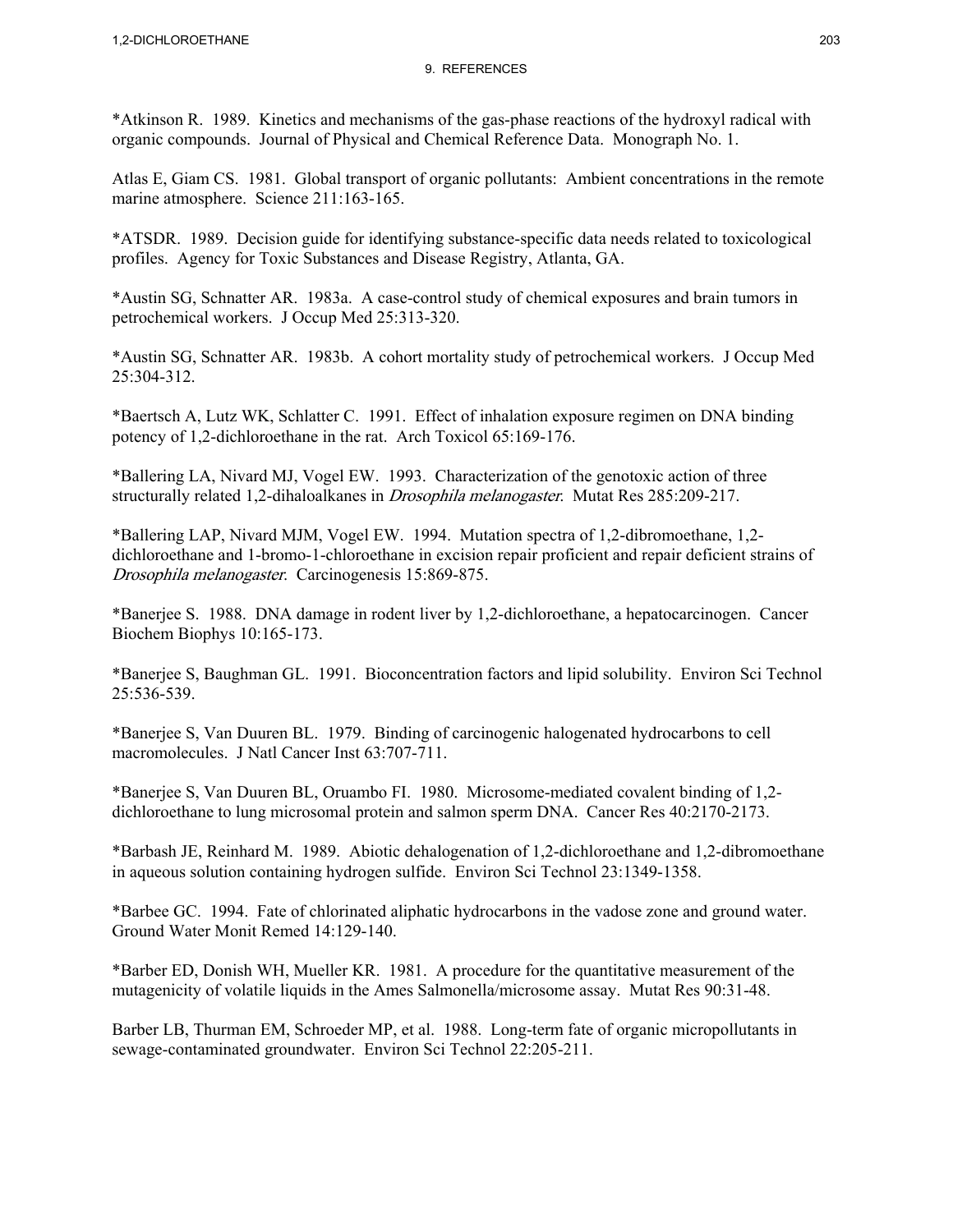\*Barkley J, Bunch J, Bursey JT, et al. 1980. Gas chromatography mass spectrometry computer analysis of volatile halogenated hydrocarbons in man and his environment—A multimedia environmental study. Biomed Mass Spectrom 7:139-147.

\*Barnes DG, Dourson M. 1988. Reference dose (RfD) description and use in health risk assessments. Regul Toxicol Pharmacol 8:471-486.

Bell J, Melcer H, Monteith H, et al. 1993. Stripping of volatile organic compounds at full-scale municipal wastewater treatment plants. Water Environ Res 65:708-716.

\*Benson LO, Teta MJ. 1993. Mortality due to pancreatic and lymphopoietic cancers in chlorohydrin production workers. Br J Ind Med 50:710-716.

\*Berger G. 1994. Epidemiology of endometriosis. In: Modern surgical management of endometriosis. New York, NY: Springer-Verlag.

\*Bianchi AP, Varney MS, Phillips J. 1991. Analysis of volatile organic compounds in estuarine sediments using dynamic headspace and gas chromatography-mass spectrometry. J Chromatogr 542:413-450.

Bingham E, Lane JM. 1980. Actions and interactions. Vet Hum Toxicol 22:31-33.

Bolla KI, Schwartz BS, Stewart W, et al. 1995. Comparison of neurobehavioral function in workers exposed to a mixture of organic and inorganic lead and in workers exposed to solvents. Am J Ind Med 27:231-246.

Bond GG, Cook RR, Wight PC, et al. 1983. A case-control study of brain tumor mortality at a Texas chemical plant. J Occup Med 25:377-386.

\*Borisover MD, Graber ER. 1997. Specific interactions of organic compounds with soil organic carbon. Chemosphere 34:1761-1776.

\*Bosma TNP, van Aalst-van Leeuwen M, Geritse J, et al. 1998. Intrinsic dechlorination of 1,2 dichloroethane at an industrial site. In: Wickramanayake GB, Hinchee RE, eds. Natural attenuation: Chlorinated and recalcitrant compounds. Columbus, OH: Battelle Press, 7-11.

\*Bove FJ. 1996. Public drinking water contamination and birthweight, prematurity, fetal deaths, and birth defects. Toxicol Ind Health 12:255-266.

\*Bove FJ, Fulcomer MC, Klotz JB, et al. 1995. Public drinking water contamination and birth outcomes. Am J Epidemiol 141:850-862.

Bowman A, Maibach HI. 1996. Influence of evaporation and repeated exposure on the percutaneous absorption of organic solvents. Curr Probl Dermatol 25:47-56.

Brack W, Rottler H, Frank H. 1998. Volatile fractions of landfill leachates and their effect on Chalmydomonas reinhardII: In vivo chlorophyll a fluorescence. Environ Toxicol Chem 17:1982-1991.

\*Brem H, Stein AB, Rosenkranz HS. 1974. The mutagenicity and DNA-modifying effect of haloalkanes. Cancer Res 34:2576-2579.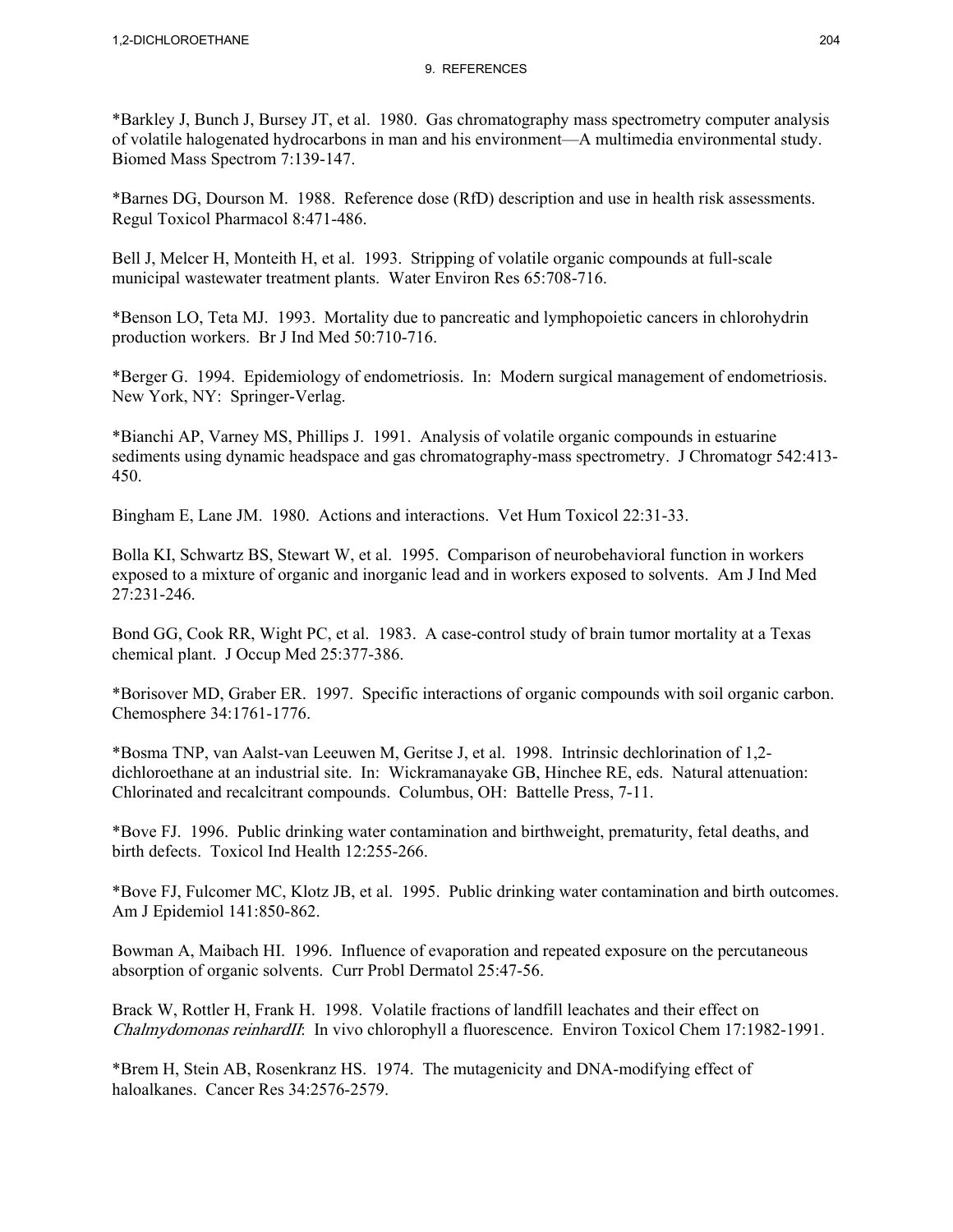Brennan RA, Nirmalakhandan N, Speece RE. 1998. Comparison of predictive methods for Henry's law coefficients of organic chemicals. Water Res 32:1901-1911.

\*Brittebo EB, Kowalski B, Ghantous H, et al. 1989. Epithelial binding of 1,2-dichloroethane in mice. Toxicology 56:35-46.

\*Brondeau GR, Bonnet P, Guenier JP, et al. 1983. Short-term inhalation test for evaluating industrial hepatotoxicants in rats. Toxicol Lett 19:139-146.

\*Brosseau J, Heitz M. 1994. Trace gas compound emissions from municipal landfill sanitary sites. Atmos Environ 28:285-293.

\*Brown HS, Bishop DR, Rowan CA. 1984. The role of skin absorption as a route of exposure for volatile organic compounds (VOCs) in drinking water. Am J Public Health 74:479-484.

Brown SK, Sim MR, Abramson MJ, et al. 1994. Concentrations of volatile organic compounds in indoor air—A review. Indoor Air 4:123-134.

Browning E. 1965. Dichloroethane. Toxicity and metabolism of industrial solvents. New York, NY: Elsevier Publishing Company, 251-252.

\*Brüeggemann R, Trapp S, Matthies M. 1991. Behavior assessment of a volatile chemical in the Rhine River. Environ Toxicol Chem 10:1097-1104.

Bryzhin FF. 1945. [Pathomorphological changes of internal organs in connection with poisoning.] Farmakol Toksikol 8:43-49. (Russian)

Bucher J. 1992. Written communication (March 1992) from Dr. John Bucher, National Toxicology Program, Research Triangle Park, NC to Patricia Bittner, Clement International Corporation.

Budavari SS, ed. 1989. The Merck index: An encyclopedia of chemicals, drugs, and biologicals. 11th ed. Rahway, NJ: Merck and Co., Inc., 598.

\*Budavari S, O'Neil MJ, Heckelman PE, et al. 1996. The Merck index. 12th ed. Whitehouse Station, NJ: Merck and Co., Inc., 646.

\*Buijs W, van der Gen A, Mohn GR, et al. 1984. The direct mutagenic activity of alpha, omegadihalogenoalkanes in Salmonella typhimurium. Mutat Res 141:11-14.

Bunce NJ, Schneider UA. 1994. Chemical lifetimes of chlorinated aliphatic priority pollutants in the Canadian troposphere. J Photochem Photobiol A 81:93-101.

\*Bundschuh I, Herbort C, Fels LM, et al. 1993. Renal fibronectin excretion as a marker for renal environmental toxins. Contrib Nephrol 101:177-184.

Burke DP. 1987. Chemical week buyers' guide issue 1988. Washington, DC: McGraw-Hill.

C & E News. 1983. Aerosols suffer another bad year. C & E News 61:6.

Cabbar C, Dogu G, Dogu T, et al. 1994. Analysis of diffusion and sorption of chlorinated hydrocarbons in soil by single-pellet moment technique. Environ Sci Technol 28:1312-1319.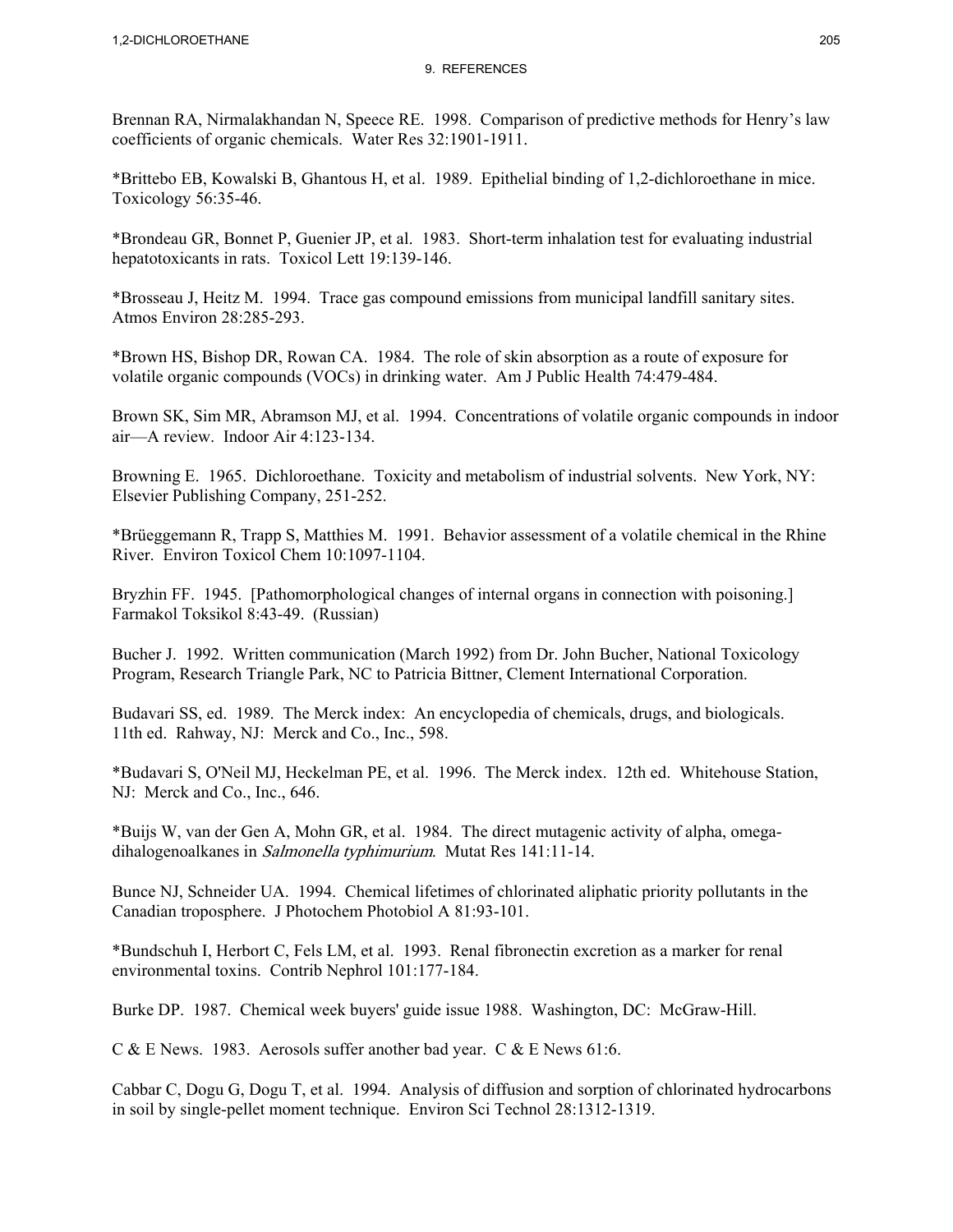Caldwell JC, Woodruff TJ, Morello-Frosch R, et al. 1998. Application of health information to hazardous air pollutants modeled in EPA's cumulative exposure project. Toxicol Ind Health 14:429-454.

\*California. 2001. Chemical profile for 1,2-Dichloroethane, Health effects. CalEPA Air Resources Board Toxic Air Contaminant Summary. Http://www.scorecard.org/chemicalp...mmary.tcl?edf\_substance\_id=107-06-2. January 12, 2001.

Campbell DM, Davidson RJL. 1970. Toxic haemolytic anaemia in pregnancy due to a pica for paradichlorobenzene. J Obstet Gynaecol Br Commonw 77:657-659.

\*Canter LW, Sabatini DA. 1994. Contamination of public ground water supplies by superfund sites. Int J Environ Stud 46:35-57.

\*Capel PD, Larson SJ. 1995. A chemodynamic approach for estimating losses of target organic chemicals from water during sample holding time. Chemosphere 30:1097-1107.

Caprino L, Togna GI. 1998. Potential health effects of gasoline and its constituents: A review of current literature (1990-1997) on toxicological data. Environ Health Perspect 106:115-125.

Carpenter CP, Smyth HFJ, Pozzani VC. 1949. The assay of acute vapor toxicity, and the grading and interpretation of results on 96 chemical compounds. J Ind Hyg Toxicol 31:343-346.

\*Casciola LAF, Ivanetich KM. 1984. Metabolism of chloroethanes by rat liver nuclear cytochrome P-450. Carcinogenesis (London) 5:543-548.

CDC. 1999a. Hawaii. Center for Disease Control and Prevention. Http://search.cdc.gov/shd/search2.html. May 25, 1999.

\*CDC. 1999b. Kansas. Center for Disease Control and Prevention. Http://search.cdc.gov/shd/search2.html. May 25, 1999.

\*CDC/ATSDR. 1990. Biomarkers of organ damage or dysfunction for the renal, hepatobiliary and immune systems. Atlanta, GA: CDC/ATSDR Subcommittee on Biomarkers of Organ Damage and Dysfunction, Centers for Disease Control, Agency for Toxic Substances and Disease Registry. Summary report, August 27, 1990.

\*CDEP. 2000a. Hazardous waste determinations. Connecticut Department of Environmental Protection. Http://www.dep.state.ct.us/wst/proddisp/hwd.htm. December 12, 2000.

\*CDEP. 2000b. Significant environmental hazard condition notification threshold concentrations, Reference table A. Connecticut Department of Environmental Protection. Http://search.state.ct.us/query.htm...=0&oq=&rq=0&qt=1%2C2-dichloroethane. December 12, 2000.

Cetnarowicz J. 1959. [Experimental and clinical studies on effects of dichloroethane.] Folia Med Cracov 1:169-192. (Polish)

\*Chang HL, Alvarez-Cohen L. 1995. Transformation capacities of chlorinated organics by mixed cultures enriched on methane, propane, toluene, or phenol. Biotechnol Bioeng 45:440-449.

Chang HL, Alvarez-Cohen L. 1996. Biodegradation of individual and multiple chlorinated aliphatic hydrocarbons by methane-oxidizing cultures. Appl Environ Microbiol 62:3371-3377.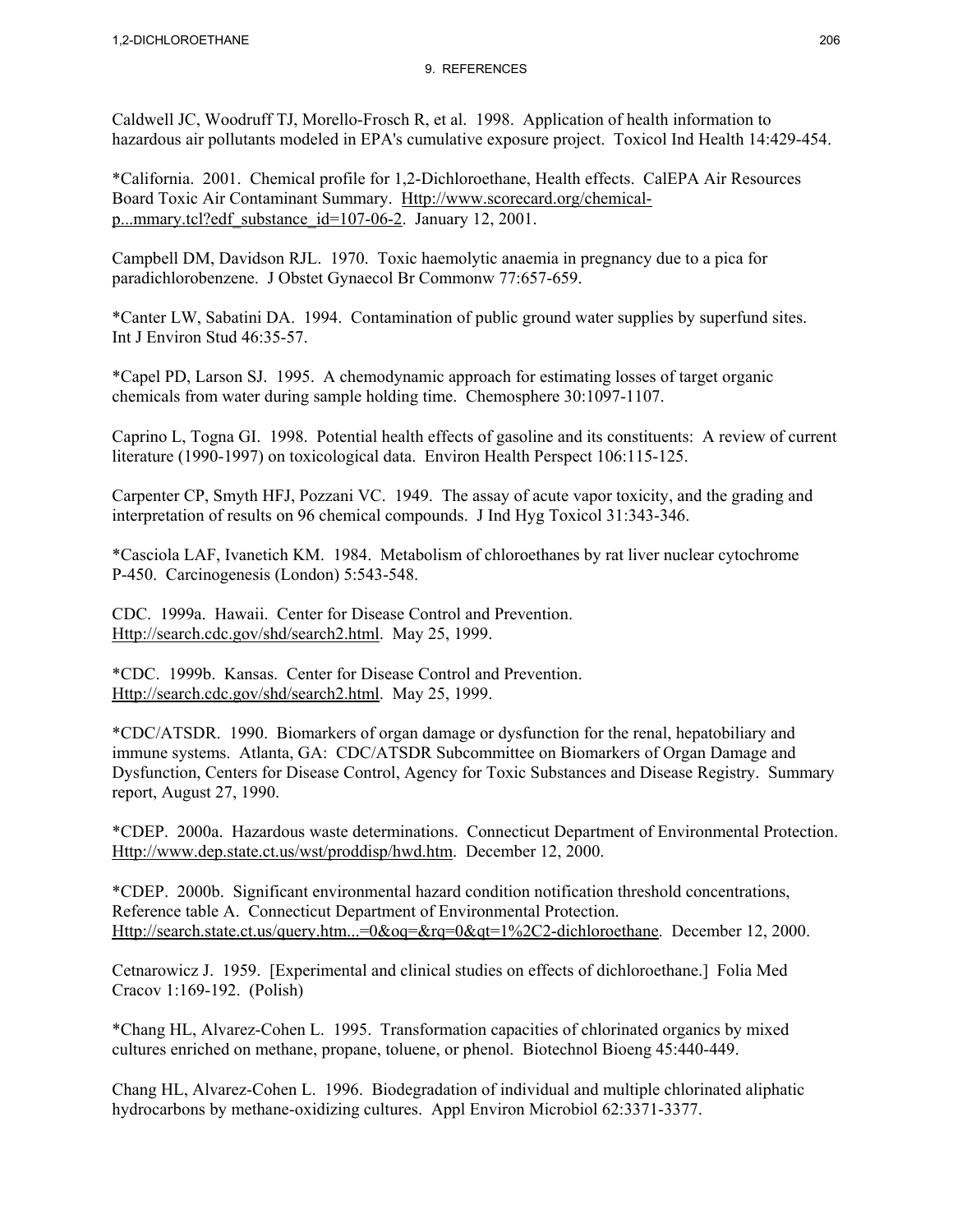Chaudhry GR, Chapalamadugu S. 1991. Biodegradation of halogenated organic compounds. Microbiol Rev 55:59-79.

\*Cheever KL, Cholakis JM, el-Hawari AM, et al. 1990. Ethylene dichloride: The influence of disulfiram or ethanol on oncogenicity, metabolism, and DNA covalent binding in rats. Fundam Appl Toxicol 14:243-261.

\*Cheh AM, Hooper AB, Skochdopole J, et al. 1980. A comparison of the ability of frog and rat S-9 to activate promutagens in the Ames test. Environ Mol Mutagen 2:487-508.

\*Chen C, Puhakka JA, Ferguson JF. 1996. Transformations of 1,1,2,2-tetrachloroethane under methanogenic conditions. Environ Sci Technol 30:542-547.

\*Cheng T-J, Huang M-L, You N-C, et al. 1999. Abnormal liver function in workers exposed to low levels of ethylene dichloride and vinyl chloride monomer. J Occup Environ Med 41(12):1128-1133.

\*Chiou CT, Freed VH, Peters LJ. 1980. Evaporation of solutes from water. Environ Inter 3:231-236.

Christensen TH, Kjeldsen P, Albrechtsen HJ, et al. 1994. Attenuation of landfill leachate pollutants in aquifers. Crit Rev Environ Sci 24:119-202.

\*Clark RM, Goodrich JH, Deininger RA. 1986. Drinking water and cancer mortality. Sci Total Environ 53:153-172.

\*Class TH, Ballschmiter K. 1986. Chemistry of organic traces in air: VI. Distribution of chlorinated C1-C4 hydrocarbons in air over the northern and southern Atlantic Ocean. Chemosphere 15:413-427.

Clegg ED, Cook JC, Chapin RE, et al. 1997. Leydig cell hyperplasia and adenoma formation: Mechanisms and relevance to humans. Reprod Toxicol 11:107-121.

\*Clewell HJ III, Andersen ME. 1985. Risk assessment extrapolations and physiological modeling. Toxicol Ind Health 1:111-113.

\*CMA. 1989. Written communication. Public comment on toxicological profile for 1,2-dichloroethane. Chemical Manufacturers Association, Washington, DC. June 1989.

\*Cmarik JL, Inskeep PB, Meredith MJ, et al. 1990. Selectivity of rat and human glutathione Stransferase in activation of ethylene dibromide by glutathione conjugation and DNA binding and induction of unscheduled DNA synthesis in human hepatocytes. Cancer Res 50:2747-2752.

\*Cohen MA, Ryan PB, Yanagisawa Y, et al. 1989. Indoor-outdoor measurements of volatile organic compounds in the Kanawha Valley of West Virginia USA. J Air Pollut Contr Assoc 39:1086-1093.

\*Cole RH, Frederick RE, Healy RP, et al. 1984. Preliminary findings of the Priority Pollutant Monitoring Project of the Nationwide Urban Runoff Program. J Water Pollut Control Fed 56:898-908.

\*Colorado. 2000. RMA information for health care providers. Rocky Mountain Arsenal Medical Monitoring Program. Http://www.cdphe.state.co.us/rma/hlthcare.htm. December 12, 2000.

\*Conkle JP, Camp BJ, Welch BE. 1975. Trace composition of human respiratory gas. Arch Environ Health 30:290-295.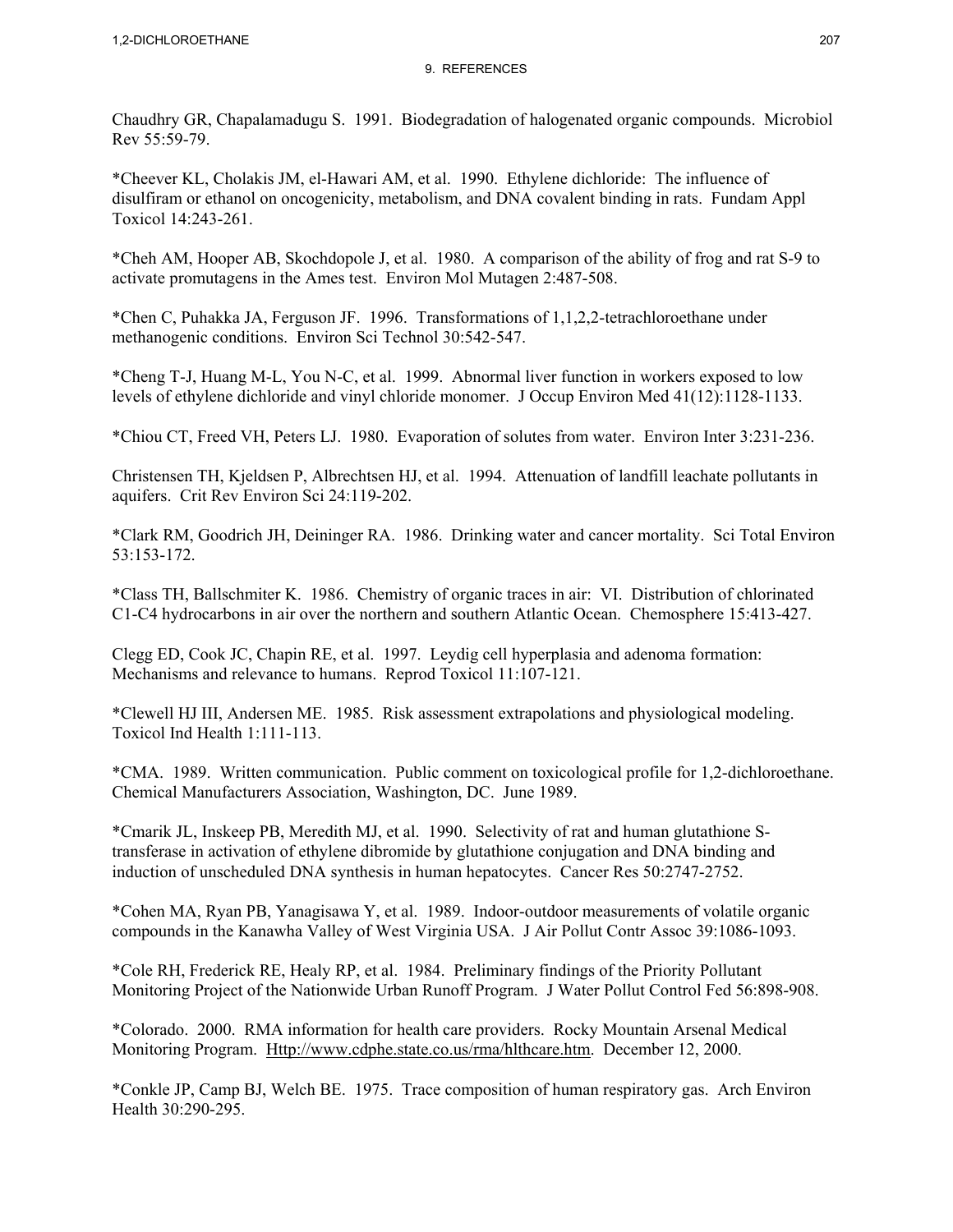\*Corapcioglu MY, Hossain MA. 1990. Ground-water contamination by high-density immiscible hydrocarbon slugs in gravity-driven gravel aquifers. Ground Water 28:403-412.

Cottalasso D, Barisione G, Fontana L, et al. 1994. Impairment of lipoglycoprotein metabolism in rat liver cells induced by 1,2-dichloroethane. Occup Environ Med 51:281-285.

Cottalasso D, Bellocchio A, Norese R, et al. 2000. Effects of vitamin E on dolichol content of rats acutely treated with 1,2-dichloroethane. Toxicology 143:283-292.

Cox EE, McMaster M, Major DW, et al. 1998. Natural attenuation of 1,2-dichloroethane and chloroform in groundwater at a superfund site. In: Wickramanayake GB, Hinchee RE, eds. Natural attentuation: Chlorinated and recalcitrant compounds. Columbus, OH: Battelle Press, 309-314.

Crawford DW, Bonnevie NL, Wenning RJ. 1995. Sources of pollution and sediment contamination in Newark Bay, New Jersey. Ecotoxicol Environ Saf 30:85-100.

\*Crebelli R, Carere A. 1988. Genotoxic activity of halogenated aliphatic hydrocarbons in Aspergillus nidulans. Occup Toxicol 8:437-442.

\*Crebelli R, Benigni R, Franekic J, et al. 1988. Induction of chromosome malsegregation by halogenated organic solvents in *Aspergillus-nidulans* unspecific of specific mechanism Mutat Res 201:401-412.

\*Crebelli R, Conti G, Conti L, et al. 1984. Induction of somatic segregation by halogenated aliphatic hydrocarbons in Aspergillus nidulans. Mutat Res 138:33-38.

\*Crespi CL, Seixas GM, Turner TR, et al. 1985. Mutagenicity of 1,2-dichloroethane and 1,2-dibromoethane in two human lymphoblastoid cell lines. Mutat Res 142:133-140.

Crisp TM, Clegg ED, Cooper RL, et al. 1998. Environmental endocrine disruption: An effects assessment and analysis. Environ Health Perspect 106(Suppl. 1):11-56.

\*Croen LA, Shaw GM, Sanbonmatsu L, et al. 1997. Maternal residential proximity to hazardous waste sites and risk for selected congenital malformations. Epidemiology 8(4):347-354.

Cronin MTD. 1996. Quantitative structure-activity relationship (QSAR) analysis of the acute sublethal neurotoxicity of solvents. Toxicol in Vitro 10:103-110.

Crume RV. 1991. The comparison of health risks between different environmental media at Superfund hazardous waste sites. Proc Ann Meet Air Waste Manage Assoc 84:91/109.4.

Dacre JC. 1994. Hazard evaluation of army compounds in the environment. Drug Metab Rev 26:649- 662.

\*Daft J. 1987. Determining multifumigants in whole grains and legumes, milled and low-fat grain products, spices, citrus fruit, and beverages. J Assoc Off Anal Chem 70:734-739.

\*Daft JL. 1988. Rapid determination of fumigant and industrial chemical residues in food. J Assoc Off Anal Chem 71:748-760.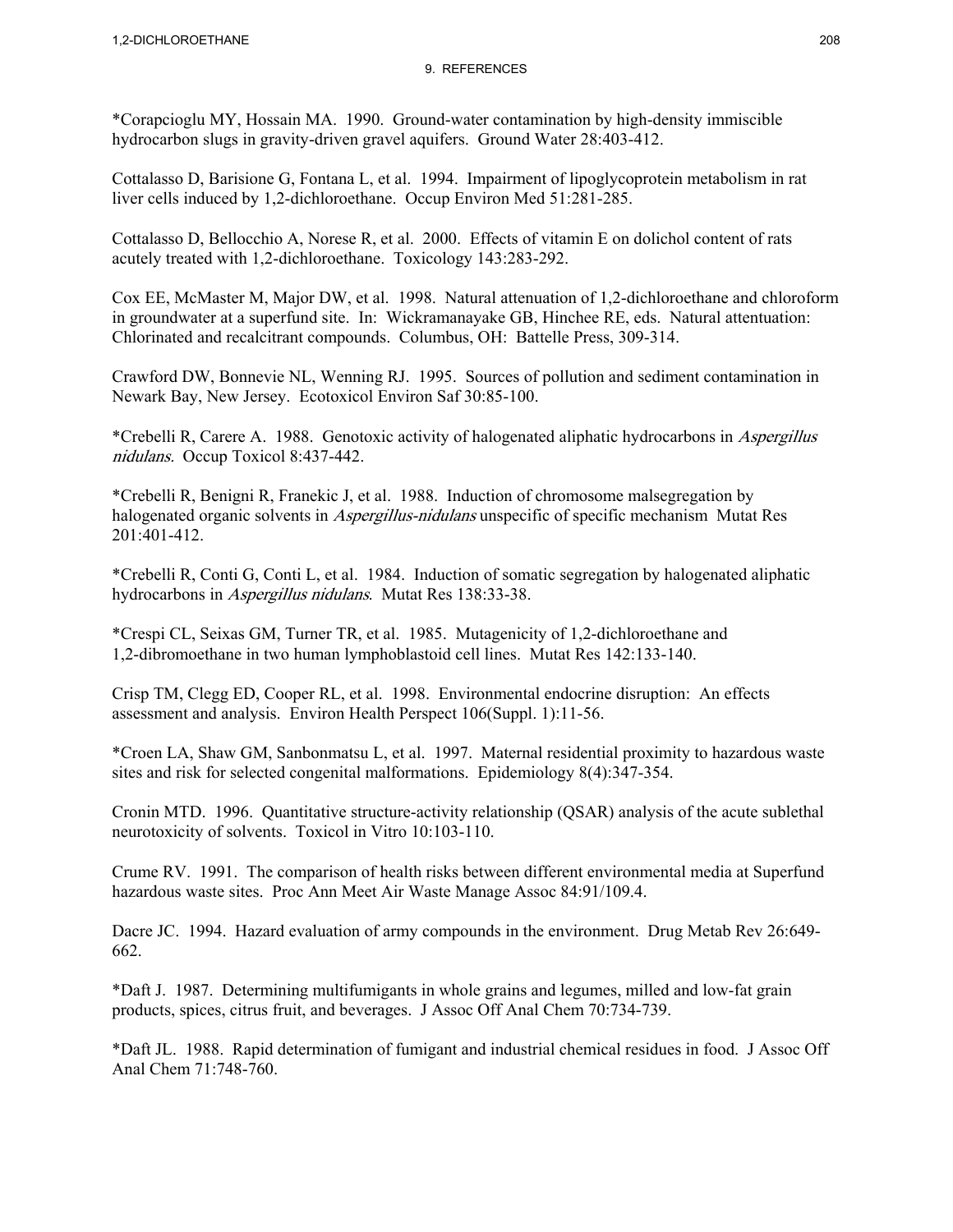\*Daft JL. 1989. Determination of fumigants and related chemicals in fatty and nonfatty foods. J Agric Food Chem 37:560-564.

\*Daft JL. 1991. Fumigants and related chemicals in foods: Review of residue findings, contamination sources, and analytical methods. Sci Tot Environ 100:501-518.

\*Daniel FB, Robinson M, Olson GR, et al. 1994. Ten and ninety-day toxicity studies of 1,2 dichloroethane in Sprague-Dawley rats. Drug Chem Toxicol 17:463-477.

\*Danni O, Aragno M, Tamagno E, et al. 1992. In vivo studies on halogen compound interactions: IV. Interaction among different halogen derivatives with and without synergistic action on liver toxicity. Res Commun Chem Pathol Pharmacol 76:355-366.

\*Daubert TE, Danner RP, Sibul HM, et al. 1989. Physical and thermodynamic properties of pure chemicals: Data compilation. Washington, DC: Taylor & Francis.

Davidson IWF, Sumner DD, Parker JC. 1982. Ethylene dichloride: A review of its metabolism, mutagenic and carcinogenic potential. Drug Chem Toxicol 5(4):319-388.

Davies P, Landy M. 1998. Suxamethonium and mivacurium sensitivity from pregnancy-induced plasma cholinesterase deficiency. Anaesthesia 53:1109-1116.

\*Dawes VJ, Waldock MJ. 1994. Measurement of volatile organic compounds at UK national monitoring plan stations. Mar Pollut Bull 28:291-298.

Dawson BV, Johnson PD, Goldberg SJ, et al. 1990. Cardiac teratogenesis of trichloroethylene and dichloroethylene in a mammalian model. J Am Coll Cardiol 16:1304-1309.

\*Dawson BV, Johnson PD, Goldberg SJ, et al. 1993. Cardiac teratogenesis of halogenated hydrocarboncontaminated drinking water. J Am Coll Cardiol 21:1466-1472.

Dayal H, Gupta S, Trieff N, et al. 1995. Symptom clusters in a community with chronic exposure to chemicals in two superfund sites. Arch Environ Health 50:108-111.

DeJongh J, Verhaar HJM, Hermens JLM. 1998. Role of kinetics in acute lethality of nonreactive volatile organic compounds (VOCS). Toxicol Sci 45:26-32.

Dekant W, Vamvakas S. 1993. Glutathione-dependent bioactivation of xenobiotics. Xenobiotica 23:873-887.

DeLeon IR, Byrne CJ, Perler EA, et al. 1986. Trace organic and heavy metal pollutants in the Mississippi River. Chemosphere 15:795-805.

\*DeMarini DM, Brooks HG. 1992. Induction of prophage lambda by chlorinated organics: Detection of some single-species/single-site carcinogens. Environ Mol Mutagen 19:98-111.

Dempsey CR. 1993. A comparison of organic emissions from hazardous waste incinerators versus the 1990 toxic release inventory air releases. J Air Waste Manage Assoc 43:1374-1379.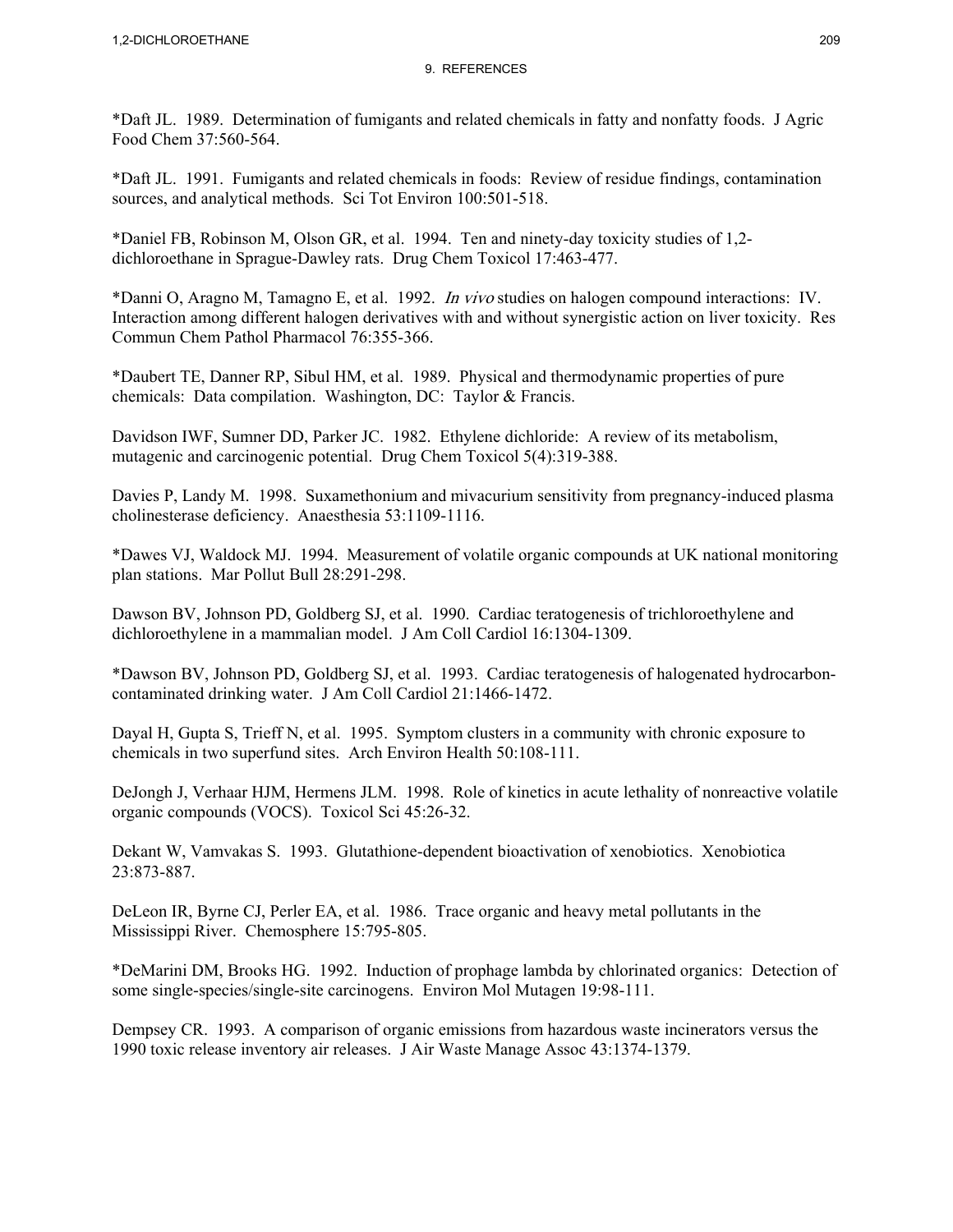De Rooij BM, Commandeur JNM, Vermeulen NPE. 1998. Mercapturic acids as biomarkers of exposure to electrophilic chemicals: Applications to environmental and industrial chemicals. Biomarkers 3:239-303.

Dewulf J, Van Langenhove H. 1997. Chlorinated  $C_1$ - and  $C_2$ -hydrocarbons and monocyclic aromatic hydrocarbons in marine waters: An overview on fate processes, sampling, analysis, and measurements. Water Res 31:1825-1838.

\*Dilling WL. 1977. Interphase transfer processes: II. Evaporation rates of chloromethanes, ethanes, ethylenes, propanes, and propylenes from dilute aqueous solutions: Comparisons with theoretical predictions. Environ Sci Technol 11:405-409.

\*Dilling WL, Tefertiller NB, Kallos GJ. 1975. Evaporation rates and reactivities of methylene chloride, chloroform, 1,1,1-trichloroethane, trichloroethylene, tetrachloroethylene, and other chlorinated compounds in dilute aqueous solutions. Environ Sci Technol 9:833-838.

\*Doherty AT, Ellard S, Parry EM, et al. 1996. An investigation into the activation and deactivation of chlorinated hydrocarbons to genotoxins in metabolically competent human cells. Mutagenesis 11:247- 274.

\*DOT. 2001. List of hazardous substances and reportable quantities. U.S. Department of Transportation. Code of Federal Regulations. 49 CFR 172.101, Appendix A. Http://www.dot.gov/safety.html. May 02, 2001.

Dow Chemical Company. 1989a. Comparison of the acute lethality of selected hydrocarbons via intratracheal and oral routes. Final report. Dow Chemical Company, Midland, MI. OTS0520615.

\*Dow Chemical Company. 1989b. Written communication. Public comment on toxicological profile for 1,2-dichloroethane. Dow Chemical Company, Midland, MI. June 1989.

\*Driss MR, Bouguerra ML. 1991. Analysis of volatile organic compounds in water by purge-and-trap and gas chromatography techniques. Int J Environ Anal Chem 45:193-204.

\*D'Souza RW, Francis WR, Andersen ME. 1988. Physiological model for tissue glutathione depletion and increased resynthesis after ethylene dichloride exposure. J Pharm Exp Therap 245:563-568.

\*D'Souza R, Francis WR, Bruce RD, et al. 1987. Physiologically based pharmacokinetic model for ethylene dichloride and its application in risk assessment. In: Pharmacokinetics in risk assessment: Drinking water and health. Washington, DC: National Research Council, 8:286-301.

\*Easley DM, Kleopfer RD, Carasea AM. 1981. Gas chromatographic-mass spectrometric determination of volatile organic compounds in fish. J Assoc Off Anal Chem 64:653-656.

Eisenreich SJ, Looney BB, Thornton JD. 1981. Airborne organic contaminants in the Great Lakes ecosystem. Environ Sci Technol 15:30-38.

Eitzer BD. 1995. Emissions of volatile organic chemicals from municipal solid waste composting facilities. Environ Sci Technol 29:896-902.

\*Ellenhorn MJ. 1997. The hydrocarbon products. In: Ellenhorn MJ, ed. Ellenhorn's medical toxicology: Diagnosis and treatment of human poisoning. Baltimore, MD: Williams & Wilkins, 1437- 1438.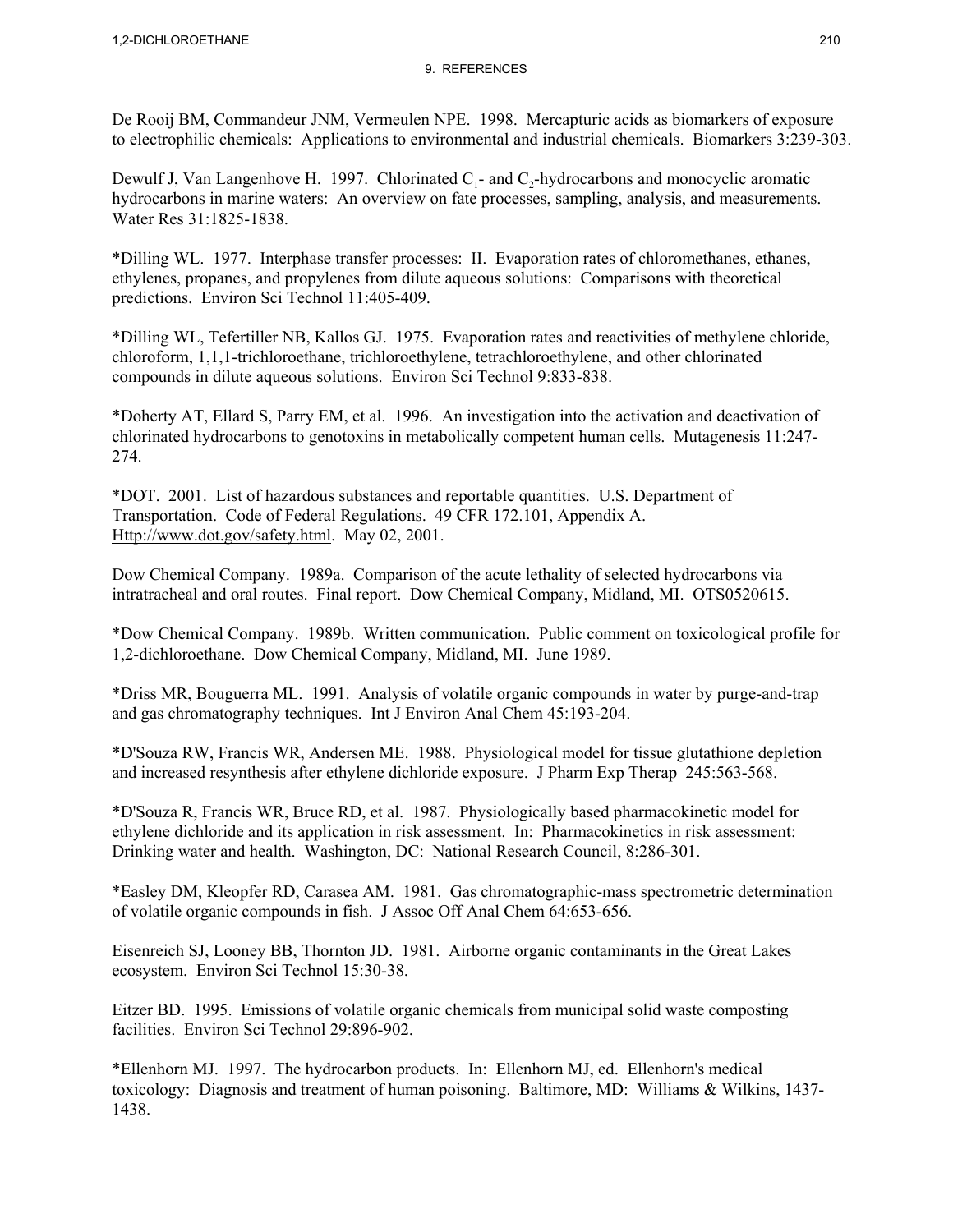\*Ellenhorn MJ, Barceloux DG. 1988. Hydrocarbon products. In: Ellenhorn MJ, Barceloux DG, ed. Ellenhorn's medical toxicology: Diagnosis and treatment of human poisoning. New York, NY: Elsevier Science Publishing Company, Inc., 976-977.

EPA. 1975. Report on the problem of halogenated air pollutants and stratospheric ozone. Washington, DC: U.S. Environmental Protection Agency. EPA 600/9-75-008.

\*EPA. 1977a. Monitoring to detect previously unrecognized pollutants in surface water. Washington, DC: U.S. Environmental Protection Agency, Office of Toxic Substances. EPA 560/6-77-015.

EPA. 1977b. Review of the environmental fate of selected chemicals. Washington, DC: U.S. Environmental Protection Agency, Office of Toxic Substances. EPA 560/5-77-003.

EPA. 1979a. Source assessment: Chlorinated hydrocarbon manufacture. Washington, DC: U.S. Environmental Protection Agency. EPA 66/2-70-019g.

EPA. 1979b. Investigations of selected environmental pollutants: 1,2-Dichloroethane. Washington, DC: U.S. Environmental Protection Agency. EPA 560/2-78-006.

EPA. 1979c. Criteria and standards for the National Pollutant Discharge Elimination System. Environmental Protection Agency. U.S. Environmental Protection Agency. Code of Federal Regulations. 40 CFR 125.

EPA. 1979d. Assessment of human exposures to ethylene dichloride. Research Triangle Park, NC: Office of Air Quality Planning and Standards, U.S. Environmental Protection Agency. EPA contract No. 68-02-2845.

\*EPA. 1980a. Acquisition and chemical analysis of mother's milk for selected toxic substances. Washington, DC: U.S. Environmental Protection Agency, Office of Pesticides and Toxic Substances. EPA 560/13-80-029.

EPA. 1980b. Ambient water quality criteria for chlorinated ethanes. Washington, DC: U.S. Environmental Protection Agency, Office of Water Regulations and Standards, Criteria and Standards Division. EPA 440/5-80-029.

EPA. 1980c. Fate of toxic and hazardous materials in the air environment. Research Triangle Park, NC: U.S. Environmental Protection Agency, Office of Research and Development, Environmental Sciences Research Laboratory. EPA 600/3-80-084.

EPA. 1980d. Guidelines and methodology used in the preparation of health effect assessment chapters of the consent decree water criteria documents. U.S. Environmental Protection Agency. Federal Register 45:79347-79357.

EPA. 1980e. TSCA section 8(e). Washington, DC: U.S. Environmental Protection Agency, Office of Toxic Substances. Status report No. 8EHQ-0979-484.

EPA. 1980f. Discarded commercial chemical products, off-specification species, container residues, and spill residues thereof. U.S. Environmental Protection Agency. Code of Federal Regulations. 40 CFR 261.33(f).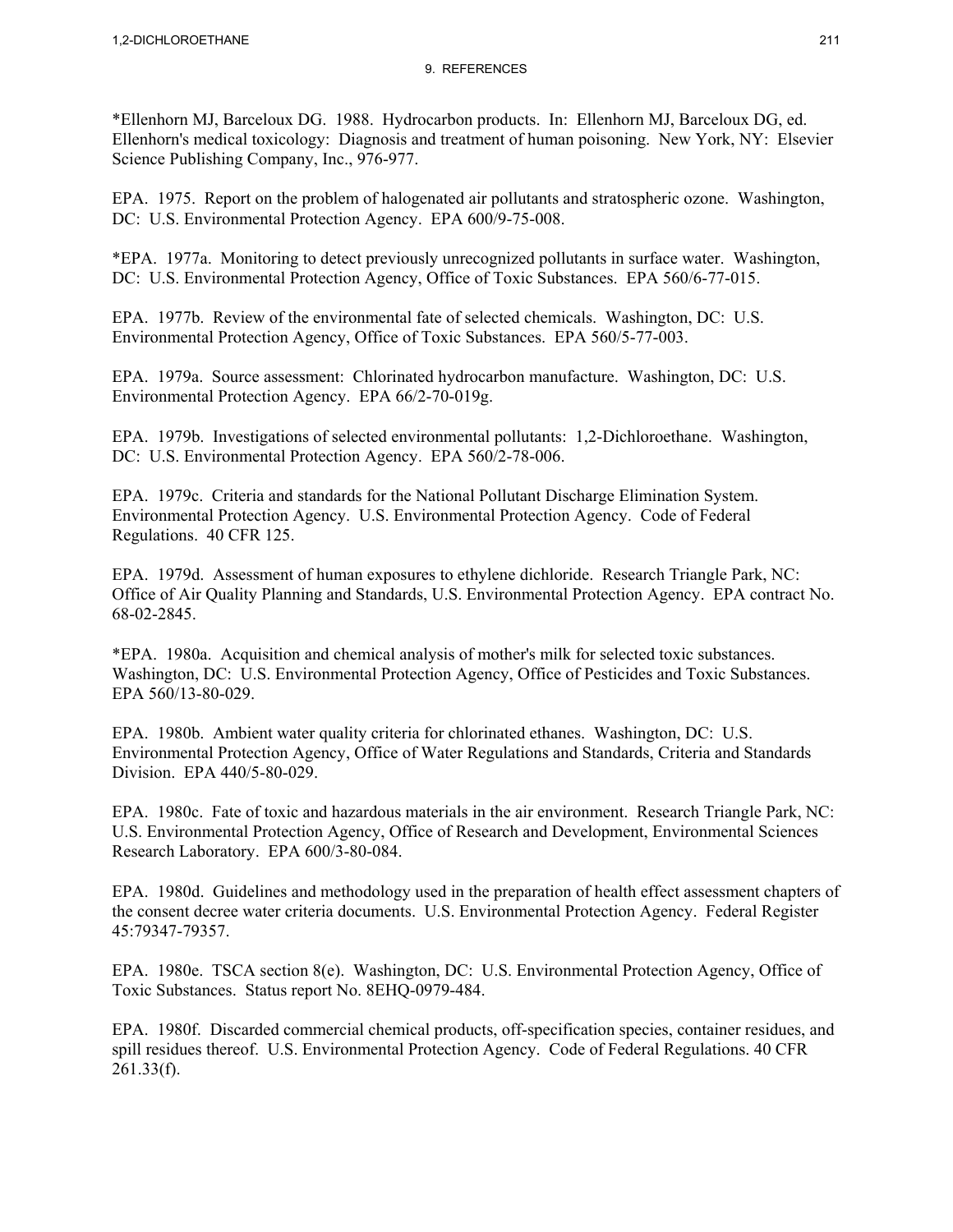\*EPA. 1981. Aquatic fate process data for organic priority pollutants. Report to Office of Water Regulations and Standards, U.S. Environmental Protection Agency. EPA 440/4-81-014.

\*EPA. 1982a. Direct measurement of volatile organic compounds in breathing-zone air, drinking water, breath, blood, and urine. Research Triangle Park, NC: U.S. Environmental Protection Agency, Office of Research and Development. NTIS PB82-186545. EPA 600/4-82-015.

\*EPA. 1982b. Test methods for organic chemical analysis of municipal and environmental wastewater. Cincinnati, OH: Monitoring and Support Laboratories, U.S. Environmental Protection Agency. EPA 600/4-82-057.

EPA. 1983. General permits. U.S. Environmental Protection Agency. Code of Federal Regulations. 40 CFR 122.28.

EPA. 1984a. Survey of ethylene dichloride emission sources. Research Triangle Park, NC: U.S. Environmental Protection Agency, Office of Air Quality Planning and Standards. EPA 450/3-84-018.

EPA. 1984b. Health effects assessment for 1,2-dichloroethane. Cincinnati, OH: U.S. Environmental Protection Agency, Environmental Criteria and Assessment Office. EPA 540/1-86-002.

\*EPA. 1984c. Methods of organic chemical analysis of municipal and industrial wastewater. Environmental Protection Agency. Code of Federal Regulations. 40 CFR 136—Appendix A.

\*EPA. 1985a. Health assessment document for 1,2-dichloroethane. Final report. Washington, DC: U.S. Environmental Protection Agency, Office of Health and Environmental Assessment. EPA 600/8-84-006F.

EPA. 1985b. Designation of hazardous substances. U.S. Environmental Protection Agency. Code of Federal Regulations. 40 CFR 302.4.

EPA. 1985c. National primary drinking water regulations: Volatile synthetic organic chemicals. Environmental Protection Agency. Federal Register 50:46880-46901.

EPA. 1985d. Superfund public health evaluation manual. Washington, DC: U.S. Environmental Protection Agency, Office of Emergency and Remedial Response. EPA 540/1-86-060.

EPA. 1985e. Health advisory for 1,2-dichloroethane. Draft. Washington, DC: U.S. Environmental Protection Agency, Office of Drinking Water.

EPA. 1985f. Quantification of toxicological effects of 1,2-dichloroethane. Washington, DC: Office of Drinking Water, U.S. Environmental Protection Agency. PB86-118080/AS.

\*EPA. 1985g. Synthetic organic compound sampling survey of public water supplies. Washington, DC: U.S. Environmental Protection Agency. PB 85 214427/AS.

\*EPA. 1986a. Contract Laboratory Program—attachment A: Statement of work for organics analysis. Washington, DC: U.S. Environmental Protection Agency.

EPA. 1986b. General pretreatment regulations for existing and new sources of pollution. U.S. Environmental Protection Agency. Code of Federal Regulations. 40 CFR 403.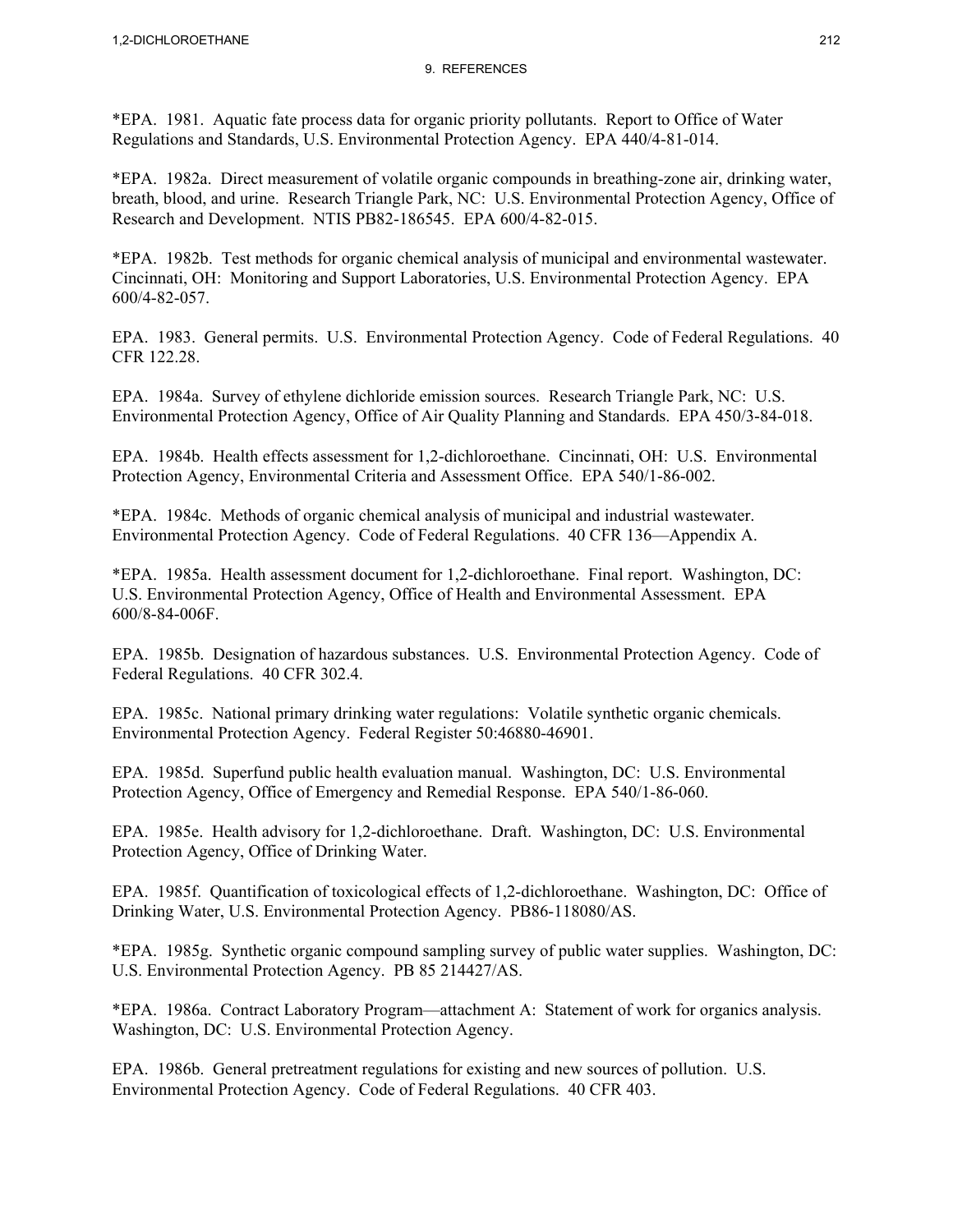EPA. 1986c. Hazardous constituents. U.S. Environmental Protection Agency. Code of Federal Regulations. 40 CFR 261—Appendix VIII.

EPA. 1986d. Inventory Reporting Regulations. U.S. Environmental Protection Agency. Code of Federal Regulations. 40 CFR 710.

\*EPA. 1987a. Toxic chemical release reporting: Community right-to-know. U.S. Environmental Protection Agency. Federal Register 52:21152-21208.

EPA. 1987b. National primary drinking water regulations. U.S. Environmental Protection Agency. Code of Federal Regulations. 40 CFR 141.

EPA. 1987c. Health advisory for 1,2-dichloroethane. Washington, DC: Office of Drinking Water, U.S. Environmental Protection Agency.

\*EPA. 1987d. Atmospheric persistence of eight air toxics: Project summary. Research Triangle Park, NC: U.S. Environmental Protection Agency, Atmospheric Sciences Research Laboratory. EPA-600/83- 87/004.

EPA. 1988a. Contract Laboratory Program Database. Washington, DC: U.S. Environmental Protection Agency.

\*EPA. 1988b. National ambient volatile organic compounds (VOCs) database update. Washington, DC: U.S. Environmental Protection Agency. EPA/600/3-88/010.

\*EPA. 1988c. National Priorities Listing Technical Database. National Priorities Listing. Washington, DC: U.S. Environmental Protection Agency.

EPA. 1989a. Designation of hazardous substances. U.S. Environmental Protection Agency. Code of Federal Regulations. 40 CFR 302.4.

\*EPA. 1989b. Interaction between water pollutants: Quantitative electron microscopy of hepatic morphological changes induced by 1,2-dichloroethane (DCE) and 1,1,-dichloroethylene (VDC). Research Triangle Park, NC: U.S. Environmental Protection Agency, Office of Research and Development, Health Effects Research Laboratory. PB89-214126.

EPA. 1989c. Reportable quantity adjustments: Delisting of ammonium thiosulfate. U.S. Environmental Protection Agency. Federal Register. 40 CFR Parts 116,117, and 302. Vol 54:155.

\*EPA. 1989d. Interim methods for development of inhalation reference concentrations. Washington, DC: Office of Research and Development, U.S. Environmental Protection Agency. EPA/600/8-90/066F.

\*EPA. 1991c. 1990 Urban air toxics monitoring program. Research Triangle Park, NC: U.S. Environmental Protection Agency, Office of Air Quality Planning and Standards, Office of Air and Radiation. EPA 450/4-91-024.

\*EPA. 1992a. Superfund record of decision (EPA region 1). Darling Hill dump, Lyndon, VT. (First remedial action), June 1992. U.S. Environmental Protection Agency, Office of Emergency and Remedial Response. PB93-963702.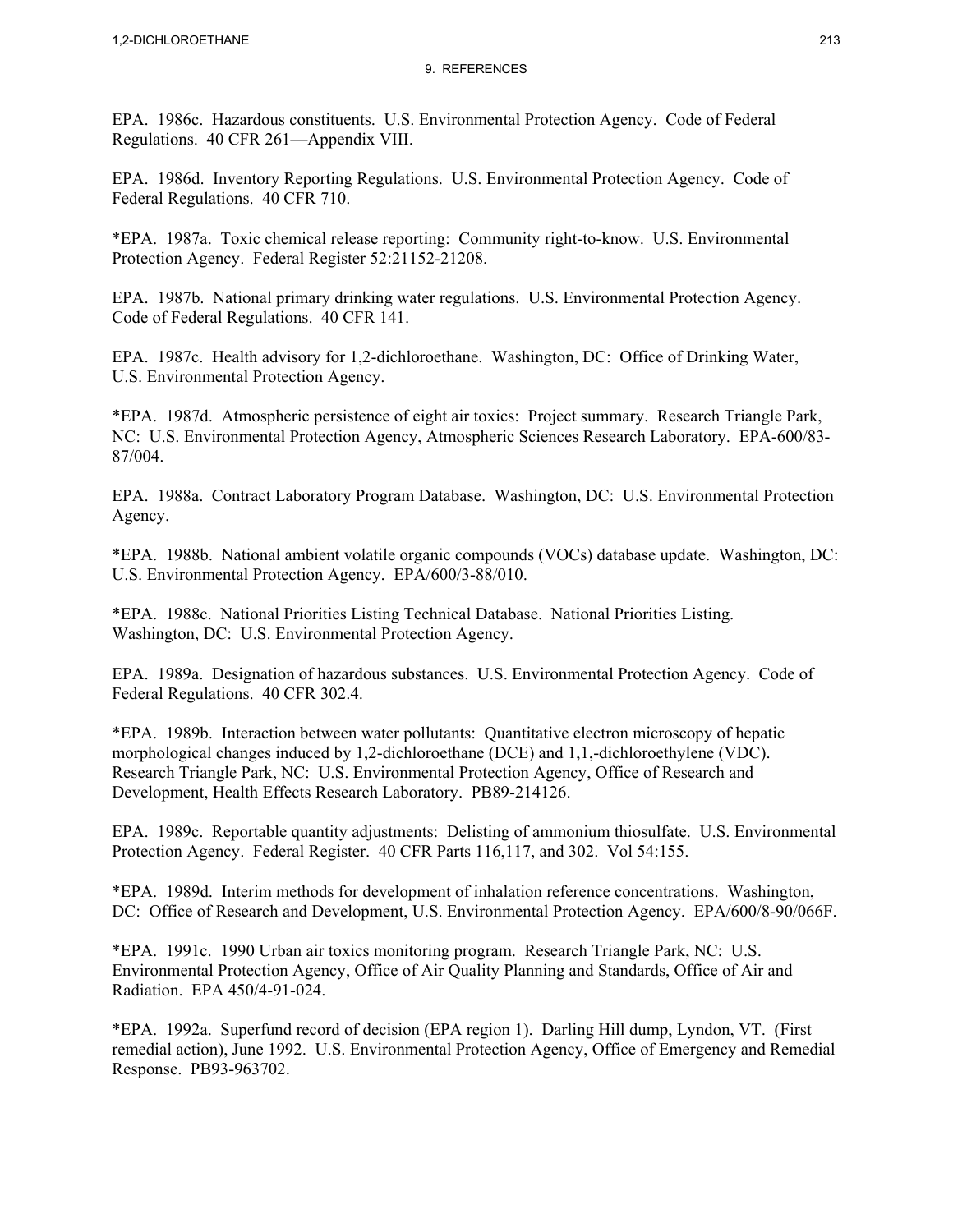\*EPA. 1992b. Superfund record of decision: Pacific Coast pipeline, CA. U.S. Environmental Protection Agency, Office of Emergency and Remedial Response. PB93-964502.

\*EPA. 1992c. Superfund record of decision (EPA region 5). Clare water supply site, Clare County, Clare, MI. (Second remedial action), September 1992. U.S. Environmental Protection Agency, Office of Emergency and Remedial Response. PB93-964106.

\*EPA. 1993. A literature review of atmospheric transformation products of clean air act title III hazardous air pollutants. Research Triangle Park, NC: U.S. Environmental Protection Agency. EPA/600/R-94/088.

\*EPA. 1996. Drinking water regulations and health advisories. Washington DC: U.S. Environmental Protection Agency, Office of Water. EPA 822-B-96-002.

\*EPA. 1997. Special report on environmental endocrine disruption: An effects assessment and analysis. EPA/630/R-96/012.

\*EPA. 1998a. U.S. Environmental Protection Agency. Code of Federal Regulations. 40 CFR 302.4.

\*EPA. 1998b. U.S. Environmental Protection Agency. Code of Federal Regulations. 40 CFR 372.65.

\*EPA. 1998c. U.S. Environmental Protection Agency. Code of Federal Regulations. 40 CFR 264.

\*EPA. 1998d. U.S. Environmental Protection Agency. Code of Federal Regulations. 40 CFR 116.4.

\*EPA. 1998e. U.S. Environmental Protection Agency. Code of Federal Regulations. 40 CFR 141.61.

\*EPA. 1998f. U.S. Environmental Protection Agency. Code of Federal Regulations. 40 CFR 141.50.

\*EPA. 1998g. U.S. Environmental Protection Agency. Code of Federal Regulations. 40 CFR 61.01.

\*EPA. 1998h. U.S. Environmental Protection Agency. Code of Federal Regulations. 40 CFR 261.

\*EPA. 1999a. National Recommended Water Quality Criteria—Correction. U.S. Environmental Protection Agency, Office of Water. EPA 822-Z-99-001.

EPA. 1999b. U.S. Environmental Protection Agency. Code of Federal Regulations. 40 CFR 302.4. Http://www.access.gpo.gov/nara/cfr/cfr-table-search.html. January 15, 2001.

EPA. 1999c. U.S. Environmental Protection Agency. Code of Federal Regulations. 40 CFR 372.65. Http://www.access.gpo.gov/nara/cfr/cfr-table-search.html. January 15, 2001.

EPA. 1999d. Compendium of methods for the determination of toxic organic compounds in ambient air - second edition. U.S. Environmental Protection Agency, Office of Research and Development. EPA/625/R-96/010b.

\*EPA. 2000. U.S. Environmental Protection Agency. Code of Federal Regulations. 40 CFR 261.33. Http://www.access.gpo.gov/nara/cfr/cfr-table-search.html. January 15, 2001.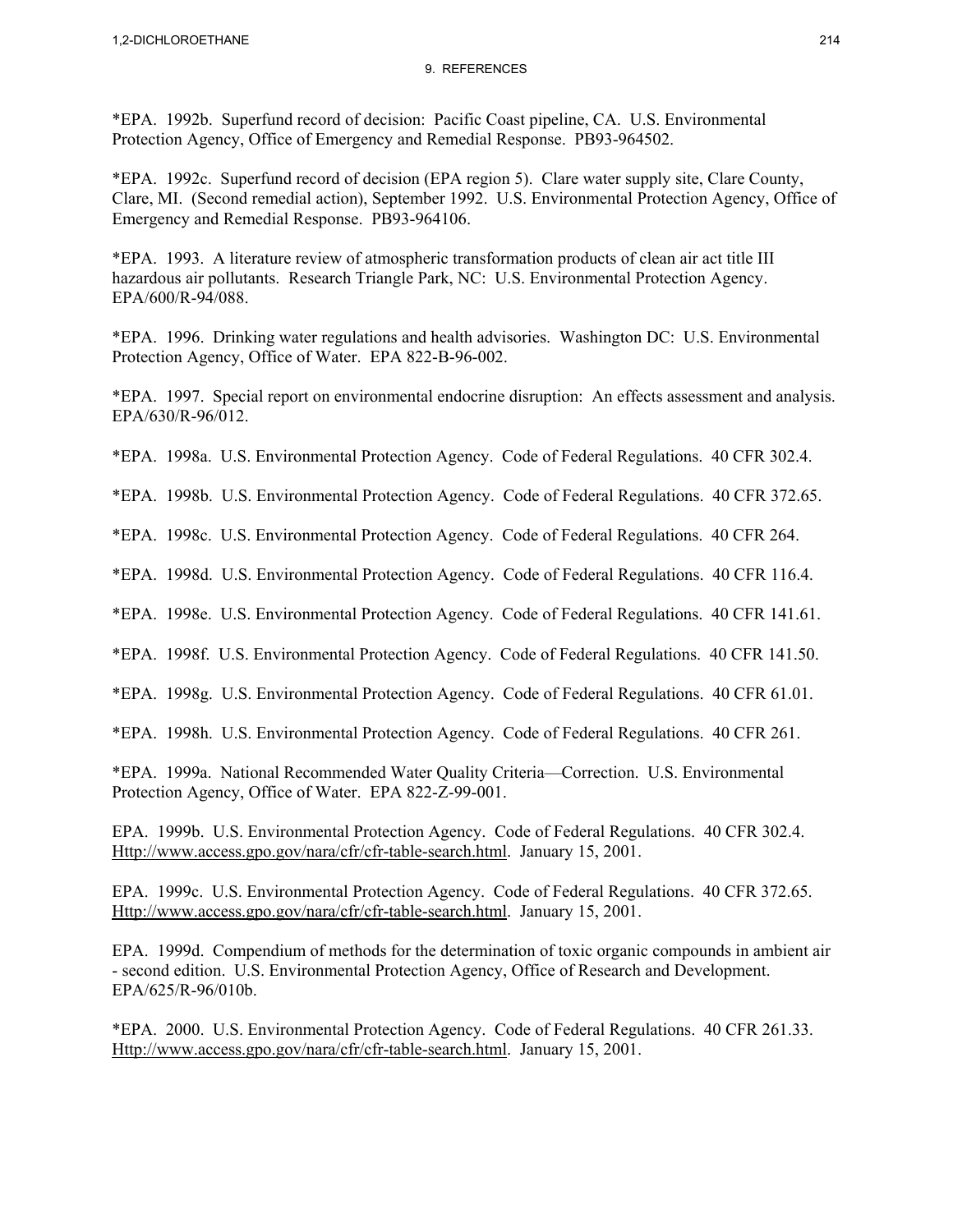\*EPA. 2001a. Drinking water and health: National primary drinking water regulations. U.S. Environmental Protection Agency. Http://www.epa.gov/OGWDW/dwh/c-voc/12-dichl.html. January 12, 2001.

\*EPA. 2001b. 1,2-Dichloroethane (Ethylene Dichloride): Hazard summary. U.S. Environmental Protection Agency. Http://www.epa.gov/ttn/uatw/hlthef/di-ethan.html. January 12, 2001.

\*EPA. 2001c. Chemical information rules. Chemical lists and reporting periods. U.S. Environmental Protection Agency. Code of Federal Regulations. 40 CFR 712.30. Http://ecfrback.access.gpo.gov/otcgi/cfr/otfilter.cgi...TI&QUERY=74990&RGN=BSECCT&SUBSET=S UBSET&FROM=1&ITEM=1. May 03, 2001.

\*EPA. 2001d. Community right-to-know. Toxic chemical release reporting. U.S. Environmental Protection Agency. Code of Federal Regulations. 40 CFR 372.65. Http://ecfrback.access.gpo.gov/otcgi/cfr...3&RGN=BSECCT&SUBSET=SUBSET&FROM=1&ITEM=1. May 03, 2001.

\*EPA. 2001e. Health and environmental protection standards at uranium and thorium mill tailings. U.S. Environmental Protection Agency. Code of Federal Regulations. 40 CFR 192, Appendix I. Http://ecfrback.access.gpo.gov/otcgi/cfr...2&RGN=BAPPCT&SUBSET =SUBSET& FROM=1&ITEM=1. May 03, 2001.

\*EPA. 2001f. Groundwater monitoring list. U.S. Environmental Protection Agency. Code of Federal Regulations. 40 CFR 264, Appendix IX. Http://ecfrback.access.gpo.gov/otcgi/cfr/otfilter.cgi...nd&QUERY=51143&&RGN=BAPPCT&SUBSET =SUBSET&FROM=1&ITEM=1. May 03, 2001.

\*EPA. 2001g. National primary drinking water regulations. Drinking water standard. U.S. Environmental Protection Agency. Code of Federal Regulations. 40 CFR 141.32. Http://ecfrback.access.gpo.gov/otcgi/cfr...8&RGN=BSECCT&SUBSET=SUBSET&FROM=1&ITEM=1. May 03, 2001.

\*EPA. 2001h. National primary drinking water regulations. Maximum contaminant level goals for organic contaminants. U.S. Environmental Protection Agency. Code of Federal Regulations. 40 CFR 141.50.

Http://ecfrback.access.gpo.gov/otcgi/cfr...8&RGN=BSECCT&SUBSET=SUBSET&FROM=1&ITEM=1. May 03, 2001.

\*EPA. 2001i. National primary drinking water regulations. Maximum contaminant levels for organic contaminants. U.S. Environmental Protection Agency. Code of Federal Regulations. 40 CFR 141.61. Http://ecfrback.access.gpo.gov/otcgi/cfr...TI&QUERY=13712&RGN=BSECCT&SUBSET=SUBSET&F ROM=1&ITEM=1. May 03, 2001.

\*EPA. 2001j. Superfund. Designation of hazardous substance. Reportable quantity. U.S. Environmental Protection Agency. Code of Federal Regulations. 40 CFR 302.4. Http://ecfrback.access.gpo.gov/otcgi/cfr/otfilter.cgi...I&QUERY=439160&RGN=BSECCT&SUBSET=S UBSET&FROM=1&ITEM=1. May 03, 2001.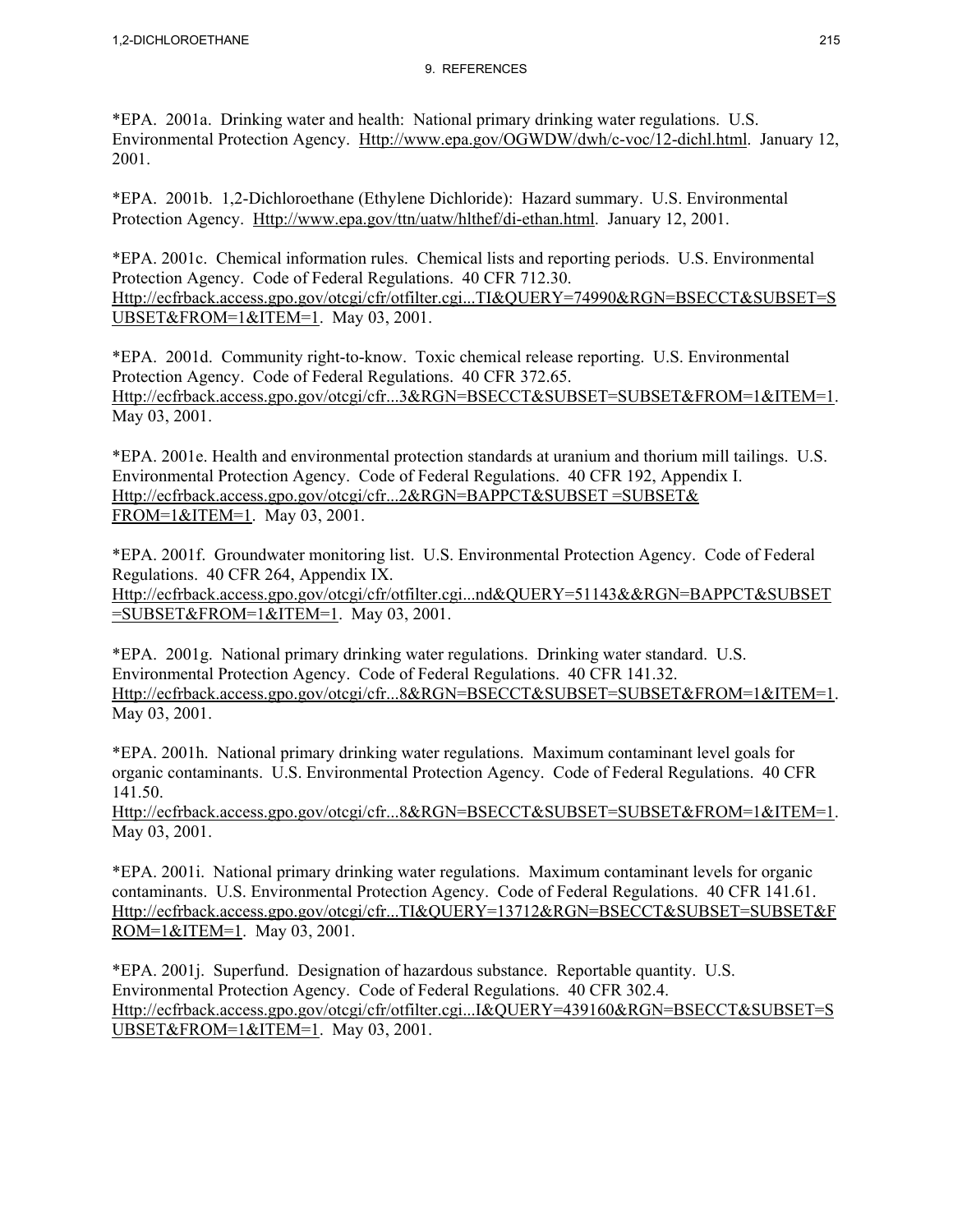\*EPA. 2001k. Risk specific doses. U.S. Environmental Protection Agency. Code of Federal Regulations. 40 CFR 266, Appendix V. Http://ecfrback.access.gpo.gov/otcgi/cfr/otfilter.cgi...and&QUERY=9974&RGN=BAPPCT&SUBSET=S UBSET&FROM=1&ITEM=1. May 02, 2001.

\*EPA. 2001l. Toxic Substances Control Act (TSCA). Health and Safety Data Reporting. U.S. Environmental Protection Agency. Code of Federal Regulations. 40 CFR 716.120. Http://ecfrback.access.gpo.gov/otcgi/cfr/otfilter.cgi...I&QUERY=173296&RGN=BSECCT&SUBSET=S UBSET&FROM=1&ITEM=1. May 02, 2001.

\*EPA. 2001m. Water pollution. Designation of hazardous substances. U.S. Environmental Protection Agency. Code of Federal Regulations. 40 CFR 116.4. Http://ecfrback.access.gpo.gov/otcgi/cf...=BAPPCT&SUBSET =SUBSET& FROM=1&ITEM=1. May 03, 2001.

\*EPA. 2001n. Water programs. Determination of reportable quantity. U.S. Environmental Protection Agency. Code of Federal Regulations. 40 CFR 117.3. Http://ecfrback.access.gpo.gov/otcgi/cfr...8&RGN=BSECCT&SUBSET=SUBSET&FROM=1&ITEM=1. May 03, 2001.

Eriksson L, Sjostrom M, Berglind R, et al. 1993. Multivariate biological profiling of the subacute effects of halogenated aliphatic hydrocarbons. J Environ Sci Health Part A A28:1123-1144.

\*Erve JCL, Deinzer ML, Reed DJ. 1996. Reaction of human hemoglobin toward the alkylating agent S- (2-chloroethyl)glutathione. J Toxicol Environ Health 49:127-143.

Evans RT, Wroe JM. 1980. Plasma cholinesterase changes during pregnancy. Anaesthesia 35:651-654.

Evans GF, Lumpkin TA, Smith DL, et al. 1992. Measurements of VOCs from the TAMS network. J Air Waste Manage Assoc 42:1319-1323.

\*Fabricant JD, Chalmers Jr JH. 1980. Evidence of the mutagenicity of ethylene dichloride and structurally related compounds. In: Ames BN, Infante P, Reitz R, eds. Ethylene dichloride: A potential health risk? Banbury report No. 5. Cold Spring Harbor, NY: Cold Spring Harbor Laboratory, 309-329.

\*Farrington JW. 1991. Biogeochemical processes governing exposure of organic pollutant compounds in aquatic organisms. Environ Health Perspect 90:75-84.

Fattore E, Muller LL, Davoli E, et al. 1998. Industrial pollutants in ground waters from northern Milan. Chemosphere 36:2007-2017.

\*FDA. 1998a. Food and Drug Administration. Code of Federal Regulations. 21 CFR 165.110.

\*FDA. 1998b. Food and Drug Administration. Code of Federal Regulations. 21 CFR 573.440.

\*FDA. 1999a. Food and Drug Administration. Code of Federal Regulations. 21 CFR 173.230.

\*FDA. 1999b. Food and Drug Administration. Code of Federal Regulations. 21 CFR 172.710.

\*FDA. 1999c. Food and Drug Administration. Code of Federal Regulations. 21 CFR 177.1580.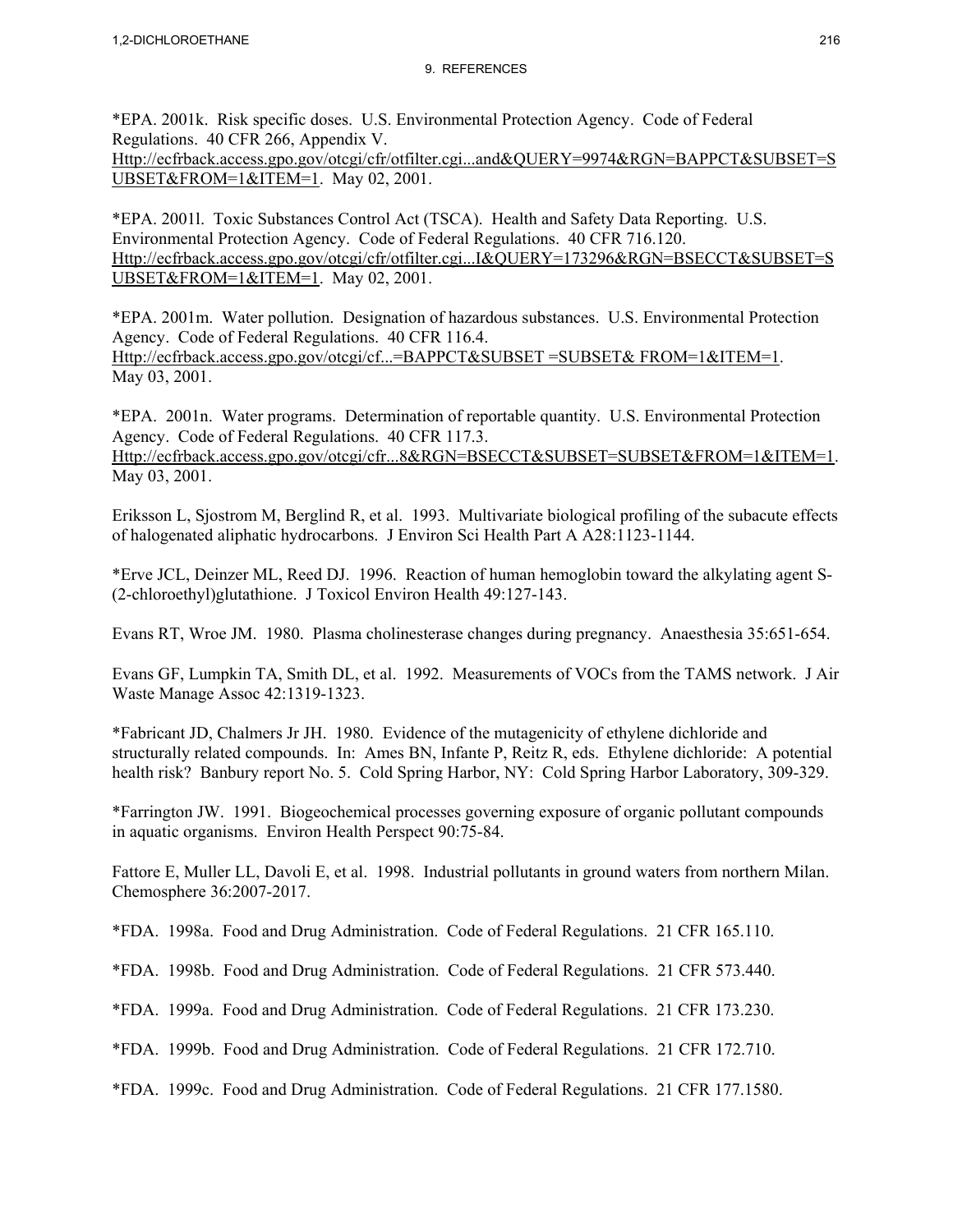\*FDA. 1999d. Food and Drug Administration. Code of Federal Regulations. 21 CFR 173.315.

\*FDA. 1999e. Food and Drug Administration. Code of Federal Regulations. 21 CFR 175.105.

\*FDA. 2000a. Food and Drug Administration. Code of Federal Regulations. 21 CFR 173.230. Http://www.access.gpo.gov/nara/cfr/cfr-table-search.html. January 16, 2001.

\*FDA. 2000b. Food and Drug Administration. Code of Federal Regulations. 21 CFR 172.710. Http://www.access.gpo.gov/nara/cfr/cfr-table-search.html. January 16, 2001.

\*FDA. 2000c. Food and Drug Administration. Code of Federal Regulations. 21 CFR 177.1580. Http://www.access.gpo.gov/nara/cfr/cfr-table-search.html. January 16, 2001.

\*FDA. 2000d. Food and Drug Administration. Code of Federal Regulations. 21 CFR 165.110. Http://www.access.gpo.gov/nara/cfr/cfr-table-search.html. January 16, 2001.

\*FDA. 2000e. Food and Drug Administration. Code of Federal Regulations. 21 CFR 573.440. Http://www.access.gpo.gov/nara/cfr/cfr-table-search.html. January 16, 2001.

\*FDA. 2000f. Food and Drug Administration. Code of Federal Regulations. 21 CFR 173.315. Http://www.access.gpo.gov/nara/cfr/cfr-table-search.html. January 16, 2001.

\*FDA. 2000g. Food and Drug Administration. Code of Federal Regulations. 21 CFR 175.105. Http://www.access.gpo.gov/nara/cfr/cfr-table-search.html. January 16, 2001.

\*FEDRIP. 1999. Federal Research in Progress.

\*Ferreri AM, Rocchi P, Capucci A, et al. 1983. Induction of diphtheria toxin-resistant mutants in human cells by halogenated compounds. Cancer Res and Clin Oncol 105:111-112.

Ferreiro JA, Consuegra S, Sierra LM, et al. 1997. Is the *White-ivory* assay of *Drosophila melanogaster* a useful tool in genetic toxicology. Environ Mol Mutagen 29:406-417.

Fishbein L. 1980. Production, uses, and environmental fate of ethylene dichloride and ethylene dibromide. In: Ames BN, Infante P, Reitz R, eds. Ethylene dichloride: A potential health risk? Banbury report No. 5. Cold Spring Harbor, NY: Cold Spring Harbor Laboratory, 227-238.

Flowtow E. 1952. Poisoning due to chlorinated hydrocarbon compounds, particularly 1,2-dichloroethane. Chemical Technology 6:253-254.

\*Fomon SJ. 1966. Body composition of the infant. Part I: The male reference infant. In: Falkner F, ed. Human Development. Philadelphia, PA: WB Saunders, 239-246.

\*Fomon SJ, Haschke F, Ziegler EE, et al. 1982. Body composition of reference children from birth to age 10 years. Am J Clin Nutr 35:1169-1175.

\*Först C, Stieglitz L, Roth W, et al. 1989. Quantitative analysis of volatile organic compounds in landfill leachates. Int J Environ Anal Chem 37:287-293.

\*Fossett NG, Byrne BJ, Tucker AB, et al. 1995. Mutation spectrum of 2-chloroethyl methanesulfonate in Drosophila melanogaster premeiotic germ cells. Mutat Res 331:213-224.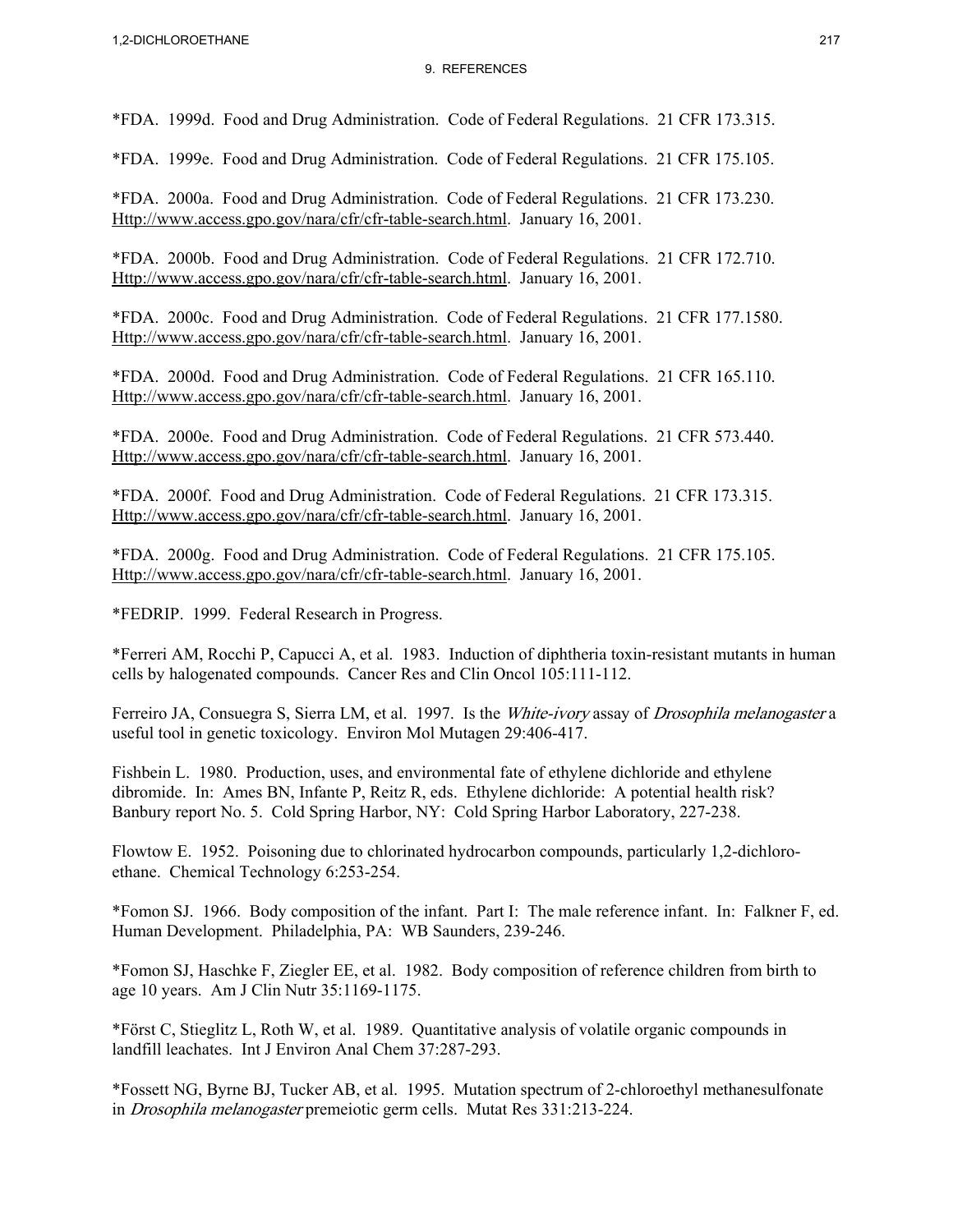Frantik E, Hornychova M, Horvath M. 1994. Relative acute neurotoxicity of solvents: Isoeffective air concentrations of 48 compounds evaluated in rats and mice. Environ Res 66:173-185.

Freiria-Gandara MJ, Lorenzo-Ferreira RA, Alvarez-Devesa A, et al. 1992. Occurrence of halogenated hydrocarbons in the water supply of different cities of Calicia (Spain). Environ Technol 13:437-447.

\*FSTRAC. 1999a. Summary of state and federal drinking water standards and guidelines. Washington, DC: U.S. Environmental Protection Agency, Federal-State Toxicology and Regulatory Alliance Committee. February 1990. Http://www.epa.gov/ostwater/fstrac/states.html. May 20, 1999.

\*FSTRAC. 1999b. Federal-State Toxicology and Risk Analysis Committee. U.S. Environmental Protection Agency, Office of Water. May 20, 1999. Http://www.epa.gov/ostwater/fstrac/states.html. May 20, 1999.

FSTRAC. 1999c. South Dakota. Federal-State Toxicology and Risk Analysis Committee. U.S. Environmental Protection Agency, Office of Water. May 20, 1999. Http://www.epa.gov/ostwater/fstrac/states.html.

\*Fusillo TV, Hochreiter Jr HJ, Lord DG. 1985. Distribution of volatile organic compounds in a New Jersey coastal plain aquifer system. U.S. Geological Survey 23:354-360.

\*Garcia C, Tiedra PG, Ruano A, et al. 1992. Evaluation of the liquid-liquid extraction technique and application to the determination of volatile halo-organic compounds in chlorinated water. J Chromatogr 605:251-255.

\*Gargas ML, Burgess RJ, Voisard DE, et al. 1989. Partition coefficients of low-molecular-weight volatile chemicals in various liquids and tissues. Toxicol Appl Pharmacol 98:87-99.

Gargas ML, Medinsky MA, Andersen ME. 1995. Pharmacokinetic modeling approaches for describing the uptake, systemic distribution, and disposition of inhaled chemicals. Crit Rev Toxicol 25:237-254.

\*Garrison SC, Leadingham RS. 1954. A fatal case of ethylene dichloride poisoning in an occupational therapy department of a neuropsychiatric hospital. Am J Phys Med 33:230-237.

\*GDNR. 2000. Georgia instream water quality standards for all waters: Toxic substances. Georgia Department of Natural Resources. Http://www.ganet.org/dnr/environ/plans/chatt-Pdf/chatt-b.pdf. December 12, 2000.

\*Giri AK, Hee SSQ. 1988. In-vivo sister chromatid exchange induced by 1,2-dichloroethane on bone marrow cells of mice. Environ Mol Mutagen 12:331-334.

\*Giwercman A, Carlsen E, Keiding N, et al. 1993. Evidence for increasing incidence of abnormalities of the human testis: A review. Environ Health Perspect Suppl 101:65-71.

\*Gocke E, Wild D, Eckhardt K, et al. 1983. Mutagenicity studies with the mouse spot test. Mutat Res 117:201-212.

\*Gold LS. 1980. Human exposures to ethylene dichloride. In: Ames BN, Infante P, Reitz R, eds. Ethylene dichloride: A potential health risk? Banbury report No. 5. Cold Spring Harbor, NY: Cold Spring Harbor Laboratory, 209-225.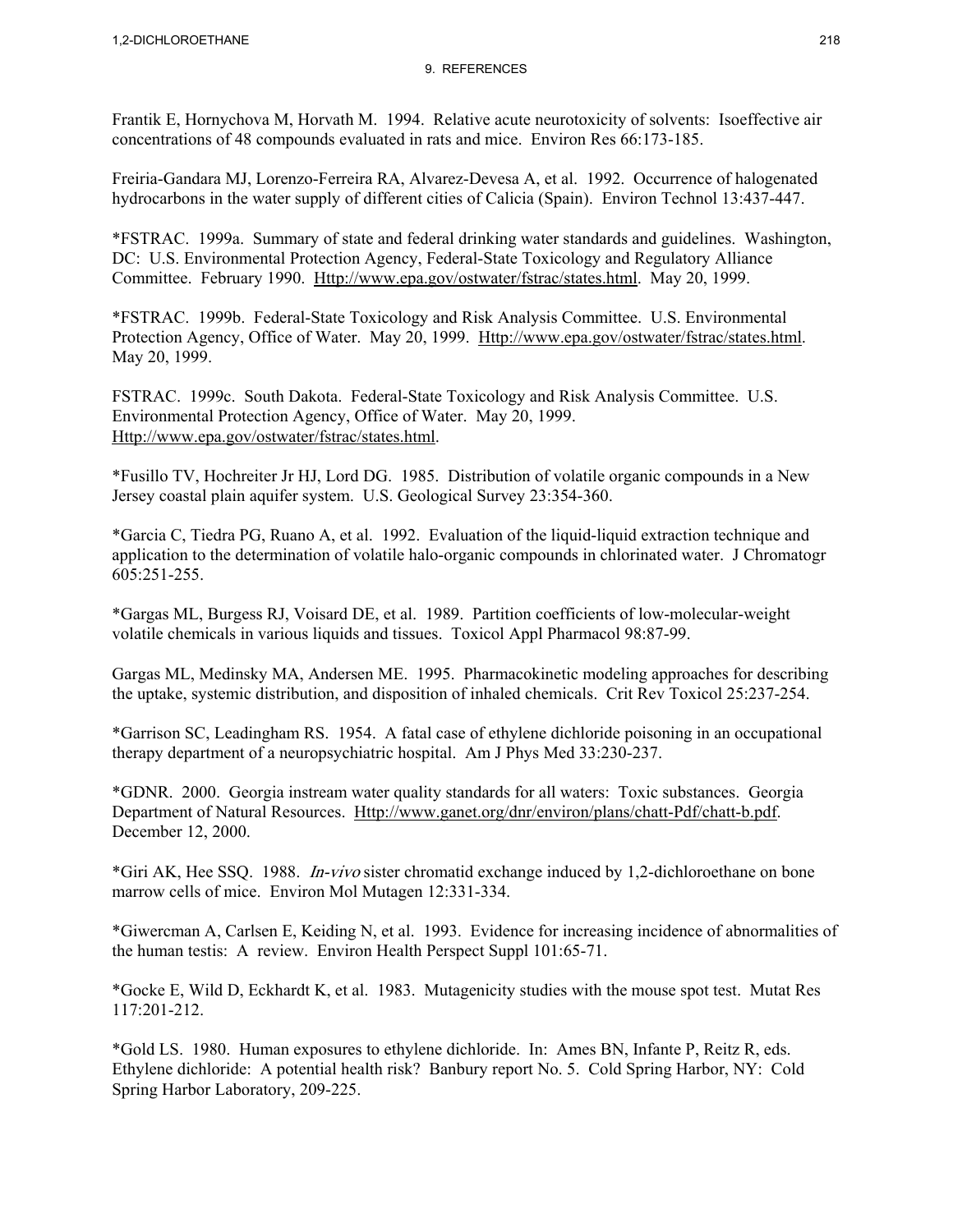\*Goldberg MS, Al-Homsi N, Goulet L, et al. 1995. Incidence of cancer among persons living near a municipal solid waste landfill site in Montreal, Quebec. Arch Environ Health 50:416-424.

\*Goldberg SJ, Lebowitz MD, Graver EJ, et al. 1990. An association of human congenital cardiac malformations and drinking water contaminants. J Am Coll Cardiol 16:155-164.

Goldstein JA, Faletto MB. 1993. Advances in mechanisms of activation and deactivation of environmental chemicals. Environ Health Perspect 100:169-176.

Gonzalez FJ, Gelboin HV. 1994. Role of human cytochromes P450 in the metabolic activation of chemical carcinogens and toxins. Drug Metab Rev 26:165-183.

Goss KU. 1997. Conceptual model for the adsorption of organic compounds from the gas phase to liquid and solid surfaces. Environ Sci Technol 31:3600-3605.

Grayson M, ed. 1985. Kirk-Othmer encyclopedia of chemical technology. New York, NY: John Wiley & Sons, 724-725.

Greenwald P, Friedlander BR, Lawrence CE, et al. 1981. Diagnostic sensitivity bias: An epidemiologic explanation for an apparent brain tumor excess. J Occup Med 23:690-694.

Griesemer RA, Eustis SL. 1994. Gender differences in animal bioassays for carcinogenicity. J Occup Med 36:855-859.

\*Grimsrud EP, Rasmussen RA. 1975. Survey and analysis of halocarbons in the atmosphere by gas chromatography-mass spectrometry. Atmos Environ 9:1014-1017.

Guengerich FP. 1994. Metabolism and genotoxicity of dihaloalkanes. Adv Pharmacol 27:211-236.

Guengerich FP. 1997. Mechanism of mutagenicity of DNA adducts derived from alkyl and vinyl halides. Japanese Journal of Toxicology and Environmental Health 43:69-82.

\*Guengerich FP, Kim DH, Iwasaki M. 1991. Role of human cytochrome P-450 IIEI in the oxidation of many low molecular weight cancer suspects. Chem Res Toxicol 4:168-179.

\*Guengerich FP, Crawford WM, Domoradzki JY, et al. 1980. In vitro activation of 1,2-dichloroethane by microsomal and cytosolic enzyme. Toxicol Appl Pharmacol 55:303-317.

Guyton AC. 1947. Measurement of the respiratory volumes of laboratory animals. Am J Physiol 150:70-77.

\*Guzelian PS, Henry CJ, Olin SS. 1992. Similarities and differences between children and adults: Implications for risk assessment. Washington, DC: International Life Sciences Institute Press.

Haddad LM, Winchester JF. 1990. Clinical management of poisoning and drug overdose. 2nd ed. Philadelphia, PA: W.B. Saunders Company, Harcourt Brace Jovanovich, Inc.

Hallowell M. 1959. Acute haemolytic anaemia following the ingestion of para-dichlorobenzene. Arch Dis Child 34(173):74-75.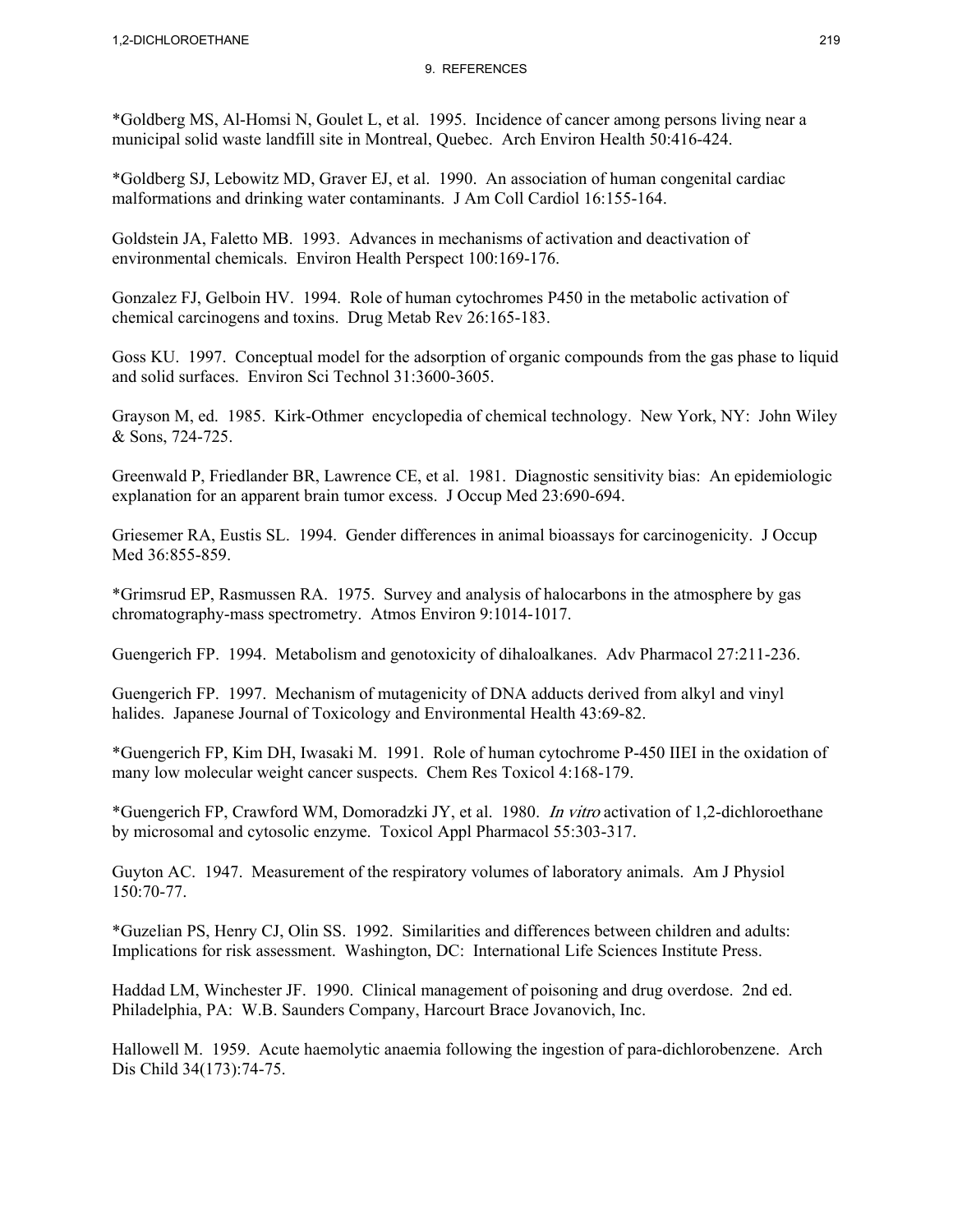Hansch C, Leo A. 1979. Substituent constants for correlation analysis in chemistry and biology. New York, NY: John Wiley & Sons.

\*Hansch C, Leo A, Hoekman D, et al. 1995. Exploring QSAR: Hydrophobic, electronic, and steric constants. Washington, DC: American Chemical Society 4.

\*Hansen J. 2000. Elevated risk for male breast cancer after occupational exposure to gasoline and vehicular combustion products. Am J Ind Med 37:349-352.

\*Hawaii Department of Health. 1997. Hawaii administrative rules: Rules relating to potable water systems. Http://mano.icsd.hawaii.gov/doh/rules/ei1120.html. December 12, 2000.

\*Hayes FD, Short RD, Gibson JE. 1973. Differential toxicity of monochloroacetate, monofluoroacetate and monoiodoacetate in rats. Toxicol Appl Pharmacol 26:93-102.

HazDat. 1999. Agency for Toxic Substances and Disease Registry (ATSDR), Atlanta, GA.

\*HazDat. 2000. Agency for Toxic Substances and Disease Registry (ATSDR), Atlanta, GA.

\*Heavner DL, Morgan WT, Ogden MW. 1995. Determination of volatile organic compounds and its apportionment in 49 homes. Environ Int 21:3-21.

\*Heavner DL, Morgan WT, Ogden MW. 1996. Determination of volatile organic compounds and respirable suspended particulate matter in New Jersey and Pennsylvania homes and workplaces. Environ Int 22:159-183.

Heavner DL, Ogden MW, Nelson PR. 1992. Multisorbent thermal desorption/gas chromatography/mass selective detection method for the determination of target volatile organic compounds in indoor air. Environ Sci Technol 26:1737-1746.

\*Heikes DL. 1987. Purge and trap method for determination of volatile hydrocarbons and carbon disulfide in table-ready foods. J Assoc Off Anal Chem 70:215-277.

\*Heikes DL, Hopper HL. 1986. Purge and trap method for determination of fumigants in whole grains, milled grain products, and intermediate grain-based foods. J Assoc Off Anal Chem 69:990-998.

\*Heikes DL, Jensen SR, Fleming-Jones ME. 1995. Purge and trap extraction with GC-MS determination of volatile organic compounds in table-ready foods. J Agric Food Chem 43:2869-2875.

Heindel JJ, Chapin RE, George J, et al. 1995. Assessment of reproductive toxicity of a complex mixture of 25 groundwater contaminants in mice and rats. Fundam Appl Toxicol 25:9-19.

\*Hellman B, Brandt I. 1986. Effects of carcinogenic halogenated aliphatic hydrocarbons on [3H]thymidine incorporation into various organs of the mouse: A comparison between 1,2-dibromoethane and 1,2-dichloroethane. Mutat Res 163:193-199.

\*Hemminki K, Falck K, Vainio H. 1980. Comparison of alkylation rates and mutagenicity of directly acting industrial and laboratory chemicals: Epoxides, glycidyl ethers, methylating and ethylating agents, halogenated hydrocarbons, hydrazine derivatives, aldehydes, thiouram and dithiocarbamate derivatives. Arch Toxicol 46:277-285.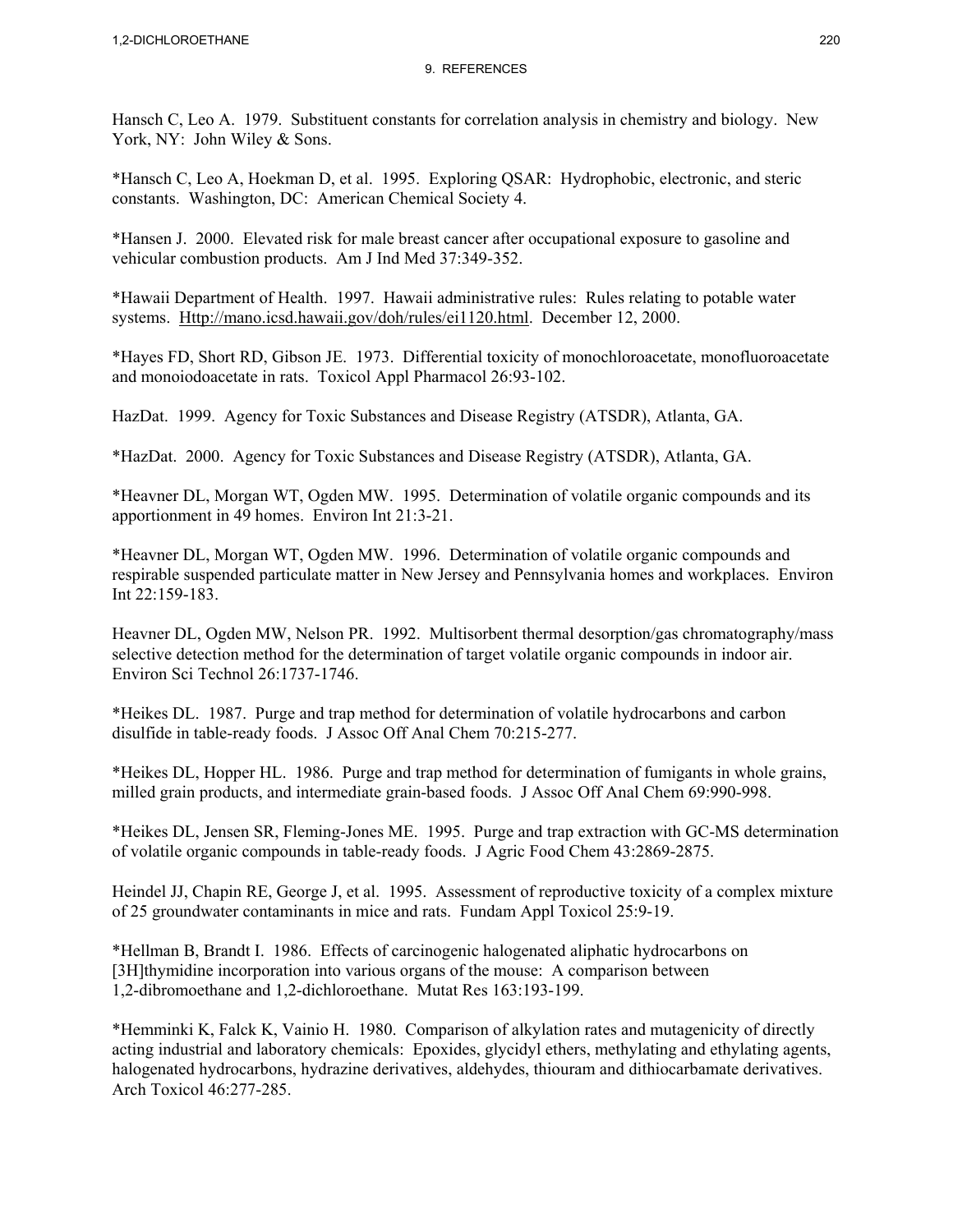\*Henson JM, Yates MV, Cochran JW, et al. 1988. Microbial removal of halogenated methanes, ethanes, and ethylenes in an aerobic soil exposed to methane. FEMS Microbiol Ecol 53:193-20.

\*Heppel LA, Neal PA, Perrin TL, et al. 1945. The toxicology of 1,2 dichloroethane (ethylene): III. Its acute toxicity and the effect of protective agents. J Pharmacol Exp Ther 84:53-63.

\*Heppel LA, Neal PA, Perrin TL, et al. 1946. The toxicology of 1,2-dichloroethane (ethylene dichloride): V. The effects of daily inhalations. J Ind Hyg Toxicol 28:113-120.

\*Heppel LA, Porterfield VT, Sharpless NE. 1947. Toxicology of 1,2-dichloroethane (ethylene dichloride): IV. Its detoxication by L-cystine, DL-methionine and certain other sulphur containing compounds. J Pharmacol Exp Ther 91:385-394.

Hertz CD, Hudson CW, Bardsley AR, et al. 1992. Verification of method detection limits for organic compounds in drinking water. Proc Water Qual Technol Conf 1:647-665.

Hertzberg RC, Rice G, Teuschler LK. 1999. Methods for health risk assessment of combustion mixtures. In: Roberts S, Teaf C, Bean J, eds. Hazardous waste incineration: Evaluating the human health and environmental risks. Boca Raton, FL: CRC Press LLC, 105-148.

\*Hiatt MH. 1981. Analysis of fish and sediment for volatile priority pollutants. Anal Chem 53:1541-1543.

Hiatt MH. 1983. Determination of volatile organic compounds in fish samples by vacuum distillation and fused silica capillary gas chromatography/mass spectrometry. Anal Chem 55:506-516.

\*Hoel DG, Davis DL, Miller AB, et al. 1992. Trends in cancer mortality in 15 industrialized countries, 1969-1986. J Natl Cancer Inst 84:313-320.

Hofmann HT, Birnsteil H, Jobst P. 1971. [The inhalation toxicities of von 1,1- and 1,2-dichloroethane.] Arch Toxikol 27:248-265. (German)

\*Hogstedt C, Rohlen O, Berndtsson BS, et al. 1979. A cohort study of mortality and cancer incidence in ethylene oxide production workers. Br J Ind Med 36:276-280.

Hogue C Jr, Brewster MA. 1991. The potential of exposure biomarkers in epidemiologic studies of reproductive health. Environ Health Perspect 90:261-270.

\*Holliger C, Schraa G, Stams AJM, et al. 1990. Reductive dechlorination of 1,2-dichloroethane and chloroethane by cell suspensions of methanogenic bacterial. Biodegradation 1:253-261.

Hooper K, Gold LS, Ames BN. 1980. The carcinogenic potency of ethylene dichloride in two animal bioassays: A comparison of inhalation and gavage studies. In: Ames BN, Infante P, Reitz R, eds. Ethylene dichloride: A potential health risk? Banbury report No. 5. Cold Spring Harbor, NY: Cold Spring Harbor Laboratory, 65-80.

Hotz P. 1994. Occupational hydrocarbon exposure and chronic nephropathy. Toxicology 90:163-283.

Hovorka S, Dohnal V. 1997. Determination of air-water partitioning of volatile halogenated hydrocarbons by the inert gas stripping method. J Chem Eng Data 42:924-933.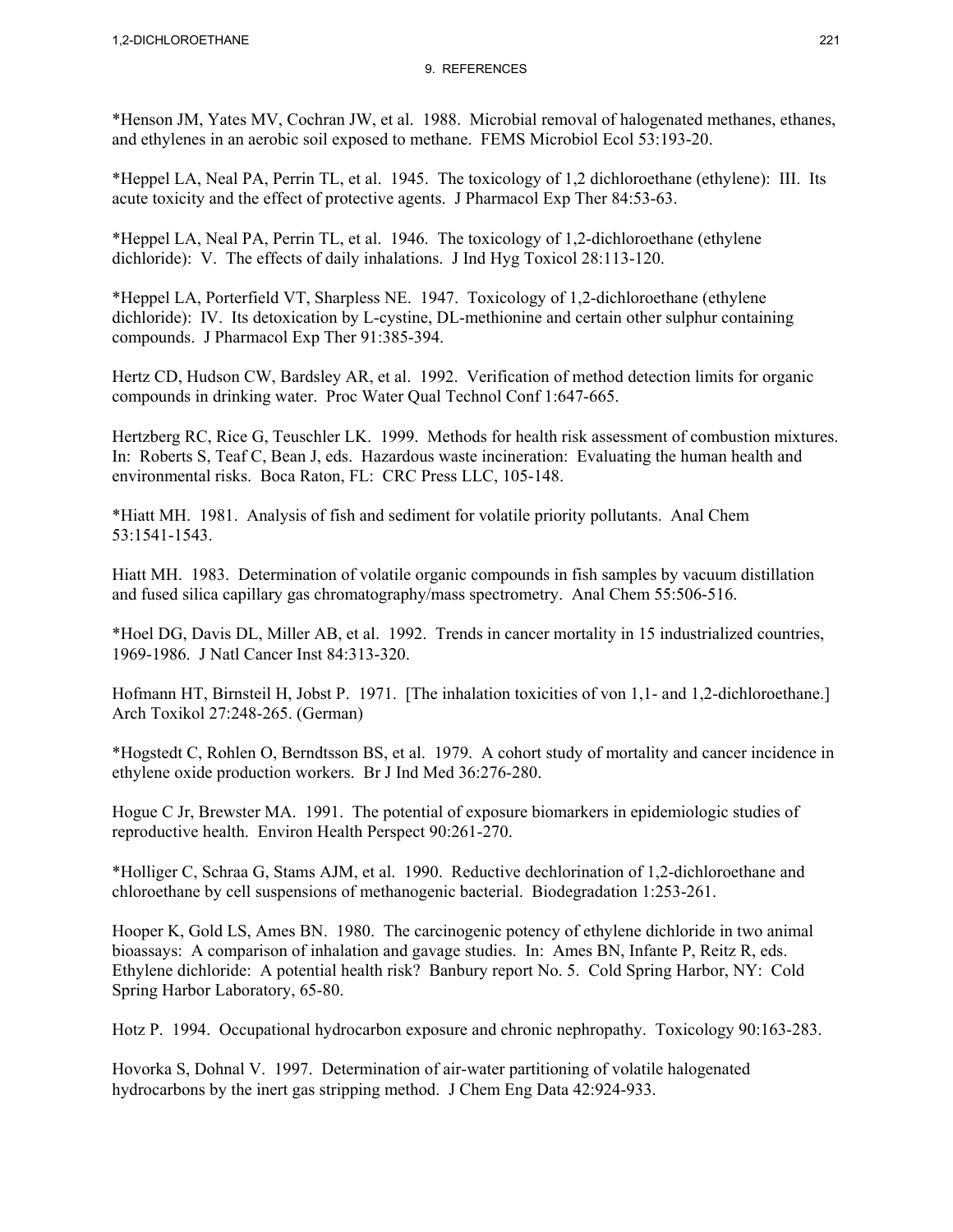Howard CJ, Evenson KM. 1976. Rate constants for the reactions of OH with ethane and some halogen substituted ethanes at 296K. J Chem Phys 64:4303-4306.

\*Hoyt SD, Smith VL. 1991. Measurement of toxic organic compounds in ambient air using EPA method TO-14. Capillary Chromatogr 83-94.

HSDB. 1993. Hazardous Substances Data Bank. National Library of Medicine, Toxicology Information Program, Bethesda, MD. May 1993.

HSDB. 1999. 1,2-Dichloroethane. Hazardous Substances Data Bank. National Library of Medicine, National Toxicology Information Program, Bethesda, MD. June 24, 1999.

\*HSDB. 2001. 1,2-Dichloroethane. Hazardous Substances Data Bank. National Library of Medicine, National Toxicology Information Program, Bethesda, MD.

\*Hsu JP, Miller G, Moran VI. 1991. Analytical method for determination of trace organics in gas samples collected by canister. J Chromatogr Sci 29:83-88.

Huang J, Onal I, Senkan SM. 1997. Formation of trace byproducts in the premixed flames of CH<sub>3</sub>Cl/C<sub>2</sub>H<sub>4</sub>. Environ Sci Technol 31:1372-1381.

\*Hubbs RS, Prusmack JJ. 1955. Ethylene dichloride poisoning. JAMA 159(7):673-675.

\*Hueper WC, Smith C. 1935. Fatal ethylene dichloride [sic] poisoning. Am J Med Sci 189:778-784.

\*Humphreys WG, Kim DH, Cmarik JL, et al. 1990. Comparison of the DNA-alkylating properties and mutagenic responses of a series of S-(2-haloethyl)-substituted cysteine and glutathione derivatives. Biochemistry 29:10342-10350.

\*IARC. 1979. IARC monographs on the evaluation of carcinogenic risks to humans. Vol. 20: 1,2-Dichloroethane. Lyon, France: World Health Organization, International Agency for Research on Cancer, 249-448.

IARC. 1987. IARC monographs on the evaluation of carcinogenic risks to humans. Overall evaluations of carcinogenicity: An upgrading of IARC monographs, volumes 1-42. Lyon, France: World Health Organization, International Agency for Research on Cancer, Suppl. 7, 62.

\*IARC. 2001. Overall evaluations of carcinogenicity to humans (as evaluated in IARC monographs 1- 77). Lyon, France: World Health Organization, International Agency for Research on Cancer. Http://193.51.164.11/monoeval/crthall.html. (Last updated 9 August 2000).

\*Igwe OJ, Que Hee SS, Wagner WD. 1986a. Interaction between 1,2-dichloroethane and disulfiram: I. Toxicological effects. Fund Appl Toxicol 6:733-746.

\*Igwe OJ, Que Hee SS, Wagner WD. 1986b. Interaction between 1,2-dichloroethane and tetraethylthiuram disulfide (disulphiram): II. Hepatotoxic manifestations with possible mechanisms of action. Toxicol Appl Pharmacol 86:286-297.

\*Igwe OJ, Que Hee SS, Wagner WD. 1988. Urinary thioether biological monitoring in the interaction between 1,2-dichloroethane and disulfiram in Sprague-Dawley rats. Am Ind Hyg Assoc J 49:10-16.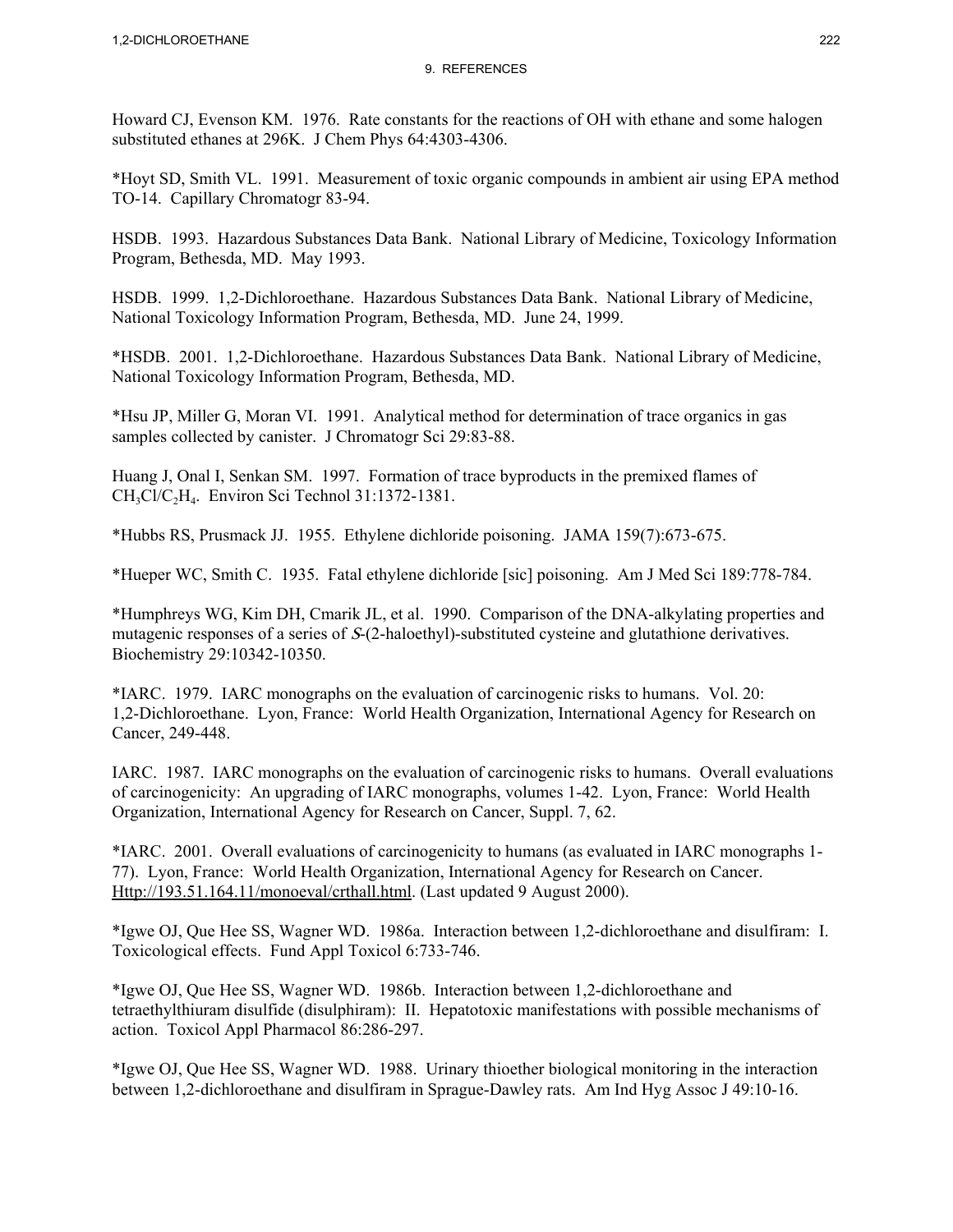\*Inskeep PB, Koga N, Cmarik JL, et al. 1986. Covalent binding of 1,2-dihaloalkanes to DNA and stability of the major DNA adduct, S-[2-(N7-guanyl)ethyl]glutathione. Cancer Res 46:2839-2844.

IRIS. 1992. Integrated Risk Information System. U.S. Environmental Protection Agency, Office of Health and Environmental Assessment, Environmental Criteria and Assessment Office. Cincinnati, OH.

IRIS. 1999. 1,2-Dichloroethane. Integrated Risk Information System, U.S. Environmental Protection Agency. April 19, 1999.

\*IRIS. 2001. 1,2-Dichloroethane. Integrated Risk Information System, U.S. Environmental Protection Agency.

\*Isacson P, Bean JA, Splinter R, et al. 1985. Drinking water and cancer incidence in Iowa: III. Association of cancer with indices of contamination. Am J Epidemiol 121:856-869.

Jacobziner H, Raybin HW. 1961. Ethylene dichloride poisoning. Arch Pediatr 78:490-495.

Jaeger RJ. 1979. Time-related variation of non-protein sulfhydryl concentrations in rat tissues and human blood. Int Arch Occup Environ Health 42:141-148.

\*Jaeger RJ, Conolly RB, Murphy SD. 1974. Effect of 18 hour fast and glutathione depletion on 1,1-dichloroethylene-induced hepatotoxicity and lethality in rats. Exp Mol Pathol 20:187-198.

\*Jafvert CT, Wolfe NL. 1987. Degradation of selected halogenated ethanes in anoxic sediment-water systems. Environ Toxicol Chem 6:827-837.

\*Jakobson I, Wahlberg JE, Holmberg B, et al. 1982. Uptake via the blood and elimination of 10 organic solvents following epicutaneous exposure of anesthetized guinea pigs. Toxicol Appl Pharmacol 63:181-187.

\*Janssen DB, Scheper A, Witholt B. 1984. Biodegradation of 2-chloroethanol and 1,2-dichloroethane by pure bacterial cultures. In: Houwink EH, van der Meer RR, eds. Innovations in biotechnology. Amsterdam, The Netherlands: Elsevier Science Publishers, 169-178.

Jay K, Stieglitz L. 1995. Identification and quantification of volatile organic components in emissions of waste incineration plants. Chemosphere 30:1249-1260.

\*Jean PA, Reed DJ. 1989. In vitro dipeptide, nucleoside, and glutathione alkylation by S-(2-chloroethyl) glutathione and S-(2-chloroethyl)-L-cysteine. Chem Res Toxicol 2:455-460.

Jean PA, Reed DJ. 1992. Utilization of glutathione during 1,2-dichloroethane metabolism in rat hepatocytes. Chem Res Toxicol 5:286-391.

\*Jeffers PM, Ward LM, Woytowitch LM, et al. 1989. Homogenous hydrolysis rate constants for selected chlorinated methanes, ethanes, ethenes, and propanes. Environ Sci Technol 23:965-969.

\*Jeng CY, Chen DH, Yaws CL. 1992. Data compilation for soil sorption coefficient. Pollut Eng 24:54- 60.

\*Jenssen D, Ramel C. 1980. The micronucleus test as part of a short-term mutagenicity test program for the prediction of carcinogenicity evaluated by 143 agents tested. Mutat Res 75:191-202.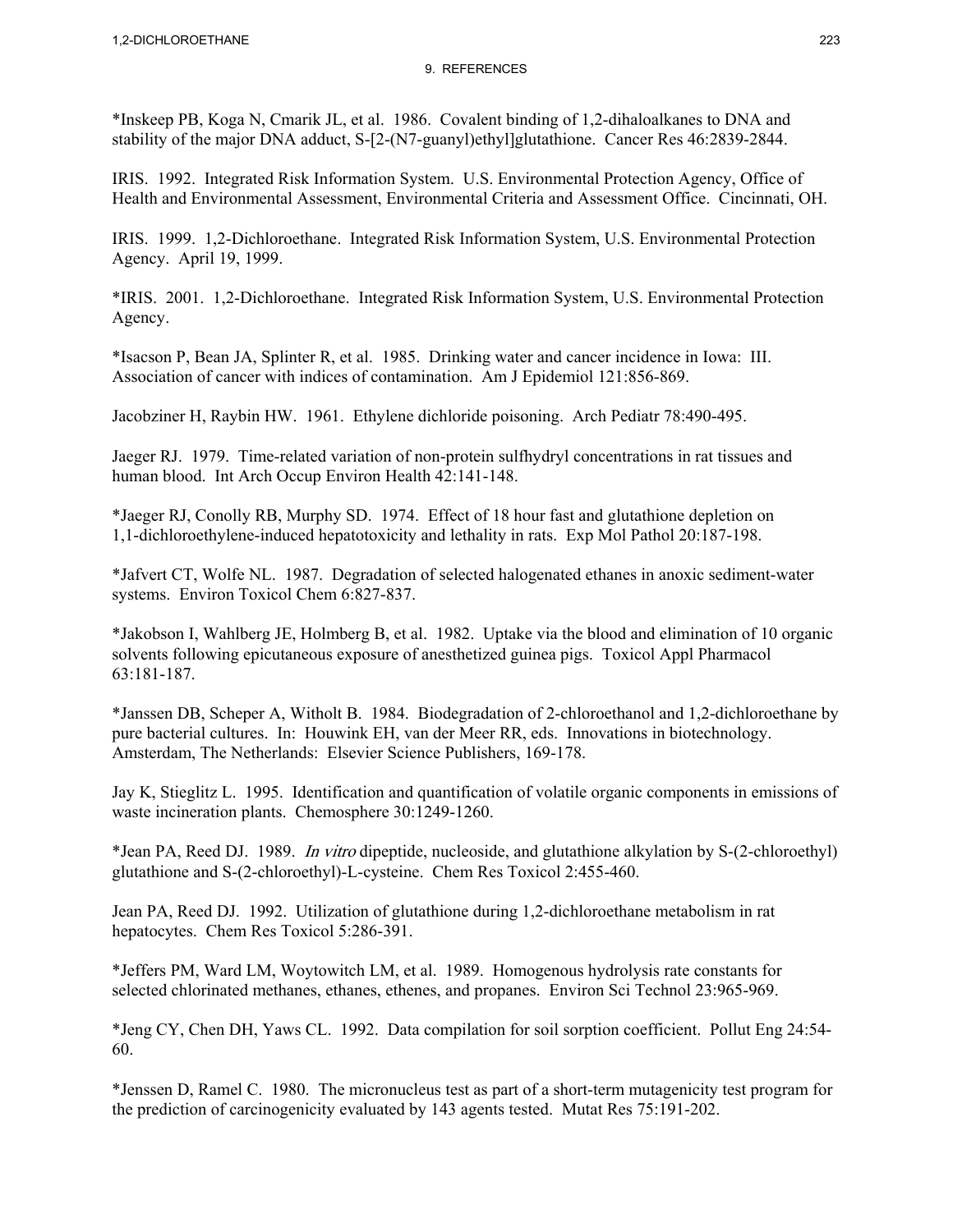\*Johanson CE. 1980. Permeability and vascularity of the developing brain: Cerebellum vs cerebral cortex. Brain Res 190:3-16.

\*Johansson I, Ekstrom G, Scholte B, et al. 1988. Ethanol-fasting- and acetone-inducible cytochromes P-450 in rat liver: Regulation and characteristics of enzymes belonging to the IIB and IIE gene subfamilies. Biochemistry 27:1925-1934.

Johnson BL. 1995. Nature, extent, and impact of superfund hazardous waste sites. Chemosphere 31:2415-2428.

Johnson MK. 1966. Studies on glutathione S-alkyltransferase of the rat. Biochem J 98:44-56.

\*Johnson MK. 1967. Metabolism of chloroethanol in the rat. Biochem Pharmacol 16:185-199.

Jones TD. 1995. Toxicological potency of 2,3,7,8-tetrachlorodibenzo-p-dioxin relative to 100 other compounds: A relative potency analysis of *in vitro* and *in vivo* test data. Arch Environ Contam Toxicol 29:77-85.

\*Jonsson A, Berg S. 1980. Determination of 1,2-dibromoethane, 1,2- dichloroethane, and benzene in ambient air using porous polymer traps and gas chromatographic-mass spectrometric analysis with selected ion monitoring. J Chromatogr 190:97-106.

\*Jury WA, Russo D, Streile G, et al. 1990. Evaluation of volatilization by organic chemicals residing below the soil surface. Water Res 26:13-20.

Jury WA, Russo D, Streile G, et al. 1992. Evaluation of volatilization by organic chemicals residing below the soil surface. Water Resour Res 28:607-608.

\*Juttner F. 1986. Analysis of organic compounds (VOC) in the forest air of the southern Black Forest. Chemosphere 15:985-992.

Kadry AM, Skowronski GA, Abdel-Rahman MS. 1995. Evaluation of the use of uncertainty factors in deriving RfDs for some chlorinated compounds. J Toxicol Environ Health 45:83-95.

Kaira FM. 1966. [Alimentary oral dichloroethane poisoning.] Klin Med Mosk 44:143-146. (Russian)

\*Kanada M, Miyagawa M, Sato M, et al. 1994. Neurochemical profile of effects of 28 neurotoxic chemicals on the central nervous system in rats (1): Effects of oral administration on brain contents of biogenic amines and metabolites. Ind Health 32:145-164.

\*Kanada T, Uyeta M. 1978. Mutagenicity screening of organic solvents in microbial systems. Mutat Res 54:215.

\*Kavlock R, Chernoff N, Carver B, et al. 1979. Teratology studies in mice exposed to municipal drinking-water concentrates during organogenesis. Food Cosmet Toxicol 17:343-347.

Kawata K, Tanabe A, Saito S, et al. 1997. Screening of volatile organic compounds in river sediment. Bull Environ Contam Toxicol 58:893-900.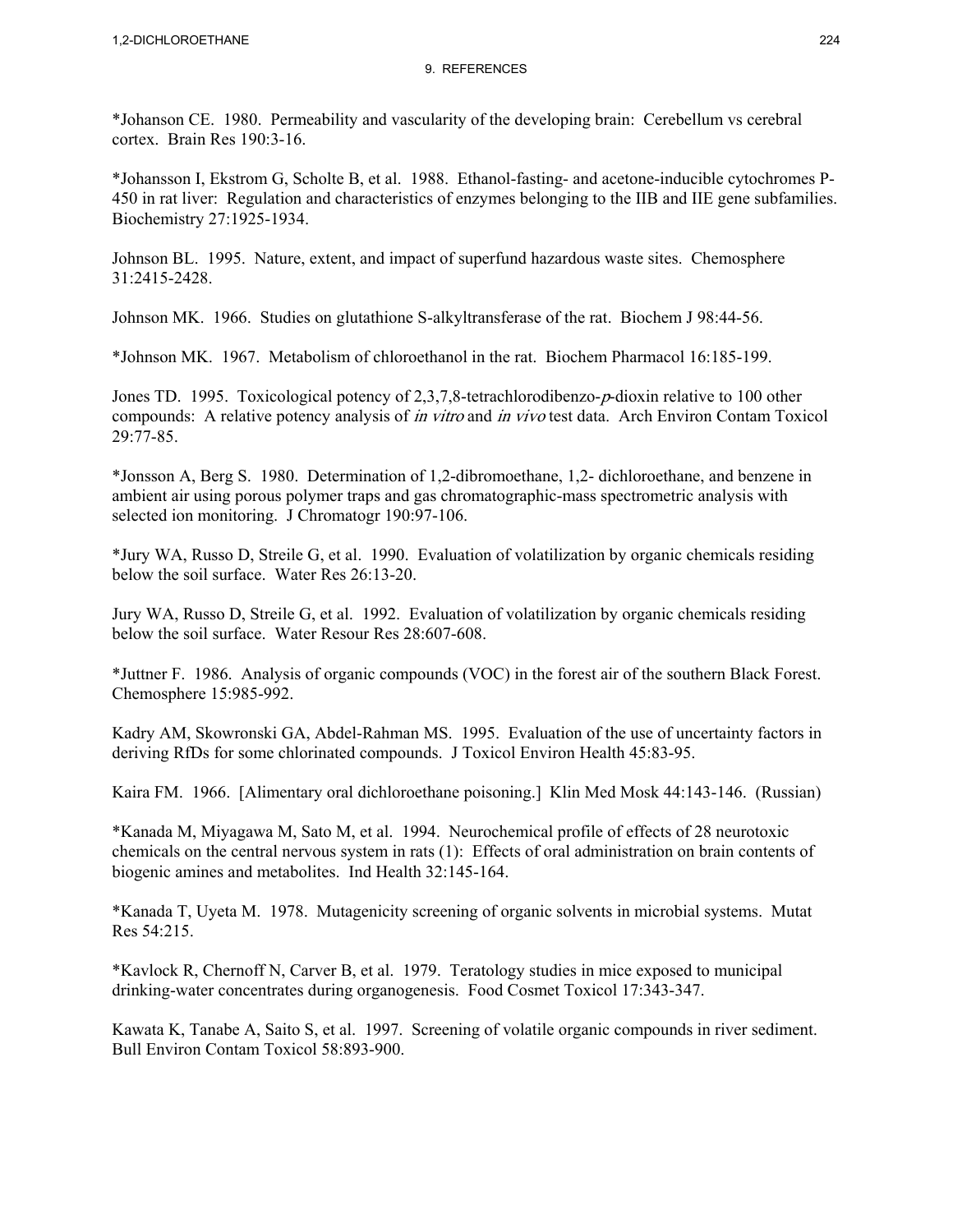Keith LH, Garrison AW, Allen FR, et al. 1976. Identification of organic compounds in drinking water from thirteen U.S. cities. In: Keith LH, ed. Identification and analysis of organic pollutants in water. Ann Arbor, MI: Ann Arbor Science Publishers, Inc., 329-373.

\*Kellam RG, Dusetzina MG. 1980. Human exposure to ethylene dichloride: Potential for regulation via EPA's proposed airborne carcinogen policy. In: Ames BN, Infante P, Reitz R, eds. Ethylene dichloride: A potential health risk? Banbury report No. 5. Cold Spring Harbor, NY: Cold Spring Harbor Laboratory, 265-274.

\*Kelley M, Magar VS, Hoeppel R, et al. 1998. Intrinsic remediation of chlorinated hydrocarbons in cocontaminated groundwater plumes at the naval air station Fallon, Nevada. In: Wickramanayake GB, Hinchee RE, ed. Natural attenuation: Chlorinated and recalcitrant compounds. Columbus, OH: Battelle Press, 315-320.

\*Kelly TJ, Mukund R, Spicer CW, et al. 1994. Concentrations and transformations of hazardous air pollutants. Environ Sci Technol 28:378A-387A.

Kern H, Kirshen NA. 1992. The automatic analysis of volatile organic compounds in air. Spec Publ Royal Soc Chem 108:210-212.

Kernan GJ, Ji B-T, Dosemeci M, et al. 1999. Occupational risk factors for pancreatic cancer: A casecontrol study based on death certificates from 24 U.S. states. Am J Ind Med 36:260-270.

Kenaga EE. 1980. Predicted bioconcentration factors and soil sorption coefficients of pesticides and other chemicals. Ecotoxicol Environ Safety 4:26-38.

\*Kessels H, Hoogerwerf W, Lips J. 1992. The determination of volatile organic compounds from EPA method 524.2 using purge and trap capillary gas chromatography, ECD, and FID detection. Analysis 20:M55-M60.

Kilburn KH, Warshaw RH. 1995. Neurotoxic effects from residential exposure to chemicals from an oil reprocessing facility and superfund site. Neurotoxicol Teratol 17:89-102.

\*Kim DH, Guengerich FP. 1989. Excretion of the mercapturic acid S-[2-N7 -guanyl) ethyl]-N-acetyl cysteine in urine following administration of ethylene dibromide to rats. Cancer Res 49:5843-5847.

Kim DH, Guengerich FP. 1990. Formation of the DNA adduct  $S-[2-(N^7-guany])$ ethyl]glutathione from ethylene dibromide: Effects of modulation for glutathione and glutathione S-transferase levels and lack of role for sulfation. Carcinogenesis 11:419-424.

\*King MT, Beikirch H, Eckhardt K, et al. 1979. Mutagenicity studies with X-ray-contrast media, analgesics, antipyretics, antirheumatics and some other pharmaceutical drugs in bacterial, Drosophila and mammalian test systems. Mutat Res 66:33-43.

\*Kirshen N, Almasi E. 1992. The automated determination of volatile organic contaminant in ambient air and/or soil gas by gas chromatography with selected detectors. ASTM Spec Tech Publ 1075:39-55

\*Kitchin KT, Brown JL. 1994. Dose-response relationship for rat liver DNA damage caused by 49 rodent carcinogens. Toxicology 88:31-49.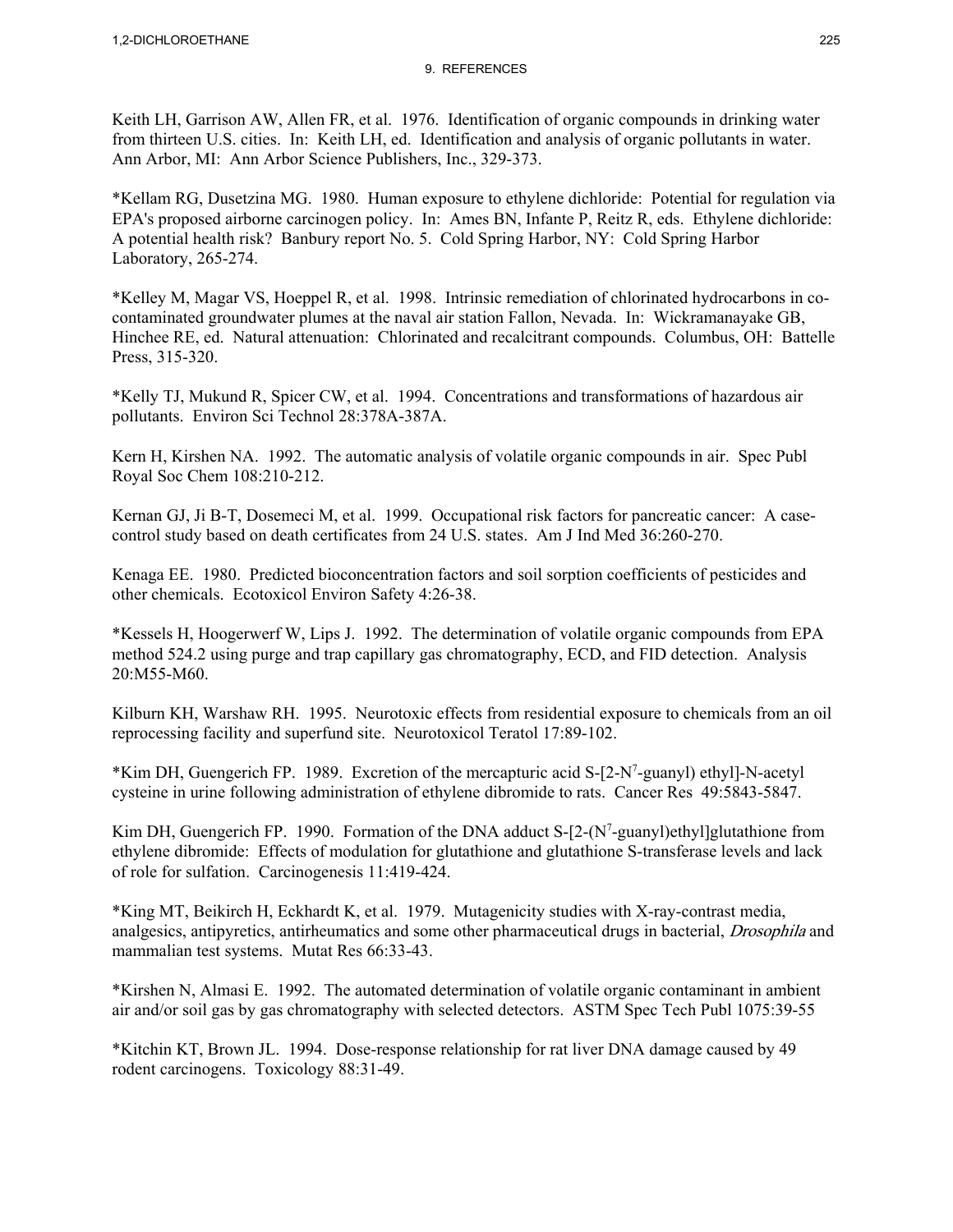\*Klaunig JE, Ruch RJ, Pereira MA. 1986. Carcinogenicity of chlorinated methane and ethane compounds administered in drinking water to mice. Environ Health Perspect 69:89-95.

\*Komori M, Nishio K, Kitada M, et al. 1990. Fetus-specific expression of a form of cytochrome P-450 in human liver. Biochemistry 29:4430-4433.

Kookana RS, Rogers SL. 1995. Effects of pulp mill effluent disposal on soil. Rev Environ Contam Toxicol 142:13-64.

Kozik I. 1957. [Problems of occupational hygiene in the use of dichloroethane in the aviation industry.] Gig Tr Prof Zabol 1:31-38. (Russian)

\*Kramers PGN, Mout HCA, Bissumbhar B, et al. 1991. Inhalation exposure in drosophila mutagenesis assays: Experiments with aliphatic halogenated hydrocarbons, with emphasis on the genetic activity profile of 1,2-dichloroethane. Mutat Res 252:17-33.

\*Krill RM, Sonzogni WC. 1986. Chemical monitoring of Wisconsin's groundwater. J Am Water Works Assoc (September):70-75.

\*Krishnan K, Andersen ME, Clewell H 3rd, et al. 1994. Physiologically based pharmacokinetic modeling of chemical mixtures. In: Yang R, ed. Toxicology of chemical mixtures. New York, NY: Academic Press, 399-437.

\*Kronevi T, Wahlberg JE, Holmberg B. 1981. Skin pathology following epicutaneous exposure to seven organic solvents. Int J Tissue React 3:21-30.

\*Kuhn EP, Sulfita JM. 1989. Dehalogenation of pesticides by anaerobic microorganisms in soils and groundwater: A review. In: Reactions and movement of organic chemicals in soils. SSSA Special Publ 22:111-180.

Kuhne R, Ebert RU, Kleint F, et al. 1995. Group contribution methods to estimate water solubility of organic chemicals. Chemosphere 30:2061-2077.

Kuo HW, Chiang TF, Lo II, et al. 1997a. Exposure assessment of volatile organic compounds from water in Taiwan metropolitan and petrochemical areas. Bull Environ Contam Toxicol 59:708-714.

Kuo HW, Chiang TF, Lo II, et al. 1997b. VOC concentration in Taiwan's household drinking water. Sci Total Environ 208:41-47.

Kurashov OV, Trotsevich VA. 1991. Hemosorption in the combined treatment of acute 1,2-dichloroethane poisonings. Vrach Delo 5:38-40.

Kurashow OV, Trotsevich VA. 1992. [Acetylcystene in the complex treatment of patients with acute 1,2-dichloroethane poisoning.] Vrach Delo 10:109-111.

Kuwabara T, Quevedo AR, Cogan DG. 1968. An experimental study of dichloroethane poisoning. Arch Ophthalmol 79:321-330.

Lam RHF, Brown JP, Fan AM, et al. 1994a. Chemicals in California drinking water: Source contaminants, risk assessment, risk management, and regulatory standards. J Hazard Mater 39:173-192.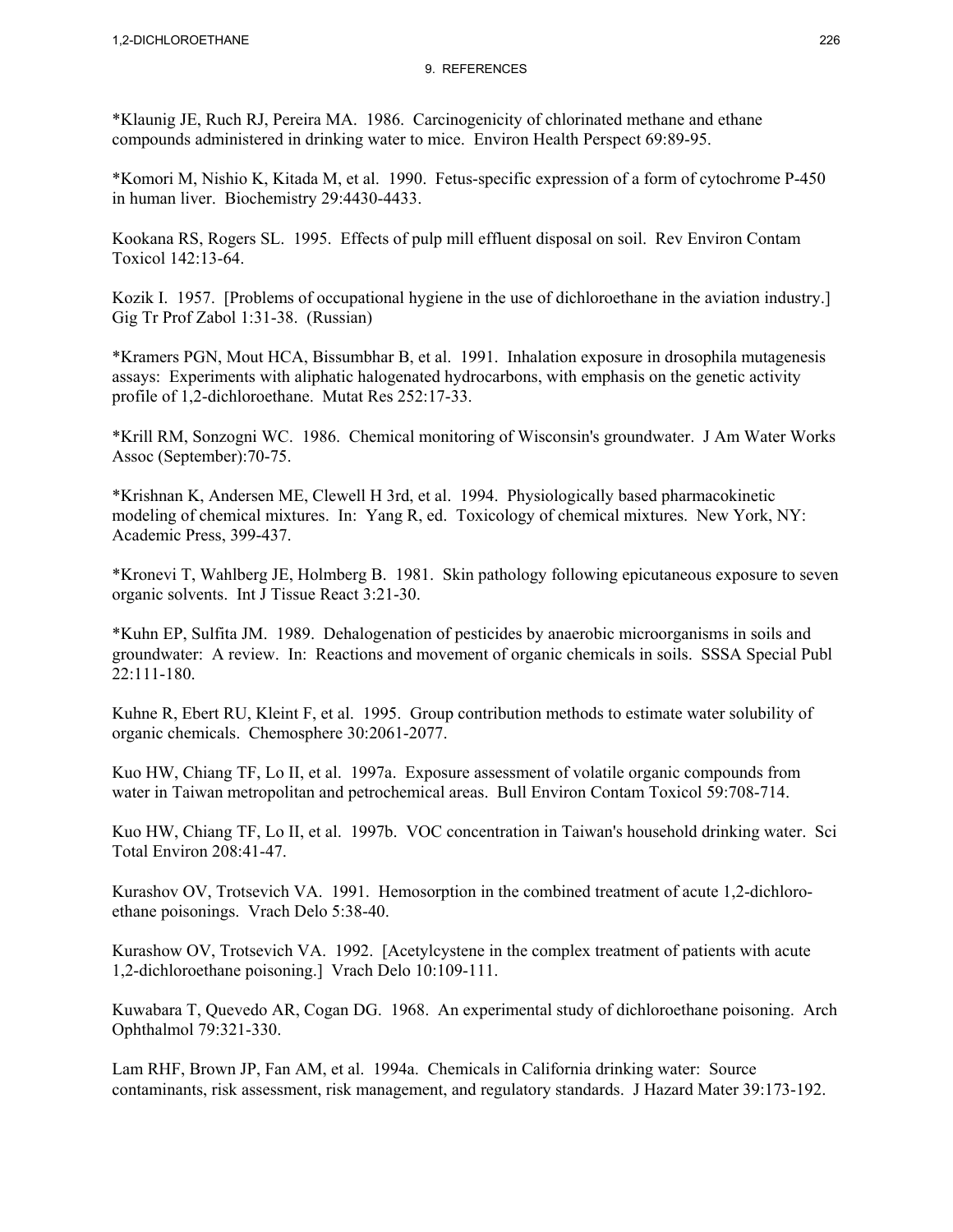\*Lam RHF, Brown JP, Fan AM. 1994b. Chemicals in California drinking water: Source of contamination, risk assessment, and drinking water standards. In: Wang RGM, ed. Water contamination and health: Integration of exposure assessment, toxicology, and risk assessment. New York, NY: Marcel Dekker, Inc., 15-44.

\*Lane RW, Riddle BL, Borzelleca JF. 1982. Effects of 1,2-dichloroethane and 1,1,1-trichloroethane in drinking water on reproduction and development in mice. Toxicol Appl Pharmacol 63:409-421.

\*Lanzarone NA, McCarty PL. 1990. Column studies of methanotrophic degradation of trichloroethene and 1,2-dichloroethane. Ground Water 28:910-919.

\*LaRegina J, Bozzelli JW, Harbov R, et al. 1986. Volatile organic compounds at hazardous waste sites and a sanitary landfill in New Jersey. Environmental Progress 5(1):18-27.

\*Lee MD, Mazierski PF, Buchanan RJ, et al. 1995. Intrinsic in situ anaerobic biodegradation of chlorinated solvents at an industrial landfill. In: Hinchee RE, ed. Intrinsic bioremediation. Columbus, OH: Battelle Press, 205-222.

\*Leeder JS, Kearns GL. 1997. Pharmcogenetics in pediatrics: Implications for practice. Pediatr Clin North Amer 44:55-77.

Leisinger T. 1996. Biodegradation of chlorinated aliphatic compounds. Curr Opin Biotechnol 7:295-300.

\*Lesage S, Jackson RE, Priddle MW, et al. 1990. Occurrence and fate of organic solvent residues in anoxic groundwater at the Gloucester Landfill, Canada. Environ Sci Technol 24:559-566.

\*Leung H-W. 1993. Physiologically-based pharmacokinetic modelling. In: Ballentine B, Marro T, Turner P, eds. General and applied toxicology. New York, NY: Stockton Press, 153-164.

Levaggi DA, Siu W. 1991. Gaseous toxics monitoring in the San Francisco Bay area: A review and assessment of four years of data. Proc Annu Meet Air Waste Manage Assoc 84:91/78.12.

\*Lewis RJ. 1993. Ethylene dichloride. In: Lewis RJ, ed. Hawley's condensed chemical dictionary. New York, NY: Van Nostrand Reinhold Company, 487.

Li KM, Cheng WT. 1991. The occupational exposure level of 1,2-dichloroethane in an EM preparation laboratory. J R Soc Health 111:169.

\*Lide DR. 1998. CRC handbook of chemistry and physics: A ready-reference book of chemical and physical data. 79th ed. Boca Raton, FL: CRC Press.

Lindgaard-Jorgensen P, Bender K. 1994. Review of environmental accidents and incidents. Water Sci Technol 29:165-172.

\*Livesey JC, Anders MW. 1979. In vitro metabolism of 1,2-dihaloethanes to ethylene. Drug Metab Dispos 7:199-203.

\*Livingston, AL. 1978. Forage Plant Estrogens. J Toxicol Environ Health 4:301-324.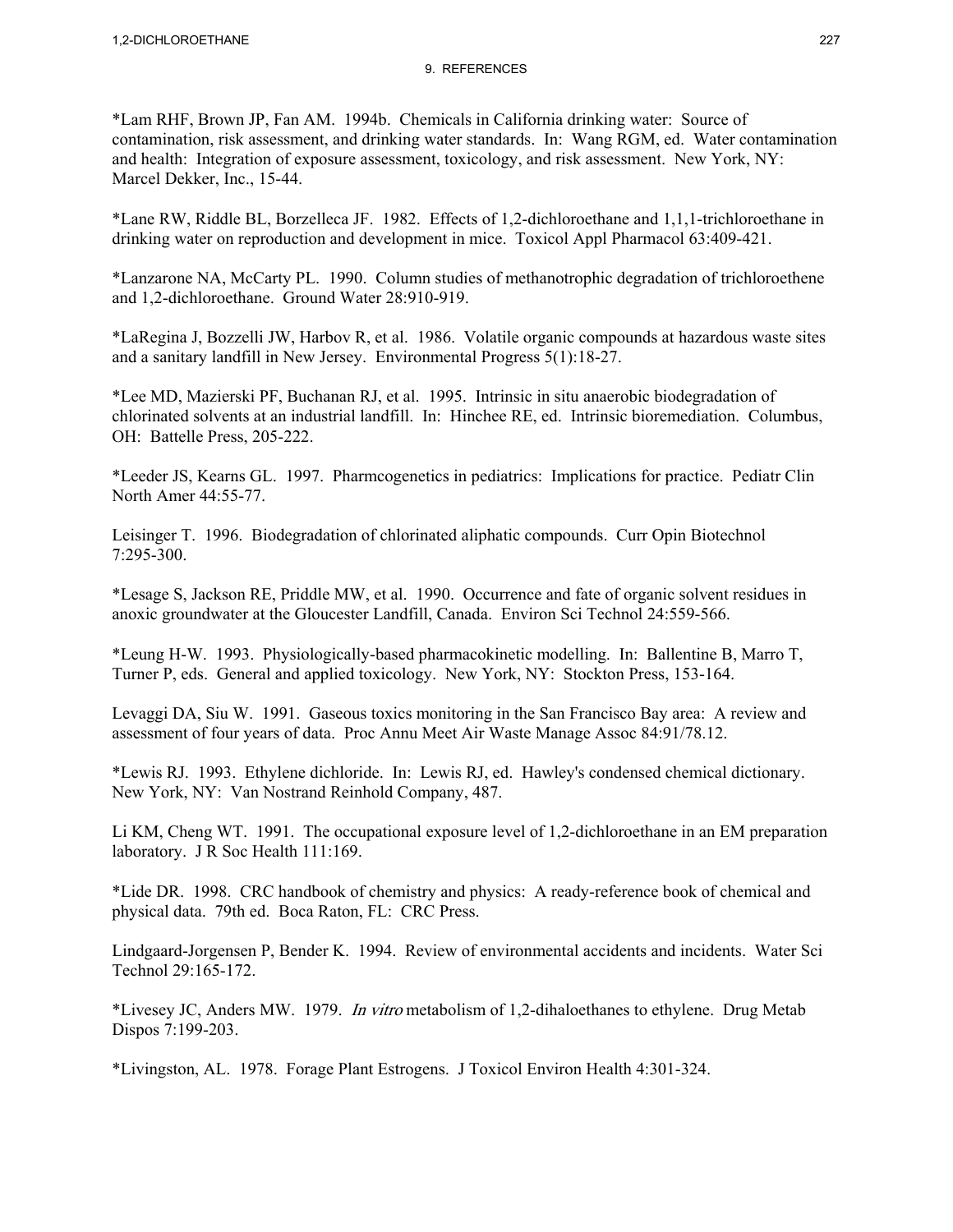\*Lochhead HB, Close HP. 1951. Ethylene dichloride plastic cement: A case of fatal poisoning. J Am Med Assoc 146:1323.

\*Lock EA. 1989. Mechanism of nephrotoxic action due to organohalogenated compounds. Toxicol Lett 46:93-106.

Loew GH, Rebagliati M, Poulsen M. 1984. Metabolism and relative carcinogenic potency of chloroethanes: A quantum chemical structure-activity study. Cancer Biochem Biophys 7:109-132.

\*Loffler FE, Champine JE, Ritalahti KM, et al. 1997. Complete reductive dechlorination of 1,2 dichloropropane by anaerobic bacteria. Appl Environ Microbiol 63:2870-2875.

\*Lorah MM, Olsen LD. 1999. Degradation of 1,1,2,2-tetrachloroethane in a freshwater tidal wetland: Field and laboratory evidence. Environ Sci Technol 33:227-234.

Luster MI, Rosenthal GJ. 1993. Chemical agents and the immune response. Environ Health Perspect 100:219-236.

\*Luster MI, Munson AE, Thomas PT, et al. 1988. Methods evaluation: Development of a testing battery to assess chemical-induced immunotoxicity: National toxicology program's guidelines for immunotoxicity evaluation in mice. Fundam Appl Toxicol 10:2-19.

\*Maltoni C, Valgimigli L, Scarnato C. 1980. Long-term carcinogenic bioassays on ethylene dichloride administered by inhalation to rats and mice. In: Ames BN, Infante P, Reitz R, eds. Ethylene dichloride: A potential health risk? Banbury report No. 5. Cold Spring Harbor, NY: Cold Spring Harbor Laboratory, 3-33.

\*Martin G, Knorpp K, Huth K, et al. 1969. Clinical features, pathogenesis and management of dichloroethane poisoning. Germ Med Mon 14:62-67.

Mathison BH, Harman AE, Bogdanffy MS. 1997. DNA damage in the nasal passageway: A literature review. Mutat Res 380:77-96.

\*Matsushima T, Nagano K, Nishizawa T, et al. 1998. Long term inhalation toxicity studies of five chlorinated hydrocarbons in F344 rats and BDF1 mice. J Toxicol Sci 23(Suppl. II):296.

Mayer GJ, Cheng IS, Pau P, et al. 1994. Emissions of air toxics from wastewater treatment plants. Water Environ Res 66:140-144.

\*Mayr U, Butsch A and Schneider S. 1992. Validation of two in vitro test systems for estrogenic activities with zearalenone, phytoestrogens and cereal extracts. Toxicology 74:135-149.

\*McCarty LP, Flannagan DC, Randall SA, et al. 1992. Acute toxicity in rats of chlorinated hydrocarbons given via the intratracheal route. Hum Exp Toxicol 11:173-177.

\*McClenny WA, Pleil JD, Evans GF, et al. 1991. Canister-based method for monitoring toxic VOCs in ambient air. J Air Waste Manage Assoc 41:1308-1318.

\*McCollister DD, Hollingsworth RL, Oyen F, et al. 1956. Comparative inhalation toxicity of fumigant mixtures: Individual and joint effect of ethylene dichloride, carbon tetrachloride, and ethylene dibromide. Arch Ind Health 13:1-7.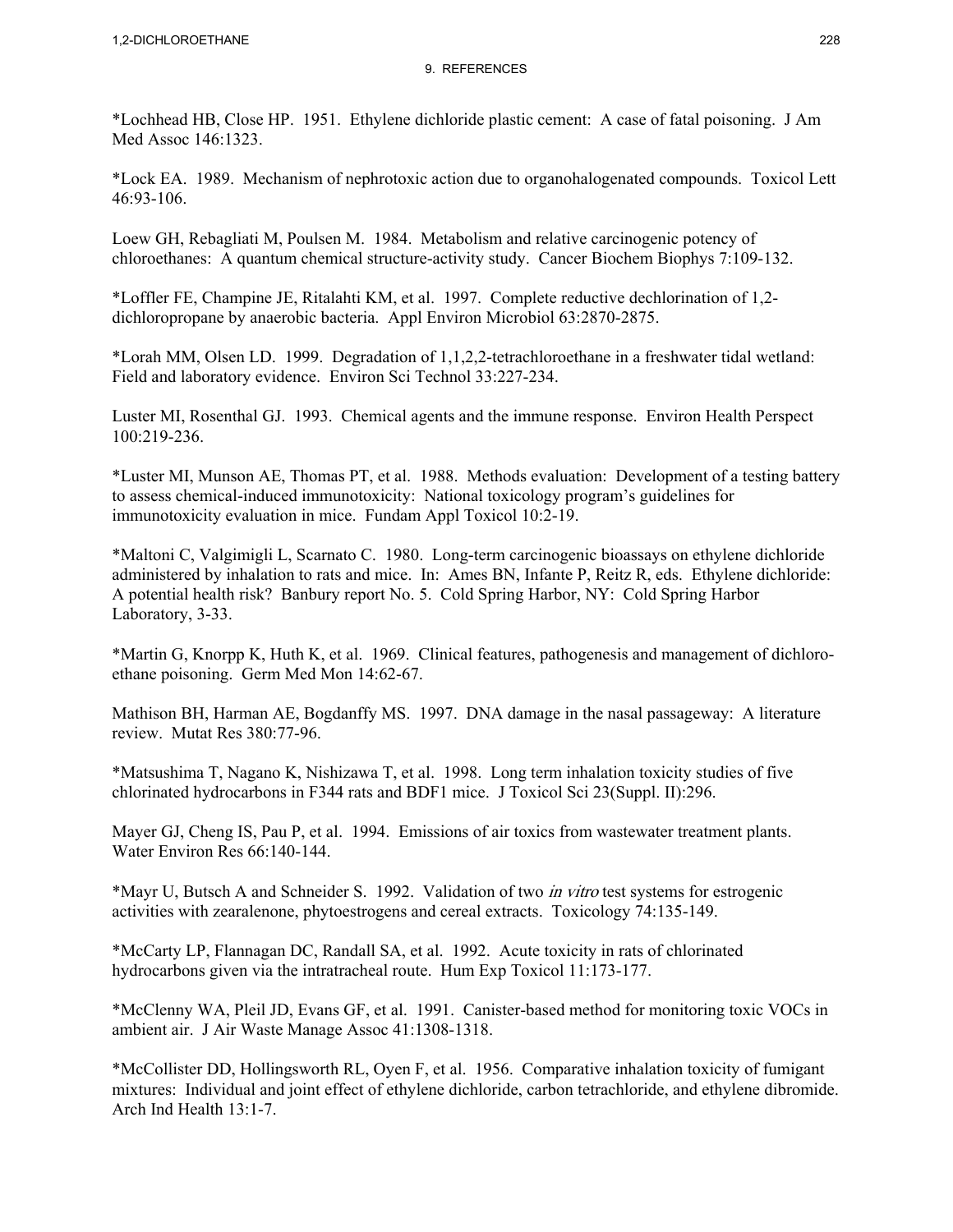\*McDonald TJ, Kennicutt MC, Brooks JM, et al. 1988. Volatile organic compounds at a coastal Gulf of Mexico site. Chemosphere 17:123-136.

McGeorge LJ, Krietzman SJ, Dupuy CJ, et al. 1992. National survey of drinking water standards and guidelines for chemical contaminants. Am Water Works Assoc J 84:72-76.

\*McNally WD, Fostvedt G. 1941. Ethylene dichloride: Poisoning. Ind Med 10(9):373-374.

Michael LC, Pellizzari ED, Norwood DL. 1991. Application of the master analytical scheme to the determination of volatile organics in wastewater influents and effluents. Environ Sci Technol 25:150- 155.

\*Milman HA, Story DL, Riccio ES, et al. 1988. Rat liver foci and in-vitro assays to detect initiating and promoting effects of chlorinated ethanes and ethylenes. In: Maltoni C, Selikoff IJ, eds. Annals of the New York Academy of Sciences. Living in a chemical world: Occupational and Environmental Significance of Industrial Carcinogens International Conference, Bologna, Italy, October 6-10, 1985. U.S. Environmental Protection Agency 534:521-530.

\*Mitoma C, Steeger T, Jackson SE, et al. 1985. Metabolic disposition study of chlorinated hydrocarbons in rats and mice. Drug Chem Toxicol 8:183-194.

\*Miyahara M, Toyoda M, Ushijima K, et al. 1995. Volatile halogenated hydrocarbons in foods. J Agric Food Chem 43:320-326.

\*Miyamoto K, Urano K. 1996. Reaction rates and intermediates of chlorinated organic compounds in water and soil. Chemosphere 32:2399-2408.

Mizutani T, Nakahori Y, Yamamoto K. 1994. p-Dichlorobenzene-induced hepatotoxicity in mice depleted of glutathione by treatment with buthionine sulfoximine. Toxicology 94:57-67.

Monks TJ, Lau SS. 1988. Reactive intermediates and their toxicological significance. Toxicology 52:1-54.

\*Monster AC. 1986. Biological monitoring of chlorinated hydrocarbon solvents. J Occup Med 28:583-588.

Morgan D. 1991. Toxicity studies of 1,2-dichloroethane (ethylene dichloride) in F344/N rats, Sprague-Dawley rats, Osborne-Mendel rats, and B6C3F1 mice (drinking water and gavage studies). Research Triangle Park, NC: National Toxicology Program, U.S. Department of Health and Human Services. NTP TOX 4, NIH Publication No. 91-3123.

\*Morgan DL, Cooper SW, Carlock DL, et al. 1991. Dermal absorption of neat and aqueous volatile organic chemicals in the Fischer 344 rat. Environ Res 55:51-63.

Morita T, Asano N, Awogi T, et al. 1997. Erratum to `Evaluation of the rodent micronucleus assay in the screening of IARC carcinogens (Groups 1, 2A and 2B). The summary report of the 6th collaborative study by CSGMT/JEMS MMS' [Mutation Research 389(1997) 3-122]. Mutat Res 391:259-267.

\*Moriya M, Ohta T, Watanabe K, et al. 1983. Further mutagenicity studies on pesticides in bacterial reversion assay systems. Mutat Res 116:185-216.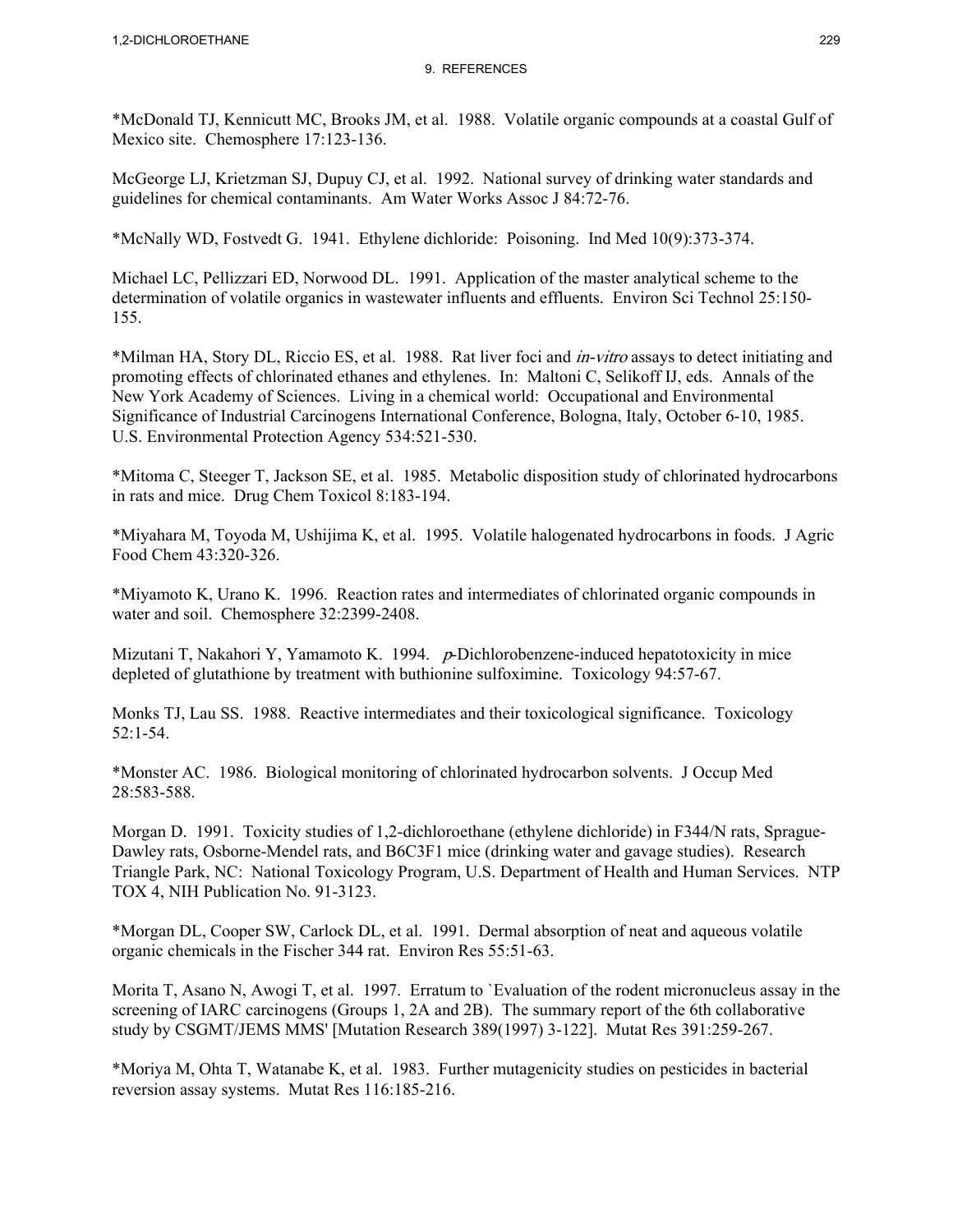\*Morselli PL, Franco-Morselli R, Bossi L. 1980. Clinical pharmacokinetics in newborns and infants. Clin Pharmacokin 5:485-527.

\*Munson AE, Sanders VM, Douglas KA, et al. 1982. In vivo assessment of immunotoxicity. Environ Health Perspect 43:41-52.

Murray JS, Rao KS, Young JT, et al. 1980. Ethylene dichloride: Single-generation inhalation reproduction study in rats. OTS 0515986.

Nachtomi E. 1970. The metabolism of ethylene dibromide in the rat: The enzymic reaction with glutathione in vitro and in vivo. Biochem Pharmacol 19:2853-2860.

\*Nachtomi E, Alumot E, Bondi A. 1966. The metabolism of ethylene dibromide in the rat: I. Identification of detoxification of products in urine. Isr J Chem 4:239-246.

\*Nakajima T, Sato A. 1979. Enhanced activity of liver drug-metabolizing enzymes for aromatic and chlorinated hydrocarbons following food deprivation. Toxicol Appl Pharmacol 50:549-556.

\*NAS/NRC. 1989. Biologic markers in reproductive toxicology. National Academy of Sciences/National Research Council. Washington, DC: National Academy Press, 15-35.

NATICH. 1993. National Air Toxics Information Clearinghouse. U.S. Environmental Protection Agency, Office of Air Quality Planning and Standards, Research Triangle Park, NC. May 1993.

\*NCI. 1978. Bioassay of technical grade 1,2-dichloroethane for possible carcinogenicity. Bethesda, MD: National Cancer Institute, Division of Cancer Cause and Prevention, Carcinogenesis Testing Program. NCI-CG-TR 55.

Neeper-Bradley TL, Tyl RW, Fisher LC, et al. 1989. Reproductive toxicity study of inhaled paradichlorobenzene vapor in CD rats [Abstract]. Teratology 39(5):470-471.

\*Nestmann ER, Lee EGH, Matula TI, et al. 1980. Mutagenicity of constituents identified in pulp and paper mill effluents using the *Salmonella*/mammalian-microsome assay. Mutat Res 79:203-212.

NIEHS. 1991. Sixth annual report on carcinogens. Summary 1991. U.S. Department of Health and Human Services, Public Health Service. National Institute of Environmental Health Sciences, Research Triangle Park, NC.

\*NIOSH. 1976a. National occupational hazard survey (1972-74). Cincinnati, OH: U.S. Department of Health and Human Services, National Institute for Occupational Safety and Health.

NIOSH. 1976b. Criteria for a recommended standard—occupational exposure to ethylene dichloride. USDHEW. Cincinnati, OH: National Institute for Occupational Safety and Health. NIOSH publication No. 76-139.

\*NIOSH. 1978a. Revised recommended standard: Occupational exposure to ethylene dichloride (1,2-dichloroethane). Cincinnati, OH: U.S. Department of Health, Education, and Welfare, National Institute for Occupational Safety and Health, Division of Criteria Documents and Standards Development. PB80-176092, NIOSH-78-211.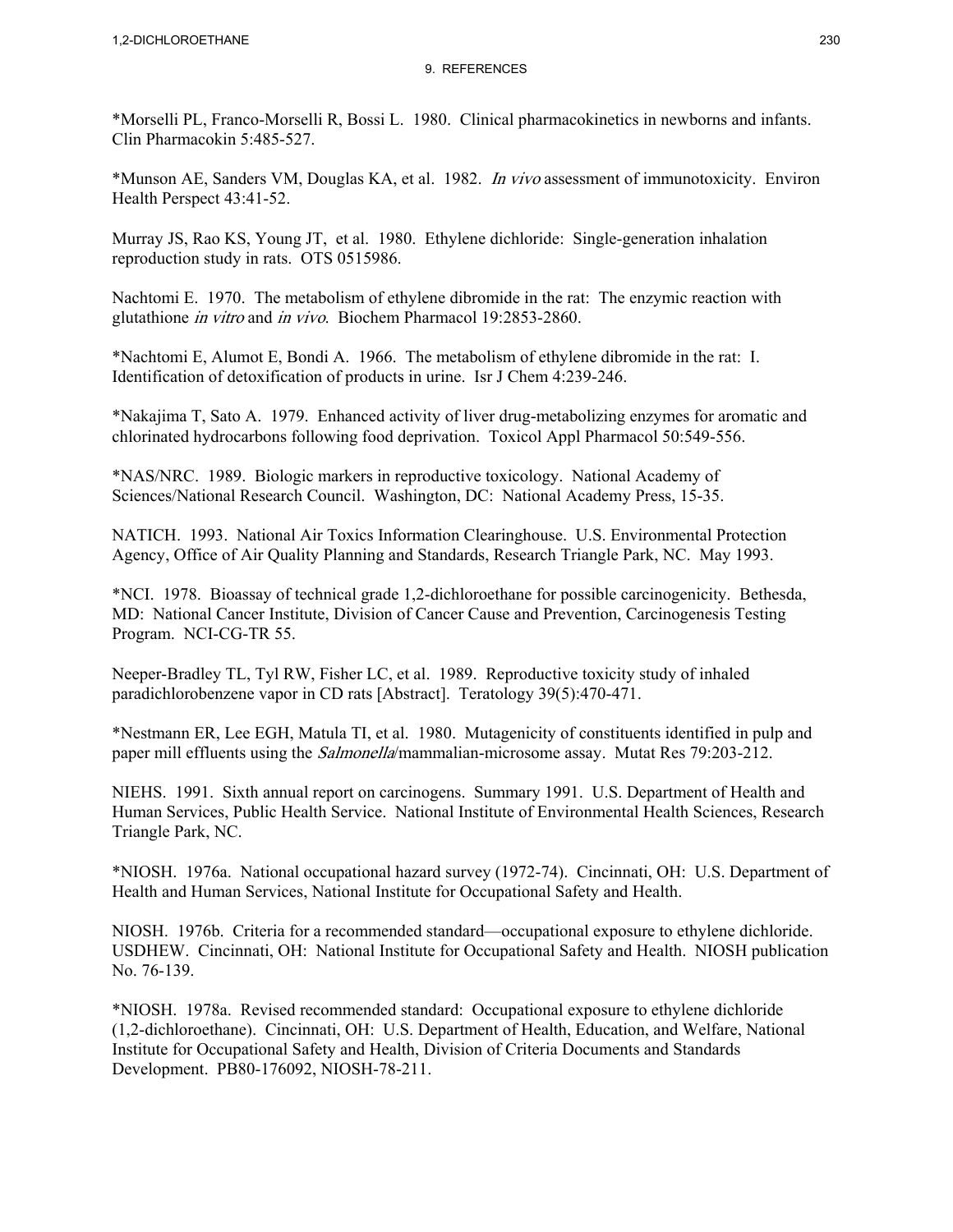NIOSH. 1978b. Special hazard review—ethylene dichloride. National Institute for Occupational Safety and Health.

\*NIOSH. 1984a. National occupational exposure survey (1980-83). Cincinnati, OH: U.S. Department of Health and Human Services, National Institute for Occupational Safety and Health.

NIOSH. 1984b. NIOSH manual of analytical methods. Method 1003. Vol. 2, 3rd ed. Cincinnati, OH: U.S. Department of Health and Human Services, National Institute for Occupational Safety and Health.

NIOSH. 1990. Pocket guide to chemical hazards. U.S. Department of Health and Human Services, Public Health Service, Centers for Disease Control, National Institute for Occupational Safety and Health.

NIOSH. 1992. NIOSH recommendations for occupational safety and health: Compendium of policy documents and statements. Cincinnati, OH: U.S. Department of Health and Human Services, Public Health Service, Center for Disease Control, National Institute for Occupational Safety and Health. DHHS (NIOSH) Publication No. PB92-162536.

\*NIOSH. 1994. NIOSH manual of analytical methods. Method 1003. Vol 2,  $4<sup>th</sup>$  ed. Cincinnati, OH: U.S. Department of Health and Human Services, National Institute for Occupational Safety and Health.

\*NIOSH. 1999. Ethylene Dichloride. Pocket guide to chemical hazards. Washington DC: National Institute for Occupational Safety and Health, U.S. Department of Health and Human Services.

\*NIOSH. 2001. Ethylene Dichloride. National Institute for Occupational Safety and Health. Http://www.cdc.gov/niosh/idlh/107062.html. January 11, 2001.

\*NJ. 1994. 1,2-Dichloroethane, Hazardous substance fact sheet. U.S. Environmental Protection Agency, Envirofacts Warehouse. Http://www.epa.gov/enviro/html/emci/chemref/107062.html. January 12, 2001.

NJDH. 1986. Hazardous substance fact sheet. Trenton, NJ: New Jersey Department of Health, Right to Know Program.

NJDH. 1992a. Report on phase IV-A: Public drinking water contamination and birthweight, fetal deaths, and birth defects; A cross-sectional study. Trenton, NJ: New Jersey Department of Health. April 1992.

NJDH. 1992b. Report on phase IV-B: Public drinking water contamination and birthweight, fetal deaths, and birth defects; A cross-sectional study. Trenton, NJ: New Jersey Department of Health. April 1992.

NJDEH. 1987. STAL for 1,2-dichloroethane. Trenton, NJ: New Jersey Department of Environmental Health.

Noetzel O. 1944. Lethal poisoning with ethylene chloride. Chem Z 68:146-147.

\*Nouchi T, Miura H, Kanayama M, et al. 1984. Fatal intoxication by 1,2-dichloroethane—a case report. Int Arch Occup Environ Health 54:111-113.

\*NRC. 1993. National Research Council. Pesticides in the diets of infants and children. Washington, DC: National Academy Press.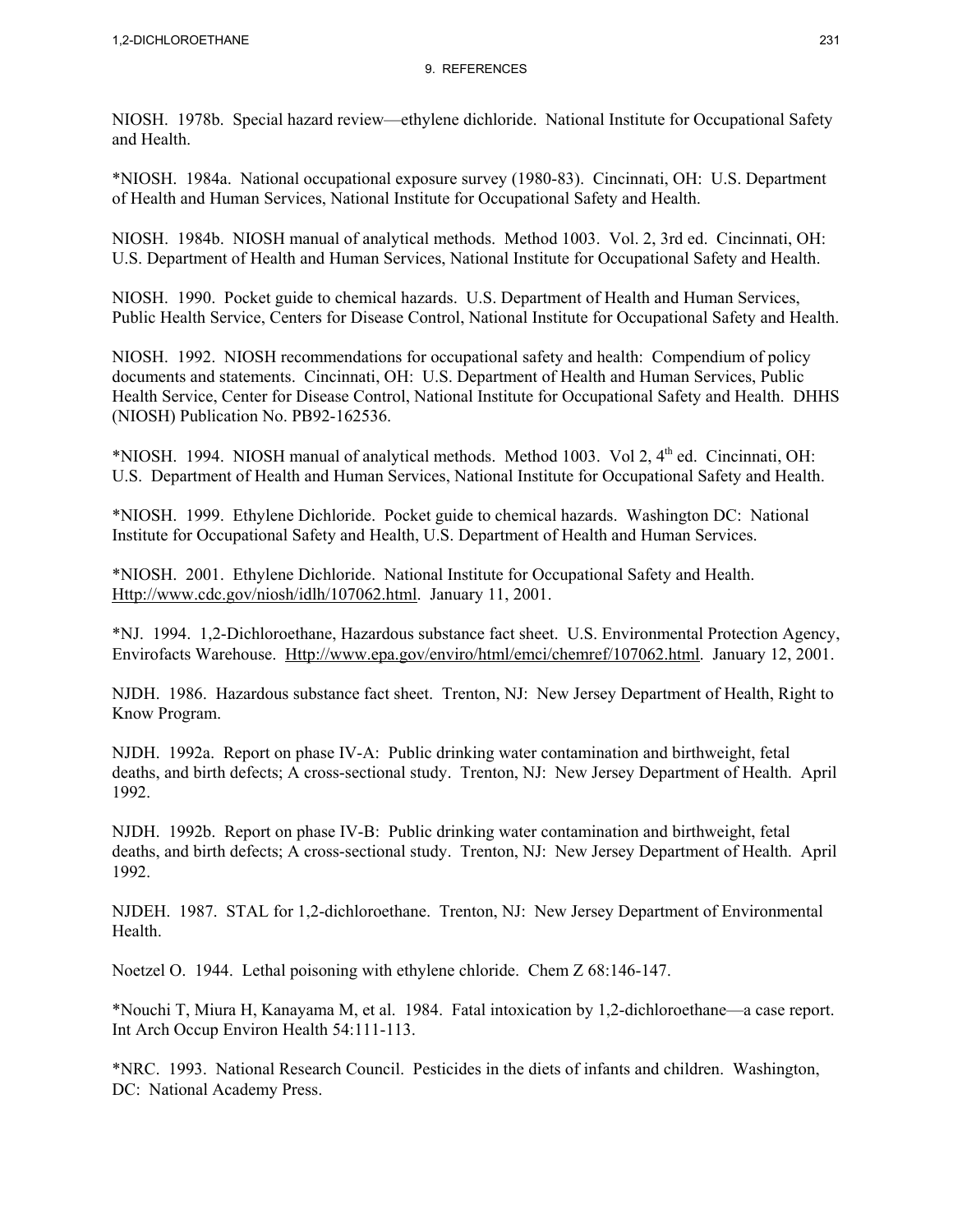NTP. 1986. Toxicology and carcinogenesis studies of isophorone in F344/N rats and B6C3F1 mice. Gavage studies. National Toxicology Program, Research Triangle Park, NC. NIH/86-2547.

NTP. 1989. Draft NTP technical report on the toxicity studies of 1,2-dichloroethane in F344/N rats, Sprague Dawley rats, Osborne-Mendel rats, and B6C3F1 mice (drinking water and gavage studies). National Toxicology Program, U.S. Department of Health and Human Services, Research Triangle Park, NC.

\*NTP. 1991a. Toxicity studies of 1,2-dichloroethane (ethylene dichloride) (CAS No. 107-06-2) in F344/N rats, Sprague Dawley rats, Osborne-Mendel rats and B6C3F1 mice (drinking water and gavage studies). Research Triangle Park, NC: U.S. Department of Health and Human Services, Public Health Service, National Institute of Health, National Toxicology Program. NIH Publication No. 91-3123.

NTP. 1991b. Sixth annual report on carcinogens: Summary 1991. Research Triangle Park, NC: U.S. Department of Health and Humans Services, Public Health Service, National Toxicology Program, 162-165.

\*NTP. 2000. Ninth report on carcinogens. U.S. Department of Health and Human Services, Public Health Service, National Toxicology Program. National Institute of Environmental Health Sciences, Research Triangle Park, NC.

\*Nylander P-O, Olofsson H, Rasmuson B, et al. 1978. Mutagenic effects of petrol in Drosophila melanogaster: I. Effects of benzene and 1,2-dichloroethane. Mutat Res 57:163-167.

Oda Y, Yamazaki H, Thier R, et al. 1996. A new *Salmonella typhimurium* NM5004 strain expressing rat glutathione S-transferase 5-5: Use in detection of genotoxicity of dihaloalkanes using an SOS/umu test system. Carcinogenesis 17:297-302.

\*Oldenhuis R, Vink RLJM, Janssen D, et al. 1989. Degradation of chlorinated aliphatic hydrocarbons by methylosinus-trichosporium OB3B expressing soluble methane monooxygenase. Appl Environ Microbiol 55:2819-2826.

\*Oliver BG, Pugsley CW. 1986. Chlorinated contaminants in St. Clair river sediments. Water Pollut Res J Can 21:368-379.

OSHA. 1982. Access to employee exposure and medical records; proposed modification; request for comments and notice of public hearing. U.S. Department of Labor, Occupational Safety and Health Administration. Federal Register 47:30420-30438.

OSHA. 1989. Limits for air contaminants. Occupational Safety and Health Administration. U.S. Department of Labor. Federal Register. 12(12)2937.

\*OSHA. 1998a. U.S. Department of Labor. Occupational Safety and Health Administration. Code of Federal Regulations. 29 CFR 1926.55.

\*OSHA. 1998b. U.S. Department of Labor. Occupational Safety and Health Administration. Code of Federal Regulations. 29 CFR 1915.1000.

\*OSHA. 1998c. U.S. Department of Labor. Occupational Safety and Health Administration. Code of Federal Regulations. 29 CFR 1910.1000.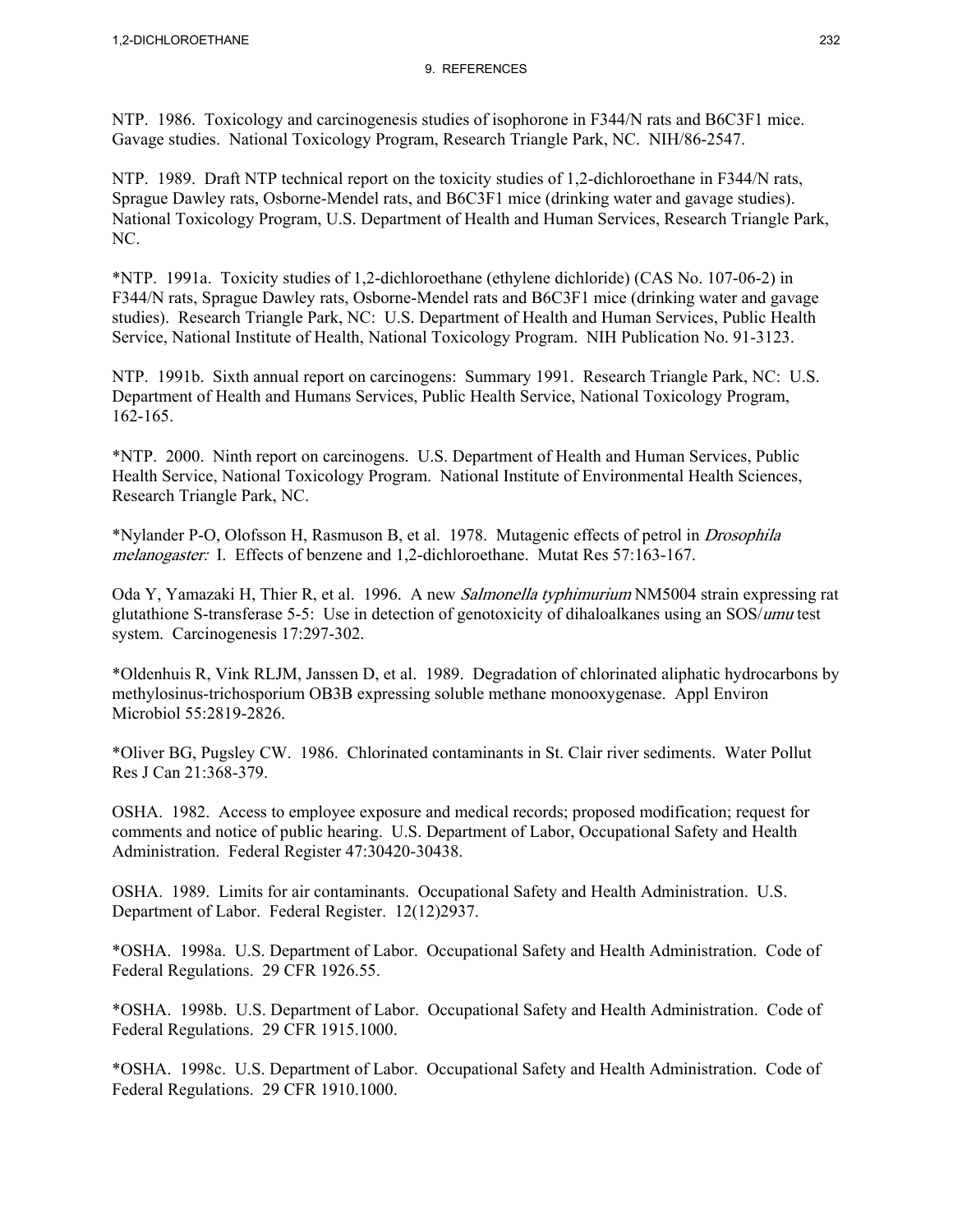\*OSHA. 2001a. Air contaminants. Shipyards. Occupational Safety and Health Administration. U.S. Department of Labor. Code of Federal Regulations. 29 CFR 1915.1000, Table Z. Http://www.oshaslc.gov/OshStd\_data/1915\_1000.html. March 26, 2001.

\*OSHA. 2001b. Chemical sampling information: Ethylene dichloride. Occupational Safety and Health Administration. Http://www.osha-slc.gov/dts/chemicalsampling/data/CH\_240397.html. January 12, 2001.

\*OSHA. 2001c. Threshold limit values of airborne contaminants for construction. Occupational Safety and Health Administration. U.S. Department of Labor. Code of Federal Regulations. 29 CFR 1926.55, Appendix A. Http://www.osha-slc.gov/OshStd\_data/1926\_0055\_APP\_A.html. March 26, 2001.

\*OTA. 1990. Neurotoxicity: Identifying and controlling poisons of the nervous system. Washington, DC: Office of Technology Assessment, U.S. Congress. OTA-BA-436. April 1990.

Otson R. 1996. Vapor-phase organic compounds in Canadian residences. In: Wang W, Schnoor J, Doi J, eds. Volatile organic compounds in the environment. American Society for Testing and Materials, 66-76.

\*Otson R, Williams DT. 1982. Headspace chromatographic determination of water pollutants. Anal Chem 54:942-946.

\*Ott MG, Teta J, Greenberg HL. 1989. Lymphatic and hematopoietic tissue cancer in a chemical manufacturing environment. Am J Ind Med 16:631-644.

\*Owen GM, Brozek J. 1966. Influence of age, sex, and nutrition on body composition during childhood and adolescence. In: Falkner F, ed. Human development. Philadelphia, PA: WB Saunders, 222-238.

\*Ozonoff D, Colten ME, Cupples A, et al. 1987. Health problems reported by residents of a neighborhood contaminated by a hazardous waste facility. Am J Ind Med 11:581-597.

Park JH, Lee HJ. 1993. Estimation of bioconcentration factor in fish, adsorption coefficient for soils and sediments and interfacial tension with water for organic nonelectrolytes based on the linear solvation energy relationships. Chemosphere 26:1905-1916.

\*Parkinson A. 1996. Biotransformation of xenobiotics. In: Klaassen CD, Amdur MO, Doull J, eds. Casarett and Doull's toxicology: The basic science of poisons. New York, NY: McGraw-Hill Companies, Inc., 113-114,172-175.

\*Payan JP, Beydon D, Fabry JP, et al. 1993. Urinary thiodiglycolic acid and thioether excretion in male rats dosed with 1,2-dichloroethane. J Appl Toxicol 13:417-422.

\*Payan JP, Saillenfait AM, Bonnet P, et al. 1995. Assessment of the developmental toxicity and placental transfer of 1,2-dichloroethane in rats. Fundam Appl Toxicol 28:187-198.

PCOC. 1966. Pesticide chemicals official compendium. Association of American Pesticide Control Officials, Inc., Topeka, KS.

\*Pearson CR, McConnell G. 1975. Chlorinated C1 and C2 hydrocarbons in the marine environment. Proc R Soc London [Biol] 189:305-322.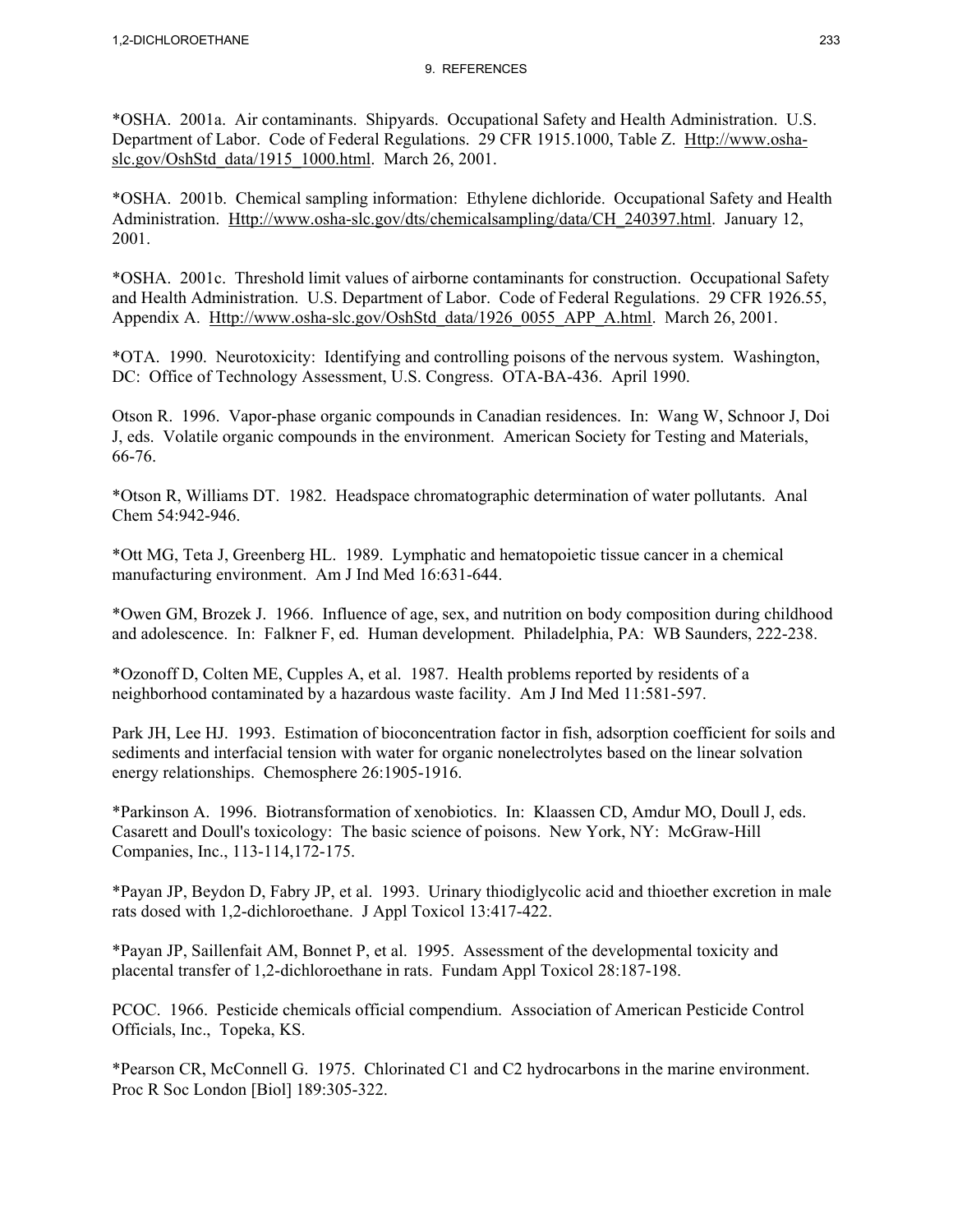\*Peijnenburg W, Eriksson L, de Groot A, et al. 1998. The kinetics of reductive dehalogenation of a set of halogenated aliphatic hydrocarbons in anaerobic sediment slurries. Environ Sci Pollut Res Int 5:12-16.

Pellizzari ED, Hartwell TD, Harris BSH, et al. 1982. Purgeable organic compounds in mother's milk. Bull Environ Contam Toxicol 28:322-328.

\*Pellizzari ED, Hartwell TD, Perritt RL, et al. 1986. Comparison of indoor and outdoor residential levels of volatile organic chemicals in five U.S. geographical areas. Environ Int 12:619-623.

\*Perocco P, Prodi G. 1981. DNA damage by haloalkanes in human lymphocytes cultured in vitro. Cancer Lett 13:213-218.

\*Peterson LA, Harris TM, Guengerich FP. 1988. Evidence for an episulfonium ion intermediate in the formation of S-[2-(N<sup>7</sup>-guanyl)ethyl] glutathione in DNA. J Am Chem Soc 110:3284-3291.

Pleil JD, Lindstrom AB. 1997. Exhaled human breath measurement method for assessing exposure to halogenated volatile organic compounds. Clin Chem 43:723-730.

\*Pleil JD, Oliver KD, McClenny WA. 1988. Ambient air analyses using nonspecific flame ionization and electron capture detection compared by mass spectroscopy. J Air Pollut Contr Assoc 38:1006-1010.

\*Plumb RH Jr. 1987. A comparison of ground water monitoring data from CERCLA and RCRA sites. Ground Water Monitoring Review, 94-100.

\*Pott WA, Benjamin SA, Yang RS. 1998. Antagonistic interactions of an arsenic-containing mixture in a multiple organ carcinogenicity bioassay. Cancer Lett 133:185-190.

Poulin P, Krishnan K. 1996. A tissue composition-based algorithm for predicting tissue: Air partition coefficients for organic chemicals. Toxicol Appl Pharmacol 136:126-130.

\*Prodi G, Arfellini G, Colacci A, et al. 1986. Interaction of halocompounds with nucleic acids. Toxicol Pathol 14:438-444.

\*Przezdziak J, Bakula S. 1975. [Acute poisoning with 1,2-dichloroethane.] Wiad Lek 28:983-987. (Polish)

\*Raisbeck MF, Brown EM, Kanchanapangka S, et al. 1990. Ketonic potentiation of haloalkane-induced nephrotoxicity. In: Goldstein RS, Hewitt WR, Hook JB, eds. Toxic interactions. San Diego, CA: Academic Press, Inc., 321-366.

Rannug U. 1980. The use of different metabolizing systems in the elucidation of the mutagenic effects of ethylene dichloride in Salmonella. In: Ames BN, Infante P, Reitz R, eds. Ethylene dichloride: A potential health risk? Banbury report No. 5. Cold Spring Harbor, NY: Cold Spring Harbor Laboratory, 83-95.

\*Rannug U, Beije B. 1979. The mutagenic effect of 1,2-dichloroethane on Salmonella typhimurium: II. Activation by the isolated perfused rat liver. Chem Biol Interact 24:265-285.

\*Rannug U, Sundvall A, Ramel C. 1978. The mutagenic effect of 1,2-dichloroethane on Salmonella typhimurium: I. Activation through conjugation with glutathione in vitro. Chem Biol Interact 20:1-16.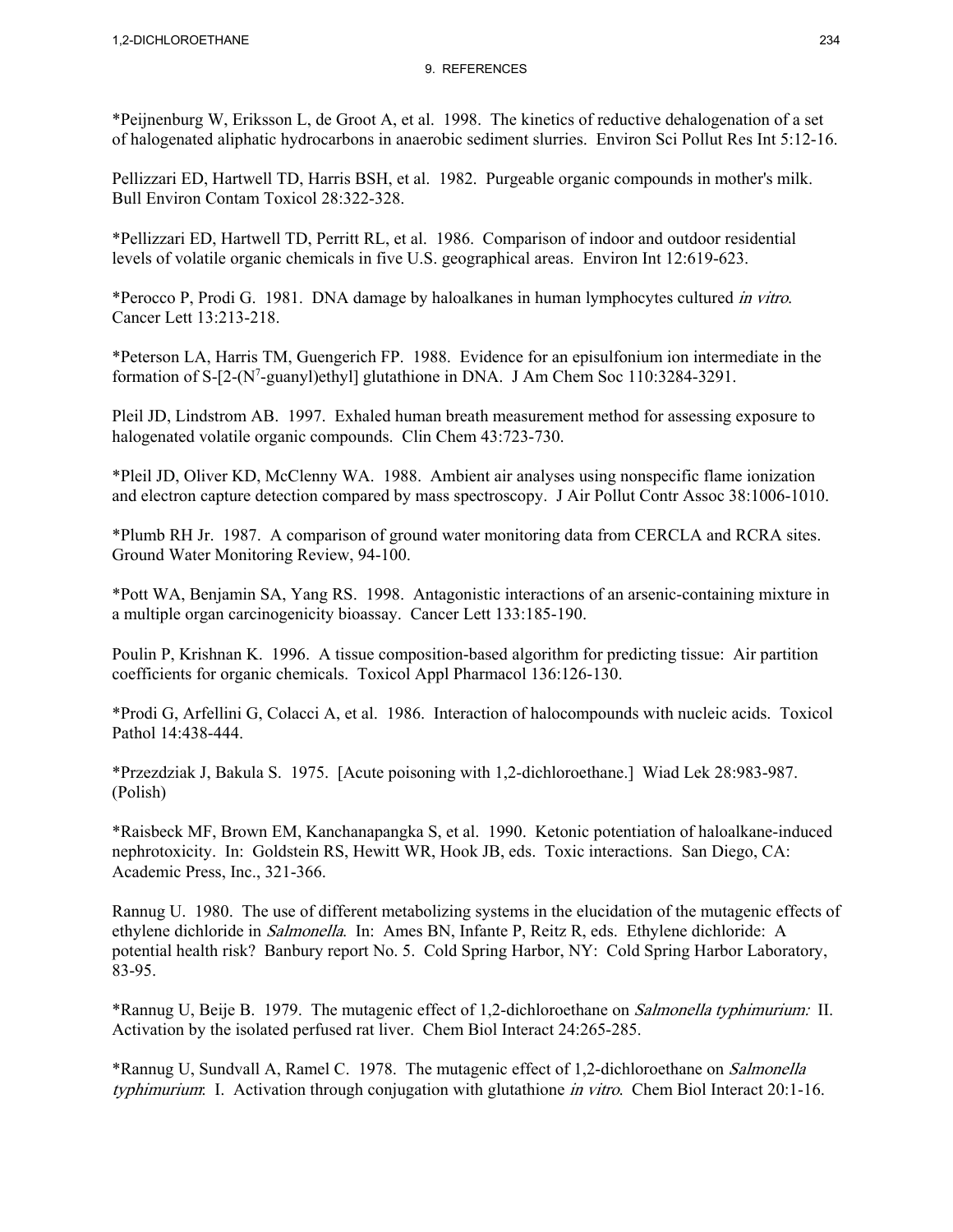\*Rao KS, Murray JS, Deacon MM, et al. 1980. Teratogenicity and reproduction studies in animals inhaling ethylene dichloride. In: Ames B, Infante P, Reitz R, eds. Ethylene dichloride: A potential health risk? Banbury report No. 5. Cold Spring Harbor, NY: Cold Spring Harbor Laboratory, 149-166.

\*Rao KS, Murray JS, Deacon MM, et al. 1987. Teratogenicity and reproduction studies in animals inhaling ethylene dichloride. Dow Chemical Company, Toxicology Research Laboratory, Health and Environmental Sciences, Midland MI. OPTS Public Files 86-870002338, OTS 0515862.

\*Reeve GR, Bond GG, Lloyd JW, et al. 1983. An investigation of brain tumors among chemical plant employees using a sample-based cohort method. J Occup Med 25:387-393.

\*Regno V, Arulgnanendran J, Nirmalakhandan N. 1998. Microbial toxicity in soil medium. Ecotoxicol Environ Saf 39:48-56.

\*Reitz RH, Fox TR, Domoradzki JY, et al. 1980. Pharmacokinetics and macromolecular interactions of ethylene dichloride: Comparison of oral and inhalation exposures. In: Ames BN, Infante P, Reitz R, eds. Ethylene dichloride: A potential health risk? Cold Spring Harbor, NY: Cold Spring Harbor Laboratory, 135-148.

\*Reitz RH, Fox TR, Ramsey JC, et al. 1982. Pharmacokinetics and macromolecular interactions of ethylene dichloride in rats after inhalation or gavage. Toxicol Appl Pharmacol 62:190-204.

\*Rembold H, Wallner P, Nitz S. 1989. Volatile components of chickpea (Cicer arietinum L.) seed. J Agric Food Chem 37:659-662.

\*Rhode Island Department of Health. 1989. Report of chemicals detected in private wells. Office of Private Well Water Contamination. February 28, 1989.

\*Rodriguez-Arnaiz R. 1998. Biotransformation of several structurally related 2B compounds to reactive metabolites in the somatic w/w+ assay of *Drosophila melanogaster*. Environ Mol Mutagen 31:390-401.

Rogan WJ. 1995. Environmental poisoning of children—lessons from the past. Environ Health Perspect 103(Suppl. 6):19-23.

\*Roldan-Arjona T, Garcia-Pedrajas MD, Luque-Romero FL, et al. 1991. An association between mutagenicity of the Ara test of *Salmonella typhimurium* and carcinogenicity in rodents for 16 halogenated aliphatic hydrocarbons. Mutagenesis 6:199-205.

\*Romert L, Magnusson J, Ramel C. 1990. The importance of glutathione and glutathione transferase for somatic mutations in *Drosophila melanogaster* induced by *in vivo* by 1,2-dichloroethane. Carcinogenesis 11:1399-1402.

Rosenkranz HS, Klopman G. 1996. A study of the structural basis of the ability of chlorinated alkanes and alkenes to induce aneuploidy and toxicity in the mold *Aspergillus nidulans*. Mutat Res 354:183-193.

Rosenkranz M, Rosenkranz HS, Klopman G. 1997. Intercellular communication, tumor promotion and non-genotoxic carcinogenesis: Relationships based upon structural considerations. Mutat Res 381:171- 188.

Roubal J. 1947. [Two fatal cases of intoxication with symmetric dichloroethane ingestion.] Cas Lek Cesk 86:203-206. (Czech)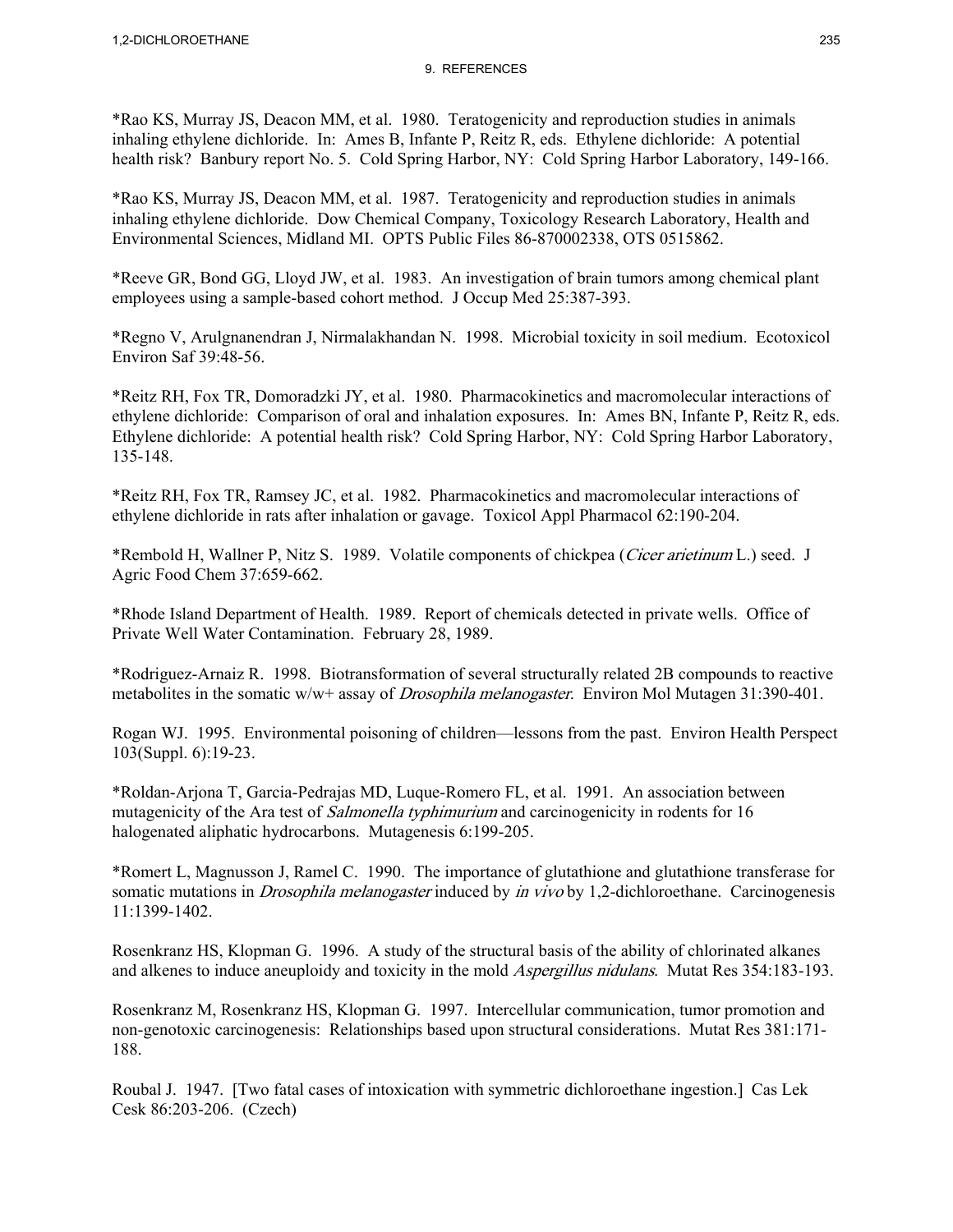RTECS. 1999. 1,2-Dichloroethane. Registry of Toxic Effects of Chemical Substances. National Institute for Occupational Safety and Health. April 19, 1999.

Ruddick JA, Black WD, Villeneuve DC, et al. 1983. A teratological evaluation following oral administration of trichloro- and dichlorobenzene isomers to the rat [Abstract]. Teratology 27(2):73A-74A.

Ruelle P, Kesselring UW. 1997. Aqueous solubility prediction of environmentally important chemicals from the mobile order thermodynamics. Chemosphere 34:275-298.

Rush GF, Smith JH, Newton JF, et al. 1984. Chemically-induced nephrotoxicity: Role of metabolic activation. CRC Crit Rev Toxicol 13:99-160.

Ruth JH. 1986. Odor thresholds and irritation levels of several chemical substances: A review. Am Ind Hyg Assoc J 47:142-151.

\*Sablijic A, Gusten H, Verhaar H, et al. 1995. QSAR modeling of soil sorption. Improvements and systematics of log  $K_{oc}$  vs.  $K_{ow}$  correlations. Chemosphere 95:4489-4515.

\*Saint-Fort R. 1991. Ground water contamination by anthropogenic organic compounds from waste disposal sites: Transformations and behavior. J Environ Sci Health A26:13-62.

Salkinoja-Salonen M, Uotila J, Jokela J, et al. 1995. Organic halogens in the environment: Studies of environmental biodegradability and human exposure. Environ Health Perspect 103(Suppl. 5):63-69.

Samet JM. 1995. What can we expect from epidemiologic studies of chemical mixtures. Toxicology 105:307-314.

Sample BE, Arenal CA. 1999. Allometric models for interspecies extrapolation of wildlife toxicity data. Bull Environ Contam Toxicol 62(6):653-663.

\*Sano M, Tappel AL. 1990. Halogenated hydrocarbon and hydroperoxide induced lipid peroxidation in rat tissue slices. J Agric Food Chem 38:437-441.

\*Sasaki YF, Saga A, Akasaka M, et al. 1998. Detection of in vivo genotoxicity of haloalkanes and haloalkenes carcinogenic to rodents by the alkaline single cell gel electrophoresis (comet) assay in multiple mouse organs. Mutat Res 419:13-20.

\*Sasaki YF, Sakaguchi M, Yamada H, et al. 1994. Evaluation of micronucleus induction in mice by four organochlorine pesticides: 1,2-dibromo-3-chloropropane, 1,3-dichloropropene, 1,2-dichloroethane, and nitrofen. MMS Com 2:87-93.

Sato A, Nakajima T. 1985. Enhanced metabolism of volatile hydrocarbons in rat liver following food deprivation, restricted carbohydrate intake, and administration of ethanol, phenobarbital, polychlorinated biphenyl and 3-methylcholanthrene: a comparative study. Xenobiotica 15(1):67-75.

\*Sato A, Nakajima T, Koyama Y. 1981. Dose-related effects of a single dose of ethanol on the metabolism in rat liver of some aromatic and chlorinated hydrocarbons. Toxicol Appl Pharmacol 60:8-15.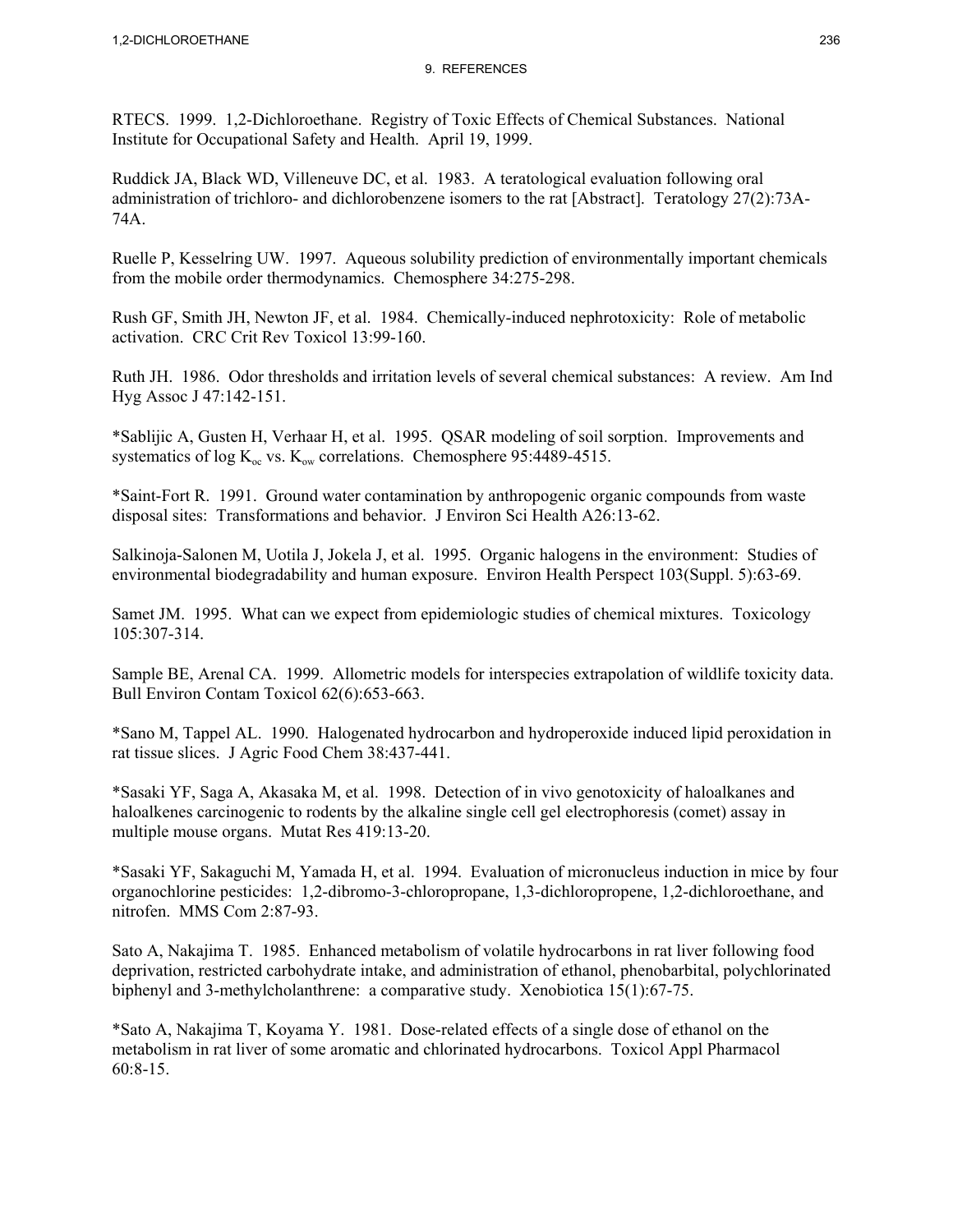Sawhney BL, Kozloski RP. 1984. Organic pollutants in leachates from landfill sites. J Environmental Quality 13:349-352.

Sax NI, ed. 1992. 1,2-Dichloroethane. Dangerous properties of industrial materials report 12(1). New York, NY: Van Nostrand Reinhold Co., 61-82.

Sax NI, Lewis RJ Jr. 1987. Hawley's condensed chemical dictionary. 11th ed. New York, NY: Van Nostrand Reinhold Co., 486-487.

Schanstra JP, Kingma J, Janssen DB. 1996. Specificity and kinetics of haloalkane dehalogenase. J Biol Chem 271:14747-14753.

\*Schlacter MM, Crawford AA, John JA, et al. 1979. Effects of inhaled ethylene dichloride on embryonal and fetal development in rats and rabbits. Dow Chemical Co. Midland, MI. OTS0515988.

\*Schönborn H, Prellwitz W, Baum P. 1970. [Consumption coagulation pathology of 1,2-dichloroethane poisoning.] Klin Wochenschr 48:822-824. (German)

Schumann AM, Quast JF, Watanabe PG. 1980. The pharmacokinetics and macromolecular interactions of perchloroethylene in mice and rats as related to oncogenicity. Toxicol Appl Pharmacol 55:207-219.

Secchi GC, Chiappino G, Lotto A, et al. 1968. [Actual chemical composition of the "commercial trieline" and their hepatotoxic effect: Clinical and enzymological studies.] Med Lav 59:486-497. (Italian)

Semprini L. 1997. Strategies for the aerobic co-metabolism of chlorinated solvents. Environmental Biotechnology 8:296-308.

\*Setchell BP, Waites GMH. 1975. The blood testis barrier. In: Creep RO, Astwood EB, Geiger SR, eds. Handbook of physiology: Endocrinology V. Washington, DC: American Physiological Society.

Shehepotin BM, Bondarenko UD. 1978. [Chemical syndromes and pathogenic treatment principles of dichloroethane intoxication.] Vrach Delo 7:134-139. (Russian)

Shen TT. 1982. Estimation of organic compound emissions from waste lagoons. J Air Pollut Control Assoc 32:79-82.

\*Sherwood RL, O'Shea W, Thomas PT, et al. 1987. Effects of inhalation of ethylene dichloride on pulmonary defenses of mice and rats. Toxicol Appl Pharmacol 91:491-496.

Sidhu KS. 1991. Standard setting processes and regulations for environmental contaminants in drinking water: State versus federal needs and viewpoints. Regul Toxicol Pharmacol 13:293-308.

\*Simula TP, Glancey MJ, Wolf CR. 1993. Human glutathione S-transferase-expressing Salmonella typhimurium tester strains to study the activation/detoxification of mutagenic compounds: Studies with halogenated compounds, aromatic amines and aflatoxin B1. Carcinogenesis 14:1371-1376.

Singh HB, Salas LJ, Smith AJ, et al. 1981. Measurements of some potentially hazardous organic chemicals in urban environments. Atmos Environ 15:601-612.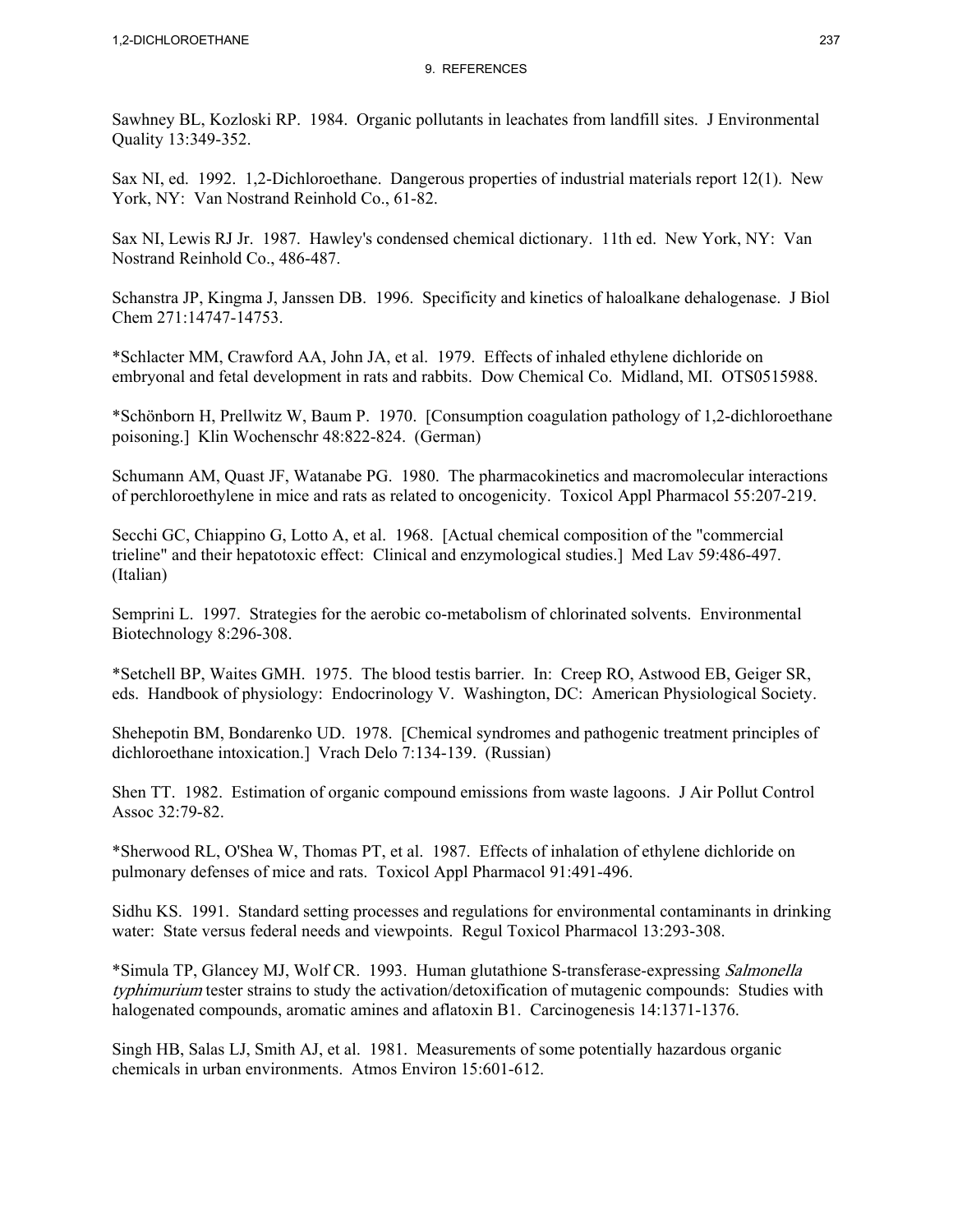\*Singh HB, Salas LJ, Stiles RE. 1982. Distribution of selected gaseous organic mutagens and suspect carcinogens in ambient air. Environ Sci Technol 16:872-880.

\*Singh HB, Salas LJ, Viezee W. 1992. Measurement of volatile organic chemicals at selected sites in California. Atmos Environ 26:2929-2946.

\*Sipes IG, Gandolfi AJ. 1980. In vitro comparative bioactivation of aliphatic halogenated hydrocarbons. In: Holmstedt B, Lauwerys R, Mercier M, et al., eds. Developments in toxicology and environmental science. Vol. 8: Mechanisms of toxicity and hazard evaluation. Proceedings of the Second Congress on Toxicology held in Brussels, Belgium, July 6-11, 1980. Amsterdam, The Netherlands: Elsevier/North-Holland Biomedical Press, 501-506.

Sopikov NF, Gorshunova AK. 1979. [Investigation of the uptake, distribution, and excretion of ethylene dichloride in rats.] Gig Tr Prof Zabol 4:36-40. (Russian)

\*Speitel GE, Closmann FB. 1991. Chlorinated solvent biodegradation by methanotrophs in unsaturated soils. J Environmental Engineering-American Society Civil Engineers 117:541-548.

\*Spencer HC, Rowe VK, Adams EM, et al. 1951. Vapor toxicity of ethylene dichloride determined by experiments on laboratory animals. Arch Ind Hyg Occup Med 4:482-493.

Spreafico F, Zuccato E, Murcurei F, et al. 1978. Metabolism of 1,2-dichloride in experimental animals. Reports 1 and 2 to Chemical Manufacturers Association by Ist Ricerche Farmacol, Milan, Italy.

Spreafico F, Zuccato E, Murcurei F, et al. 1979. Distribution and metabolism of 1,2-dichloroethane (EDC) in experimental animals. Reports 3 and 4 to Chemical Manufacturers Association by Ist Ricerche Farmacol, Milan, Italy.

\*Spreafico F, Zuccato E, Marcucci F, et al. 1980. Pharmacokinetics of ethylene dichloride in rats treated by different routes and its long-term inhalatory toxicity. In: Ames BN, Infante P, Reitz R, eds. Ethylene dichloride: A potential health risk? Banbury report No. 5. Cold Spring Harbor, New York, NY: Cold Spring Harbor Laboratory, 107-133.

SRI. 1988. 1988 Directory of chemical producers: United States of America. Menlo Park, CA: SRI International.

SRI. 1991. 1991 Directory of chemical producers: United States of America. Menlo Park, CA: SRI International, 620.

SRI. 1993. 1993 Directory of chemical producers: United States of America. Menlo Park, CA: SRI International.

\*SRI. 1998. 1998 Directory of chemical producers: United States of America. Menlo Park, CA: SRI International.

\*Stangroom SJ, Collins CD, Lester JN. 1998. Sources of organic micropollutants to lowland rivers. Environ Technol 19:643-666.

\*Staudinger J, Roberts PV. 1996. A critical review of Henry's law constants for environmental applications. Crit Rev Environ Sci 26:205-297.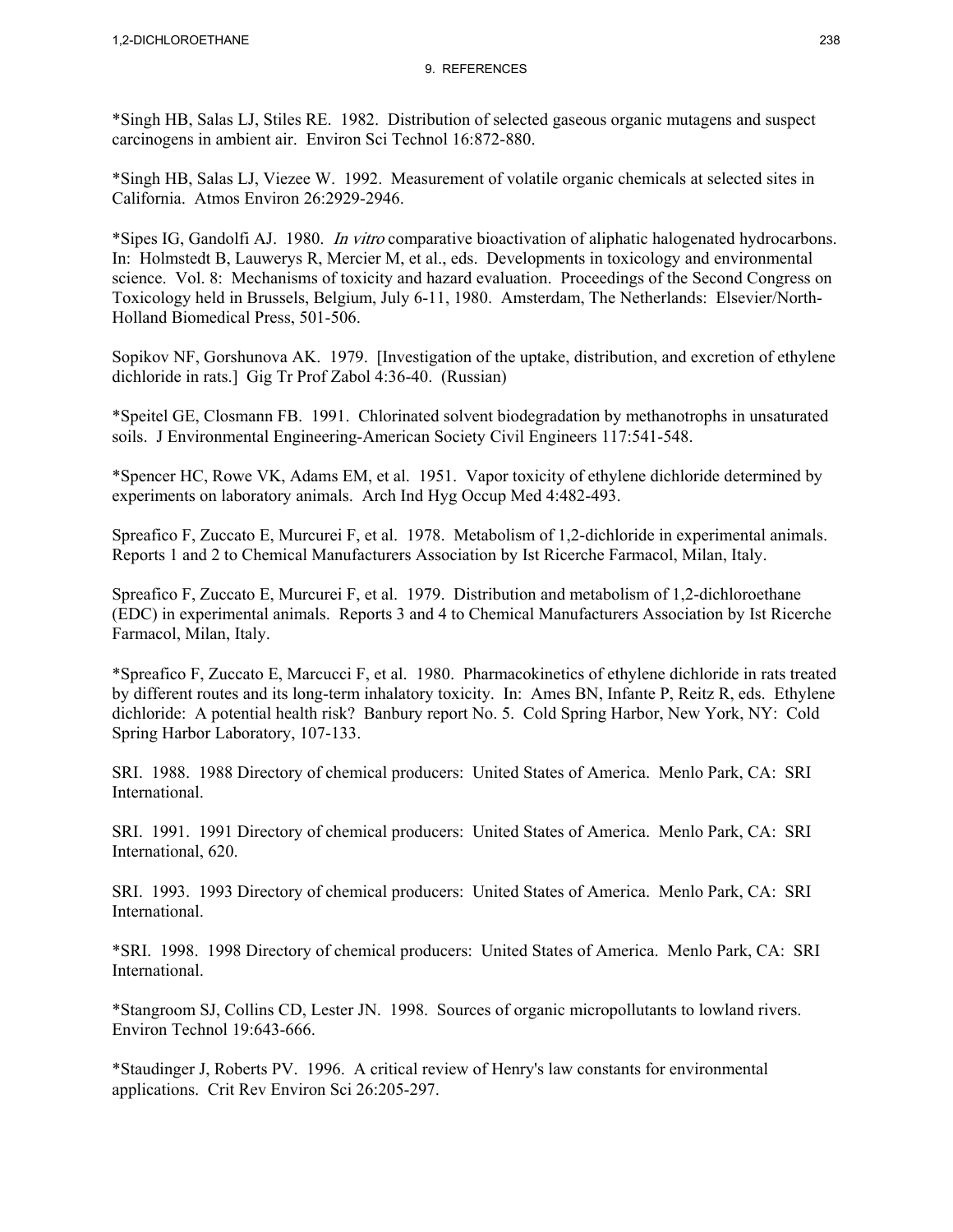\*Steichen J, Koelliker J, Grosh D, et al. 1988. Contamination of farmstead wells by pesticides, volatile organics and inorganic chemicals in Kansas, USA. Ground Water Monit Rev 8:153-160.

\*Stoner GD. 1991. Lung tumors in strain a mice as a bioassay for carcinogenicity of environmental chemicals. Exp Lung Res 17:405-424.

\*Storer RD, Conolly RB. 1983. Comparative in vivo genotoxicity and acute hepatotoxicity of three 1,2-dihaloethanes. Carcinogenesis 4:1491-1494.

\*Storer RD, Conolly RB. 1985. An investigation of the role of microsomal oxidative metabolism in the in vivo genotoxicity of 1,2-dichloroethane. Toxicol Appl Pharmacol 77:36-46.

\*Storer RD, Cartwright ME, Cook WO, et al. 1995. Short-term carcinogenesis bioassay of genotoxic procarcinogens in PIM transgenic mice. Carcinogenesis 16:285-293.

\*Storer RD, Jackson NM, Conolly RB. 1984. In vivo genotoxicity and acute hepatotoxicity of 1,2-dichloroethane in mice: Comparison of oral, intraperitoneal, and inhalation routes of exposure. Cancer Res 44:4267-4271.

Storey CL, Kirk LD, Mustakas GC. 1972. Fate of EDC-CC14 (75:25) residues during milling and oil extraction of soybeans. J Econ Entomol 65:1126-1129.

Storm DL. 1994. Chemical monitoring of California's public drinking water sources: Public exposures and health impacts. In: Wang RGM, ed. Water contamination and health: Integration of exposure assessment, toxicology, and risk assessment. New York, NY: Marcel Dekker, Inc., 67-124.

Story DL, Meierhenry EF, Tyson CA, et al. 1986. Differences in rat liver enzyme-altered foci produced by chlorinated aliphatics and phenobarbital. Toxicol Ind Health 2:351-362.

Stover EL, Kincannon DF. 1983. Biological treatability of specific organic compounds found in chemical industry wastewaters. J Water Poll Cont Fed 55:97-109.

Streete PJ, Ruprah M, Ramsey JD, et al. 1992. Detection and identification of volatile substances by headspace capillary gas chromatography to aid the diagnosis of acute poisoning. Analyst 117:1111-1127.

\*Stucki G, Thuer M. 1994. Increased removal capacity for 1,2-dichloroethane by biological modification of the granular activated carbon process. Appl Microbiol Biotechnol 42:167-172.

\*Stucki G, Krebsen V, Leisinger T. 1983. Bacterial growth on 1,2-dichloroethane. Experientia 39:1271-1273.

\*Suffet IH, Brenner L, Cairo PR. 1980. GC/MS identification of trace organics in Philadelphia drinking waters during a 2-year period. Water Res 14:853-867.

\*Sundaram KM, Shreehan MM, Olszewski EF. 1994. Ethylene. In: Kroschwitz JI, Howe-Grant M, ed. Kirk-Othmer encyclopedia of chemical technology. New York, NY: John Wiley & Sons, Inc., 881.

\*Tabak HH, Quave SA, Mashni CI, et al. 1981. Biodegradability studies with organic priority pollutant compounds. J Water Pollut Control Fed 53:1503-1518.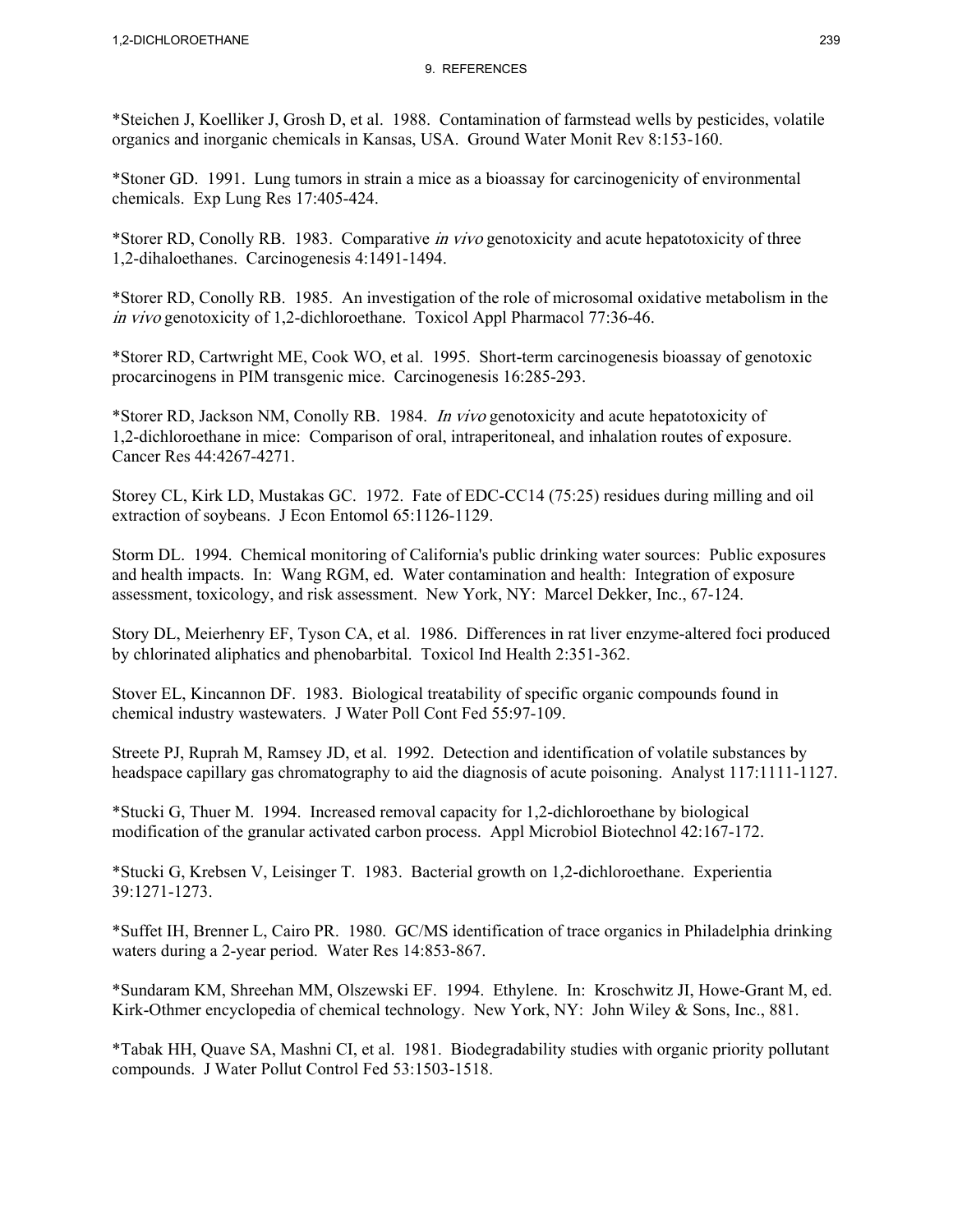\*Tafazoli M, Baeten A, Geerlings P, et al. 1998. In vitro mutagenicity and genotoxicity study of a number of short-chain chlorinated hydrocarbons using the micronucleus test and the alkaline single cell gel electrophoresis technique (Comet assay) in human lymphocytes: A structure-activity relationship (QSAR) analysis of the genotoxic and cytotoxic potential. Mutagenesis 13:115-126.

\*Tan EL, Hsie AW. 1981. Mutagenicity and cytotoxicity of haloethanes as studied in the CHO/HGPRT system. Mutat Res 90:183-191.

Tanigawa T, Araki S, Abo T, et al. 1996. Increase in CD57 + CD16-lymphocytes in workers exposed to benzidine and beta-naphthylamine: Assessment of natural killer cell subpopulations. Int Arch Occup Environ Health 69:69-72.

\*Taningher M, Parodi S, Grilli S, et al. 1991. Lack of correlation between alkaline DNA fragmentation and DNA covalent binding induced by polychloroethanes after *in vivo* administration: Problems related to the assessment of a carcinogenic hazard. Cancer Detect Prevent 15:35-39.

Tase N. 1992. Groundwater contamination in Japan. Environ Geol Water Sci 20:15-20.

\*Teta MJ, Ott MG, Schnatter AR. 1989. An update of mortality due to brain neoplasms and other causes among employees of petrochemical facility. Union Carbide Corporation, Danbury, CT: OTS 0000743.

\*Theiss JC, Stoner GD, Shimkin MB, et al. 1977. Test for carcinogenicity of organic contaminants of United States drinking waters by pulmonary tumor response in strain A mice. Cancer Res 37:2717-2720.

\*Thier R, Taylor JB, Pemble SE, et al. 1993. Expression of mammalian glutathione S-transferase 5-5 in Salmonella typhimurium TA1535 leads to base-pair mutations upon exposure to dihalomethanes. Proc Natl Acad Sci U S A 90:8576-8580.

\*Torkelson TR. 1994. Halogenated aliphatic hydrocarbons. In: Clayton GD, Clayton FE, eds. Patty's industrial hygiene and toxicology. New York, NY: John Wiley and Sons, Inc., 4098-4099.

\*Torkelson TR, Rowe VK. 1981. Halogenated aliphatic hydrocarbons. Patty's industrial hygiene and toxicology. Vol. 2B: Toxicology. New York, NY: John Wiley & Sons, 3491-3497.

TRI96. 1999. Toxic Chemical Release Inventory. National Library of Medicine, National Toxicology Information Program, Bethesda, MD.

TRI98. 2000. TRI explorer: Providing access to EPA's toxics release inventory data. Washington, DC: Office of Information Analysis and Access. Offices of Environmental Information. U.S. Environmental Protection Agency. Toxic Release Inventory. Http://www.epa.gov/triexplorer/. April 16, 2000.

\*TRI99. 2001. TRI explorer: Providing access to EPA's toxics release inventory data. Washington, DC: Office of Information Analysis and Access. Offices of Environmental Information. U.S. Environmental Protection Agency. Toxic Release Inventory. Http://www.epa.gov/triexplorer/. April 27, 2001.

\*Tse SYH, Mak IT, Weglicki WB, et al. 1990. Chlorinated aliphatic hydrocarbons promote lipid peroxidation in vascular cells. J Toxicol Environ Health 31:217-226.

\*Tsuruta H. 1975. Percutaneous absorption of organic solvents: 1. Comparative study of the in vivo percutaneous absorption of chlorinated solvents in mice. Ind Health 13:227-236.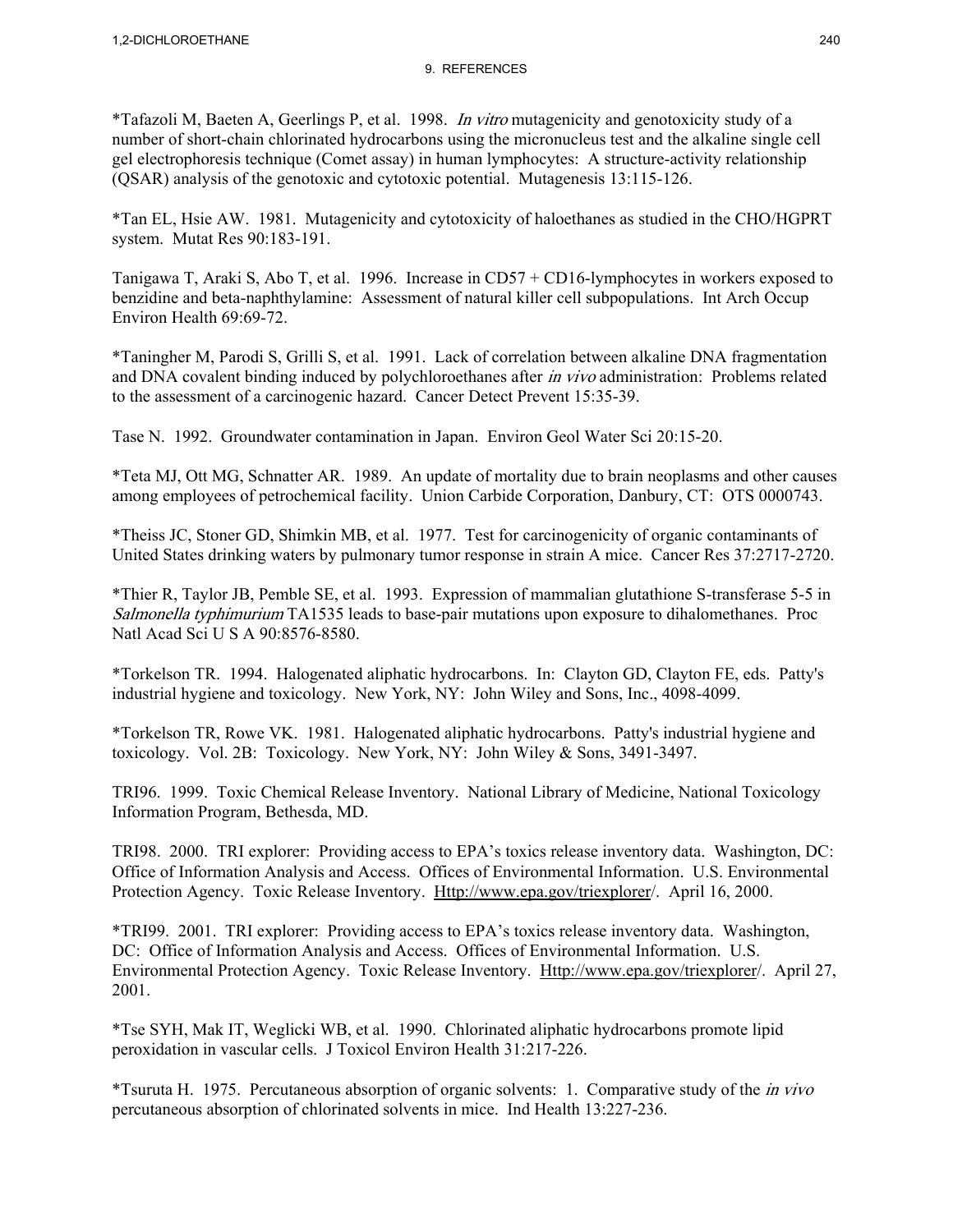Tsuruta H. 1977. Percutaneous absorption of organic solvents: 2. A method for measuring the penetration rate of chlorinated solvents through excised rat skin. Ind Health 15:131-139.

\*UATW. 1999. Unified Air Toxics Website. U.S. Environmental Protection Agency, Office of Air Quality Planning and Standards. May 6, 1999. Http://www.epa.gov/ttnuatw1/uatwn.html. May 26, 1999.

\*Urusova TP. 1953. [The possible presence of dichloroethane in human milk with exposure in industrial conditions.] Gig Sanit 18:36-37. (Russian)

\*USC. 2001. Hazardous air pollutants. U.S. Code. 42 USC 4712. Http://www4.law.cornell.edu/uscode/ 42/7412.text.html. May 02, 2001.

US DOC. 1986a. U.S. imports for consumption and general imports, 1985. Washington, DC: U.S. Department of Commerce. USDOC publication number FT246/Annual 1985.

US DOC. 1986b. U.S. imports for consumption and general imports: TS USA commodity by country of origin. Washington, D.C: U.S. Department of Commerce, Bureau of the Census. FT246/Annual 1985.

USITC. 1984. Synthetic organic chemicals: United States production and sales, 1983. Washington, DC: U.S. International Trade Commission. USTIC publication number 1588.

\*USITC. 1985. Synthetic organic chemicals: United States production and sales, 1984. Washington, DC: U.S. International Trade Commission. USITC publication number 1745:258, 292.

\*USITC. 1986. Synthetic organic chemicals: United States production and sales, 1985. Washington, DC: U.S. International Trade Commission. USITC publication number 1892:268, 300.

\*USITC. 1987. Synthetic organic chemicals. United States production and sales, 1986. Washington, D.C: U.S. International Trade Commission. USITC publication number 2009:183, 212, 233.

\*USITC. 1991. Synthetic organic chemicals. United States production and sales, 1990. Washington, DC: U.S. International Trade Commission. USITC publication number 2470:15-8.

\*USTIC. 1993. Synthetic organic chemicals. United States production and sales, 1992. Washington, DC: U.S. International Trade Commission. USTIC publication number 2720:3-18.

\*USITC. 1994. Synthetic organic chemicals. United States production and sales, 1993. Washington, DC: U.S. International Trade Commission. USITC publication number 2810:3-18.

\*USITC. 1995. Synthetic organic chemicals. United States production and sales, 1994. Washington, DC: U.S. International Trade Commission.

\*Vamvakas S, Dekant W, Henschler D. 1989. Assessment of unscheduled DNA synthesis in a cultured line of renal epithelial cells exposed to cysteine-S-conjugates of haloalkenes and haloalkanes. Mutat Res 222:329-335.

\*Vamvakas S, Dekant W, Schiffmann D, et al. 1988. Induction of unscheduled DNA synthesis and micronucleus formation in Syrian hamster embryo fibroblasts treated with cysteine S-conjugates of chlorinated hydrocarbons. Cell Biol Toxicol 4:393-404.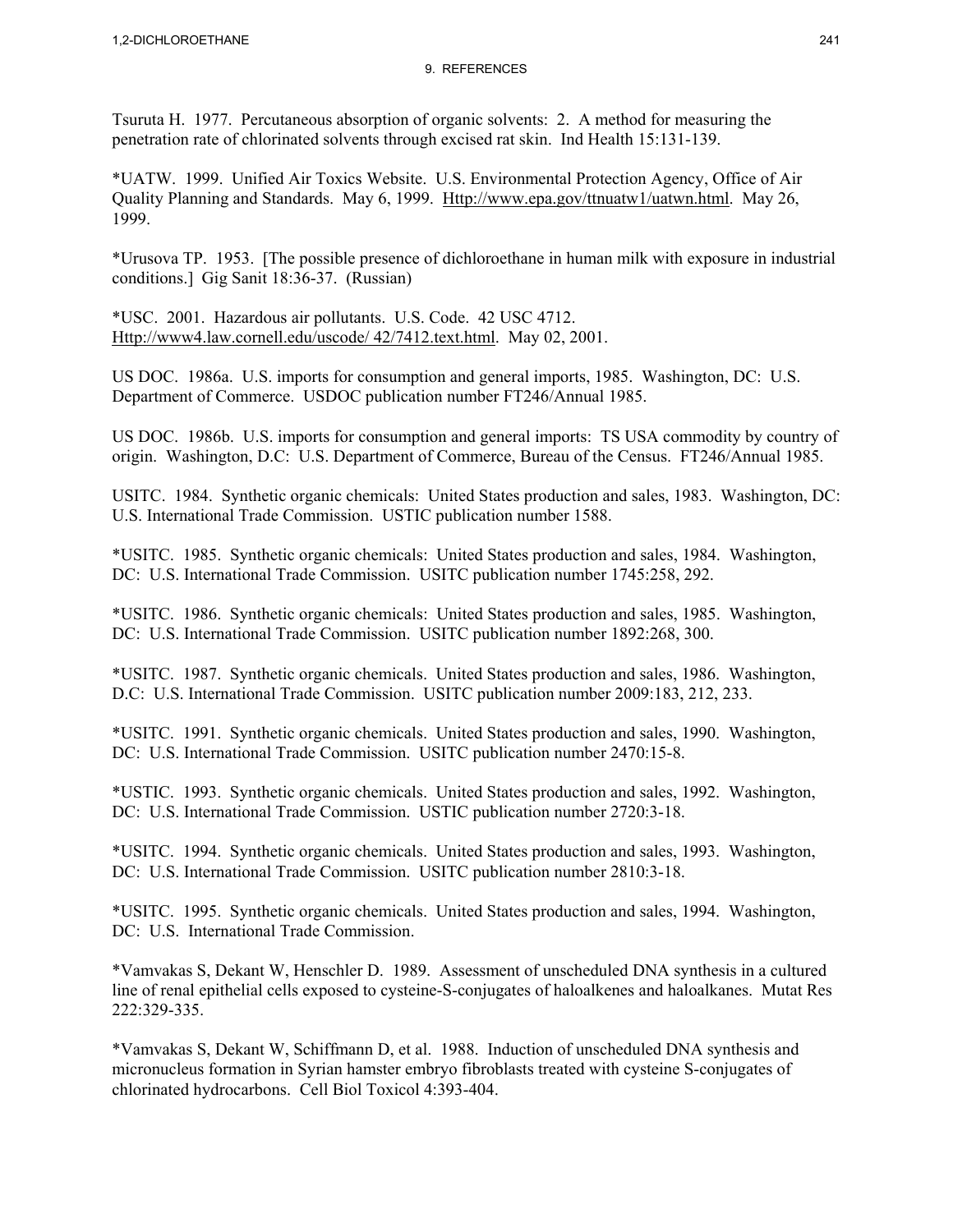\*Van Bladeren PJ. 1983. Metabolic activation of xenobiotics: Ethylene dibromide and structural analogs. J Am Coll Toxicol 2:73-83.

\*Van Bladeren PJ, Breimer DD, Rotteveel-Smijs GMT, et al. 1981. The relation between the structure of vicinal dihalogen compounds and their mutagenic activation via conjugation to glutathione. Carcinogenesis 2:499-505.

\*Vandenbergh PA, Kunka BS. 1988. Metabolism of volatile chlorinated aliphatic hydrocarbons by Pseudomonas fluorescens. Appl Environ Microbiol 54:2578-2579.

Vandenwijngaard AJ, Vanderkamp K, Vanderploeg J, et al. 1992. Degradation of 1,2-dichloroethane by ancylobacter aquaticus and other facultative methylotrophs. Appl Environ Microbiol 58:976-983.

\*Van Duuren BL, Goldschmidt BM, Loewengart G, et al. 1979. Carcinogenicity of halogenated olefinic and aliphatic hydrocarbons in mice. J Natl Cancer Inst 63:1433-1439.

\*van Esch GJ, Kroes R, van Logtenen MJ, et al. 1977. Ninety-day toxicity study with 1,2 dichloroethane (DCE) in rats. Utrecht: Rijks Instituut voor de Volksgezondheid.

\*Ventura F, Romero J, Pares J. 1997. Determination of dicyclopentadiene and its derivatives as compounds causing odors in groundwater supplies. Environ Sci Technol 31:2368-2374.

Verschueren K. 1983. Handbook of environmental data on organic chemicals. 2nd ed. New York, NY: Van Nostrand Reinhold, Company, 643-645.

\*Veschueren K. 1996. Handbook of environmental data on organic chemicals. 3rd ed. New York, NY: Van Nostrand Reinhold Company, 963-965.

\*Vieira I, Sonnier M, Cresteil T. 1996. Developmental expression of CYP2E1 in the human liver: Hypermethylation control of gene expression during the neonatal period. Eur J Biochem 238:476-483.

\*Vogel EW, Nivard MJM. 1993. Performance of 181 chemicals in a Drosophila assay predominantly monitoring interchromosomal mitotic recombination. Mutagenesis 8:57-81.

Voskoboinik I, Drew R, Ahokas JT. 1996. Effect of peroxisome proliferator nafenopin on the cytotoxicity of dihaloalkanes in isolated rat hepatocytes. Toxicol in Vitro 10:577-584.

\*Vozovaya MA. 1974. [Development of posterity of two generations obtained from females subjected to the action of dichloroethane.] Gig Sanit 39:25-28. (Russian)

Vozovaya MA. 1975. [The effect of low concentrations of benzene, dichloroethane alone and their combination on the reproductive function animals and on the development of progeny.] Gig Tr Prof Zabol 7:20. (Russian).

Vozovaya MA. 1976. [Effect of low concentrations of benzene, and dichloroethane separately and combined on the reproductive function animals.] Gig Sanit 6:100-102. (Russian)

\*Vozovaya MA. 1977. [The effect of dichloroethane on the sexual cycle and embryogenesis of experimental animals.] Akusk Ginekol (Moscow) 2:57-59.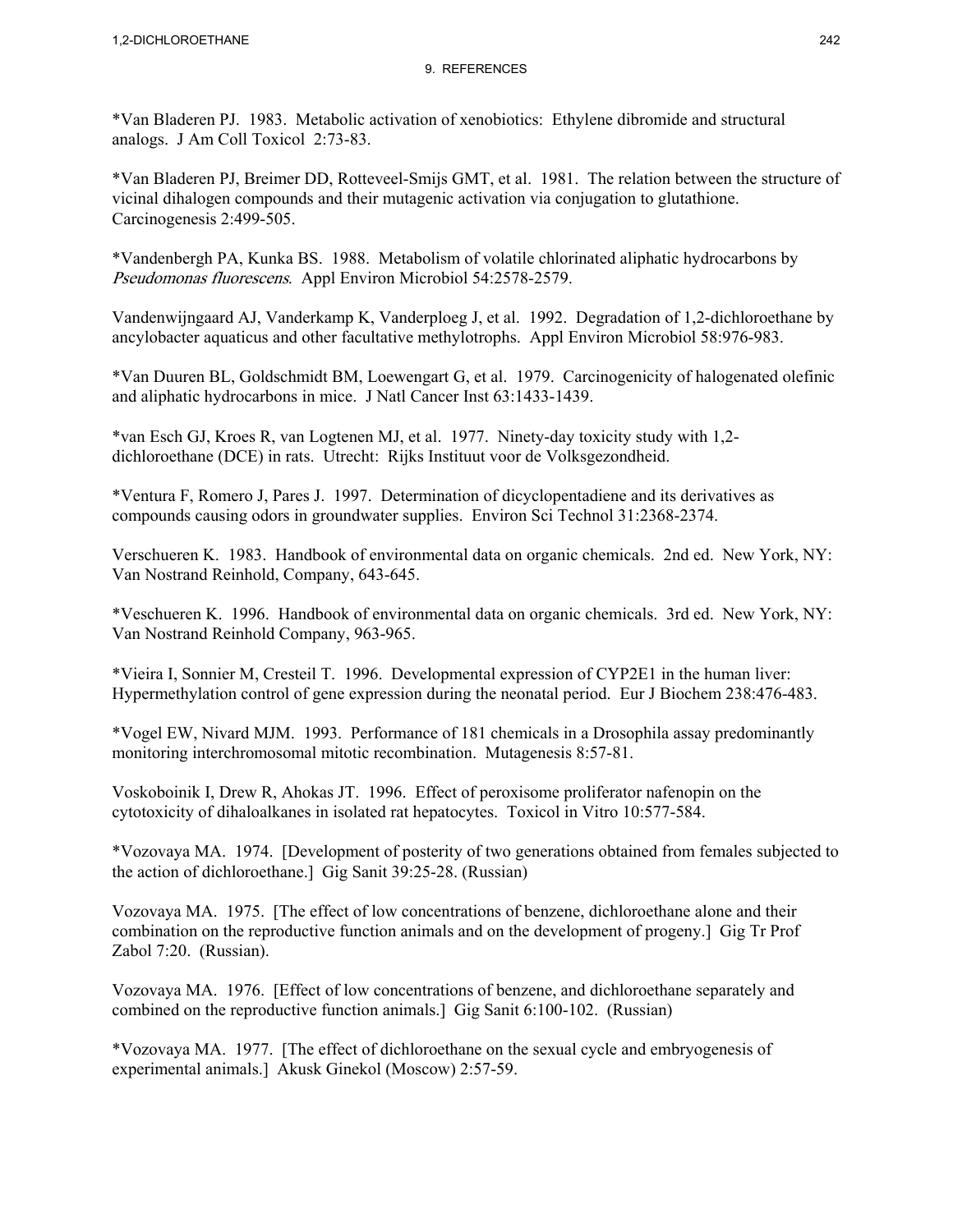\*Vulcan Materials Company. 1989. Written communication. Public comment on toxicological profile for 1,2-dichloroethane. Vulcan Materials Company, Birmingham, AL.

Wahlberg JE, Bowman A. 1996. Prevention of contact dermatitis from solvents. Curr Probl Dermatol 25:57-66.

\*Wallace LA. 1991. Comparison of risks from outdoor and indoor exposure to toxic chemicals. Environ Health Perspect 95:7-13.

Wallace LA. 1997. Human exposure and body burden for chloroform and other trihalomethanes. Crit Rev Environ Sci 27:113-194.

Wallace L, Nelson W, Ziegenfus R, et al. 1991. The Los Angeles team study: Personal exposures, indoor-outdoor air concentrations, and breath concentrations of 25 volatile organic compounds. J Exposure Anal Environ Epidemiol 1:157-192.

\*Wallace L, Pellizzari E, Hartwell T, et al. 1984. Personal exposure to volatile organic compounds: I. Direct measurements in breathing-zone air, drinking water, food and exhaled breath. Environ Res 35:293-319.

\*Wallace L, Pellizzari E, Hartwell T, et al. 1986. Concentrations of 20 volatile organic compounds in the air and drinking water of 350 residents of New Jersey compared with concentrations in their exhaled breath. J Occup Med 28:603-608.

\*Wallace LA, Pellizzari ED, Hartwell TD, et al. 1989. The influence of personal activities on exposure to volatile organic compounds. Environ Res 50:37-55.

\*Wallace L, Pellizzari E, Leaderer B, et al. 1987. Emissions of volatile organic compounds from building materials and consumer products. Atmos Environ 21:385-393.

Waller CL, Evans MV, McKinney JD. 1996. Modeling the cytochrome P450-mediated metabolism of chlorinated volatile organic compounds. Drug Metab Dispos 24:203-210.

Wallington TJ, Bilde M, Mogelberg TE, et al. 1996. Atmospheric chemistry of 1,2-dichloroethane: UV spectra of CH<sub>2</sub>ClCHCl and CH<sub>2</sub>ClCHCClO<sub>2</sub> radicals, kinetics of the reactions of CH<sub>2</sub>ClCHCl radicals with  $O_2$  and CH<sub>2</sub>ClCHClO<sub>2</sub> radicals with NO and NO<sub>2</sub>, and fate of alkoxy radical CH<sub>2</sub>ClCHClO. J Phys Chem 100:5751-5760.

Ware JH, Spengler JD, Neas LM, et al. 1993. Respiratory and irritant health effects of ambient volatile organic compounds. Am J Epidemiol 137:1287-1301.

Warren DL, Reed DJ. 1991. Modification of hepatic vitamin E stores *in vivo*: III. Vitamin E depletion by 1,2-dibromomethane may be related to initial conjugation with glutathione. Arch Biochem Biophys 288:449-455.

\*Watwood ME, White CS, Dahm CN. 1991. Methodological modifications for accurate and efficient determination of contaminant biodegradation in unsaturated calcareous soils. Appl Environ Microbiol 57:717-720.

\*Waxweiler RJ, Alexander V, Leffingwell SS, et al. 1983. Mortality from brain tumor and other causes in a cohort of petrochemical workers. J Natl Cancer Inst 70:75-81.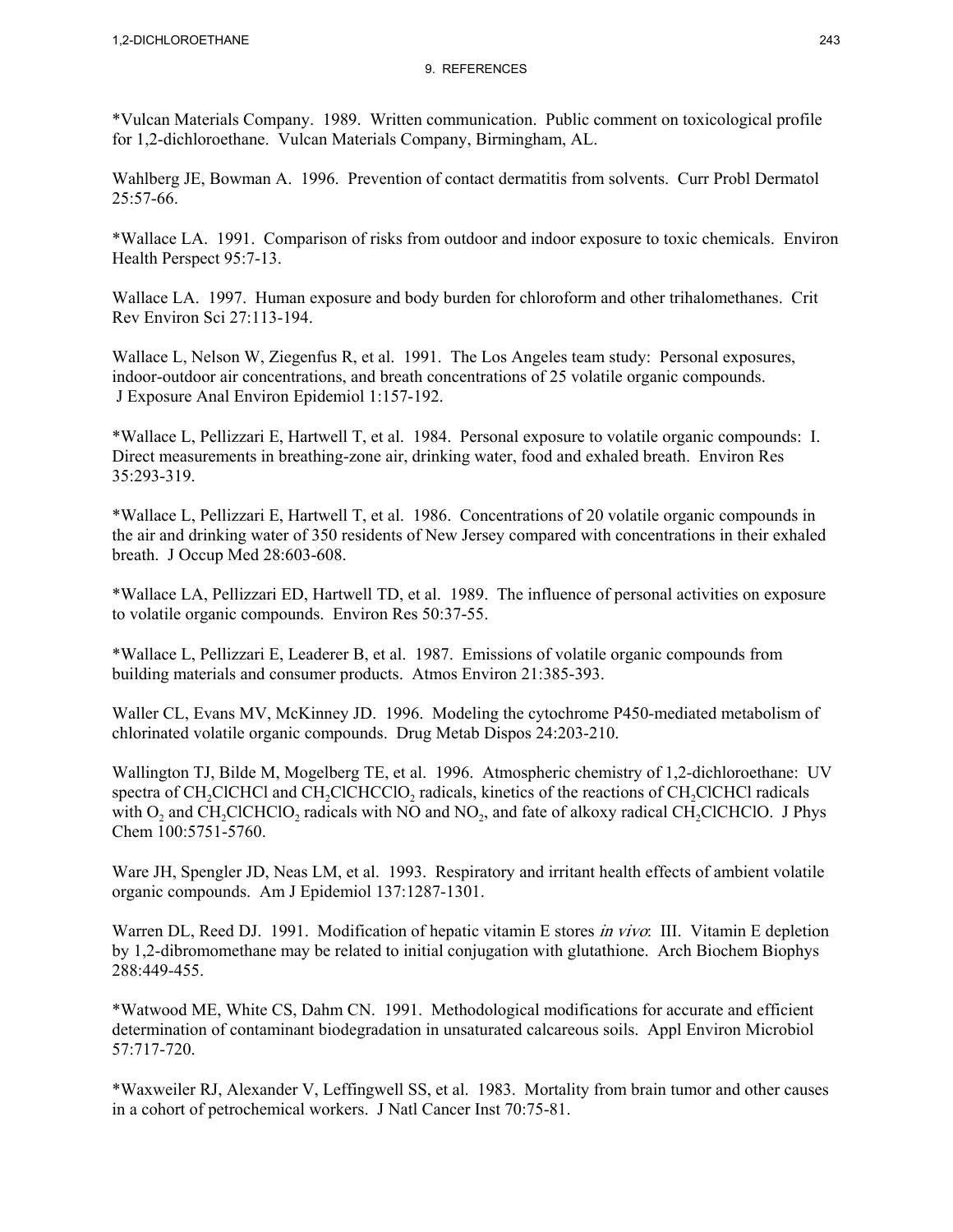Weisburger EK. 1993. Comparison of results from carcinogenicity tests of two halogenated compounds by oral, dermal, and inhalation routes. In: Wang RGM, Knaak JB, Maibach HI, ed. Health risk assessment. Boca Raton, FL: CRC Press, 275-281.

\*Weiss G, ed. 1980. Hazardous chemicals data book. Vol. 4. Park Ridge, NJ: Noyes Data Corporation, 433.

\*West JR, Smith HW, Chasis H. 1948. Glomerular filtration rate, effective renal blood flow, and maximal tubular excretory capacity in infancy. J Pediatr 32:10-18.

\*Westrick JJ, Mello JW, Thomas RF. 1984. The groundwater supply survey. J Am Water Works Assoc 52-59.

WHO. 1987. Environmental health criteria: 1,2 Dichloroethane. 62:1-90. World Health Organization, Geneva.

\*WHO. 1995. International program on chemical safety. Environmental health criteria 176. World Health Organization, Geneva.

\*WHO. 2001a. Chemical toxicology, carcinogenicity. World Health Organization, Geneva.

\*WHO. 2001b. Drinking water quality. World Health Organization, Geneva.

\*Widdowson EM, Dickerson JWT. 1964. Chapter 17: Chemical composition of the body. In: Comar CL, Bronner F, eds. Mineral metabolism: An advanced treatise. Volume II: The elements Part A. New York, NY: Academic Press.

\*Williams GM, Mori H, McQueen CA. 1989. Structure-activity relationships in the rat hepatocyte DNA-repair test for 300 chemicals. Mutat Res 221:263-286.

\*Wilson JT, Enfield CG, Dunlap WJ, et al. 1981. Transport and fate of selected organic pollutants in a sandy soil. J Environ Qual 10:501-506.

\*Wilson JT, McNabb JF, Balkwill DL, et al. 1983. Enumeration and characterization of bacteria indigenous to a shallow water-table aquifer. Groundwater 21:134-142.

Wilson SC, Burnett V, Waterhouse KS, et al. 1994. Volatile organic compounds in digested United Kingdom sewage sludges. Environ Sci Technol 28:259-266.

Windholz. 1983. The Merck index: An encyclopedia of chemicals, drugs, and biologicals. 10th ed. Rahway, NJ: Merck & Co, Inc, 550, 3743.

\*Wirtschafter ZT, Schwartz ED. 1939. Acute ethylene dichloride poisoning. J Ind Hyg Toxicol 21(4):126-131.

\*Withey JR, Collins BT. 1980. Chlorinated aliphatic hydrocarbons used in the foods industry: The comparative pharmacokinetics of methylene chloride, 1,2-dichloroethane, chloroform and trichloroethylene after i.v. administration in the rat. J Environ Pathol Toxicol 3:313-332.

\*Withey JR, Karpinski K. 1985. The fetal distribution of some aliphatic chlorinated hydrocarbons in the rat after vapor phase exposure. Biol Res Pregnancy Perinatol 6:79-88.